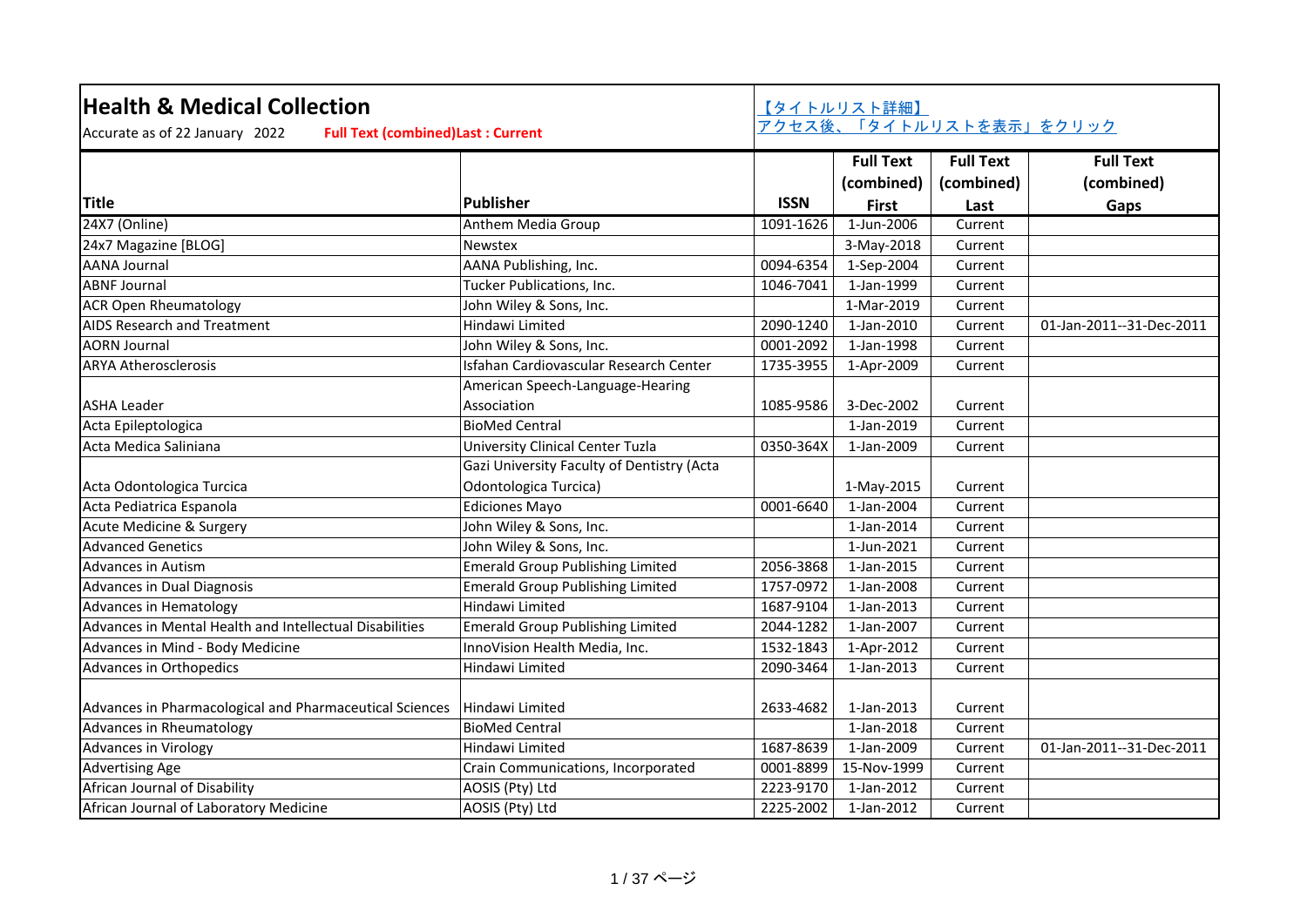|                                                          |                                           |             | <b>Full Text</b> | <b>Full Text</b> | <b>Full Text</b>         |
|----------------------------------------------------------|-------------------------------------------|-------------|------------------|------------------|--------------------------|
|                                                          |                                           |             | (combined)       | (combined)       | (combined)               |
| <b>Title</b>                                             | <b>Publisher</b>                          | <b>ISSN</b> | <b>First</b>     | Last             | Gaps                     |
|                                                          |                                           |             |                  |                  |                          |
| African Journal of Primary Health Care & Family Medicine | AOSIS (Pty) Ltd                           | 2071-2928   | 1-Jan-2012       | Current          |                          |
|                                                          |                                           |             |                  |                  |                          |
| African Journal of Reproductive Health                   | Women's Health and Action Research Centre | 1118-4841   | 1-Apr-2007       | Current          |                          |
| <b>Aging Medicine</b>                                    | John Wiley & Sons, Inc.                   |             | 1-Jun-2018       | Current          |                          |
| Aging and Cancer                                         | John Wiley & Sons, Inc.                   |             | 1-Jun-2021       | Current          |                          |
|                                                          | Universidade Federal do Rio de Janeiro    |             |                  |                  |                          |
|                                                          | (UFRJ), Programa de Pós-graduação em      |             |                  |                  |                          |
| Agora - estudos em teoria psicanalítica                  | Teoria Psicanalítica                      | 1516-1498   | 1-Jul-2000       | Current          |                          |
| Alcohol                                                  | <b>Elsevier Limited</b>                   | 0741-8329   | 1-Jan-2001       | Current          | 01-Jan-2002--31-Dec-2002 |
| <b>Alcohol Research</b>                                  | Superintendent of Documents               | 2168-3492   | 1-Jan-1990       | Current          |                          |
| <b>Alternative Medicine</b>                              | InnoVision Health Media, Inc.             | 2162-884X   | 1-Sep-2012       | Current          |                          |
| Alternative Therapies in Health and Medicine             | InnoVision Health Media, Inc.             | 1078-6791   | 1-Nov-1998       | Current          |                          |
| American Annals of the Deaf                              | <b>Gallaudet University Press</b>         | 0002-726X   | 1-Mar-1997       | Current          |                          |
| American Family Physician                                | American Academy of Family Physicians     | 0002-838X   | 1-May-1998       | Current          |                          |
| The American Heart Journal                               | <b>Elsevier Limited</b>                   | 0002-8703   | 1-Jan-2002       | Current          |                          |
| American Imago                                           | Johns Hopkins University Press            | 0065-860X   | 1-Apr-1996       | Current          |                          |
| American Indian and Alaska Native Mental Health Research |                                           |             |                  |                  |                          |
| (Online)                                                 | <b>UCHSC</b>                              |             | 1-Jan-2000       | Current          |                          |
|                                                          | American Speech-Language-Hearing          |             |                  |                  |                          |
| American Journal of Audiology (Online)                   | Association                               |             | 1-Jun-2010       | Current          |                          |
| The American Journal of Cardiology                       | <b>Elsevier Limited</b>                   | 0002-9149   | 15-Aug-2012      | Current          | 01-Jan-1996--31-Dec-1996 |
| American Journal of Cardiovascular Drugs                 | Springer Nature B.V.                      | 1175-3277   | 1-Jan-2008       | Current          |                          |
| American Journal of Clinical Dermatology                 | Springer Nature B.V.                      | 1175-0561   | 1-May-2008       | Current          |                          |
| The American Journal of Emergency Medicine               | <b>Elsevier Limited</b>                   | 0735-6757   | 1-Jan-2003       | Current          |                          |
|                                                          | Wolters Kluwer Health Medical Research,   |             |                  |                  |                          |
| The American Journal of Gastroenterology                 | Lippincott Williams & Wilkins             | 0002-9270   | 1-Jan-2000       | Current          | 01-Jan-2019--31-Dec-2019 |
| American Journal of Medical Research                     | <b>Addleton Academic Publishers</b>       | 2334-4814   | 1-Jan-2015       | Current          |                          |
|                                                          | American Association of Colleges of       |             |                  |                  |                          |
| American Journal of Pharmaceutical Education             | Pharmacy                                  | 0002-9459   | 1-Jan-1998       | Current          |                          |
| American Journal of Public Health                        | American Public Health Association        | 0090-0036   | 1-Jan-1992       | Current          |                          |
|                                                          | American Speech-Language-Hearing          |             |                  |                  |                          |
| American Journal of Speech - Language Pathology (Online) | Association                               |             | 1-Feb-2010       | Current          |                          |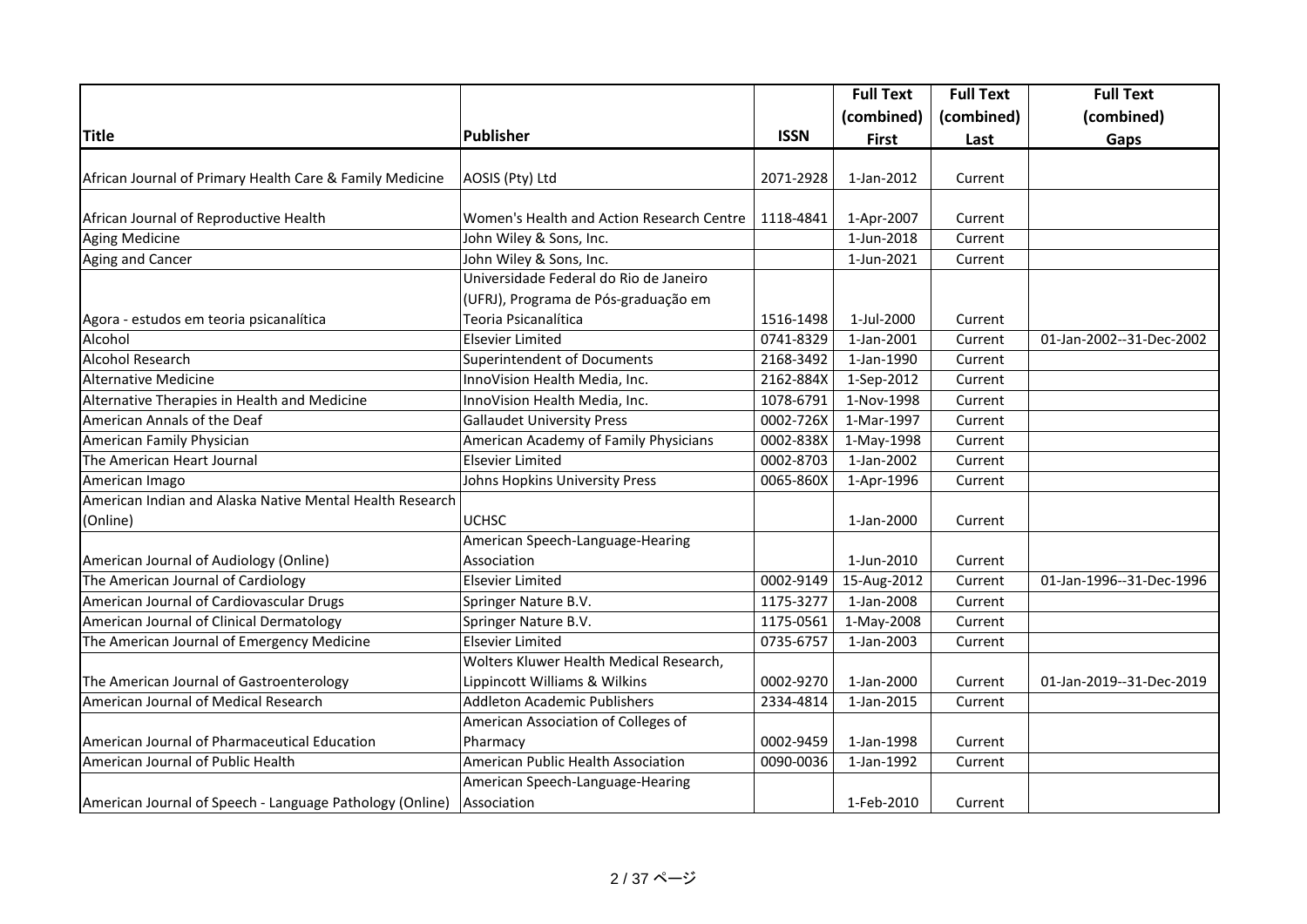|                                                        |                                           |             | <b>Full Text</b> | <b>Full Text</b> | <b>Full Text</b>          |
|--------------------------------------------------------|-------------------------------------------|-------------|------------------|------------------|---------------------------|
|                                                        |                                           |             | (combined)       | (combined)       | (combined)                |
| <b>Title</b>                                           | Publisher                                 | <b>ISSN</b> | <b>First</b>     | Last             | Gaps                      |
|                                                        |                                           |             |                  |                  | 01-Jan-1993--31-Dec-1996; |
|                                                        |                                           |             |                  |                  | 01-Jan-1998--31-Dec-1999; |
| The American Journal of Surgery                        | <b>Elsevier Limited</b>                   | 0002-9610   | 1-Jan-1992       | Current          | 01-Jan-2001--31-Dec-2002  |
| American Journal on Intellectual and Developmental     | American Association of Intellectual &    |             |                  |                  |                           |
| <b>Disabilities</b>                                    | <b>Developmental Disabilities</b>         | 1944-7515   | 1-Sep-2011       | Current          |                           |
| American Libraries                                     | American Library Association              | 0002-9769   | 1-Jan-1997       | Current          |                           |
| American Scientist                                     | Sigma XI-The Scientific Research Society  | 0003-0996   | 1-Nov-1995       | Current          |                           |
| American University Law Review                         | American University Law Review            | 0003-1453   | 1-Apr-2011       | Current          |                           |
| Anadolu Psikiyatri Dergisi                             | Anatolian Journal of Psychiatry           | 1302-6631   | 1-Mar-2000       | Current          |                           |
| Anaesthesiology Intensive Therapy                      | Termedia sp. z o.o.                       | 1642-5758   | 1-Jan-2012       | Current          |                           |
|                                                        | Servicio de Publicaciones, Universidad de |             |                  |                  |                           |
| Anales de Veterinaria de Murcia                        | Murcia                                    | 0213-5434   | 1-Jan-2013       | Current          | 01-Jan-2019--31-Dec-2020  |
| Anemia                                                 | <b>Hindawi Limited</b>                    | 2090-1267   | 1-Jan-2013       | Current          |                           |
| Anesthesia Progress                                    | Allen Press Inc.                          | 0003-3006   | 1-Oct-2004       | Current          |                           |
| Animal Health Research Reviews                         | <b>Cambridge University Press</b>         | 1466-2523   | 1-Jun-2001       | Current          |                           |
| Ankara Universites Tip Fakultesi Mecmuasi = Journal of |                                           |             |                  |                  |                           |
| Ankara University Faculty of Medicine                  | <b>Galenos Publishing House</b>           | 0365-8104   | 1-Dec-2018       | Current          | 01-Jan-2020--31-Dec-2020  |
|                                                        | Alexandru Ioan Cuza University Psychology |             |                  |                  |                           |
| Annals of A.I. I. Cuza University. Psychology Series   | Department                                | 2069-1386   | 1-Jan-2013       | Current          |                           |
| Annals of Clinical and Translational Neurology         | John Wiley & Sons, Inc.                   |             | 1-Jan-2014       | Current          |                           |
| Annals of Gastroenterological Surgery                  | John Wiley & Sons, Inc.                   |             | 1-Apr-2017       | Current          |                           |
| Annals of Noninvasive Electrocardiology (Online)       | John Wiley & Sons, Inc.                   |             | 1-Jan-2020       | Current          |                           |
| Annals of the Rheumatic Diseases                       | <b>BMJ Publishing Group LTD</b>           | 0003-4967   | 1-Jan-1939       | Current          |                           |
| Annals of the Royal College of Surgeons of England     | <b>BMJ Publishing Group LTD</b>           | 0035-8843   | 1-Jan-2006       | Current          |                           |
| <b>Applied Clinical Trials</b>                         | MultiMedia Healthcare Inc.                | 1064-8542   | 1-May-2006       | Current          |                           |
| Applied Health Economics and Health Policy             | Springer Nature B.V.                      | 1175-5652   | 1-Apr-2008       | Current          |                           |
| <b>Applied Medical Informatics</b>                     | <b>SRIMA Publishing House</b>             | 1224-5593   | 1-Jan-2009       | Current          |                           |
| <b>Applied Psycholinguistics</b>                       | <b>Cambridge University Press</b>         | 0142-7164   | 1-Mar-2001       | Current          |                           |
| <b>Applied Radiology</b>                               | Anderson Publishing Ltd.                  | 0160-9963   | 1-Jan-2004       | Current          |                           |
| Archaea                                                | Hindawi Limited                           | 1472-3646   | 1-Jan-2010       | Current          |                           |
| Archives of Disease in Childhood                       | <b>BMJ Publishing Group LTD</b>           | 0003-9888   | 1-Jan-1926       | Current          | 01-Jan-1990--31-Dec-1995  |
| Archives of Disease in Childhood. Fetal and Neonatal   |                                           |             |                  |                  |                           |
| Edition                                                | <b>BMJ Publishing Group LTD</b>           | 1359-2998   | 1-Jan-1997       | Current          |                           |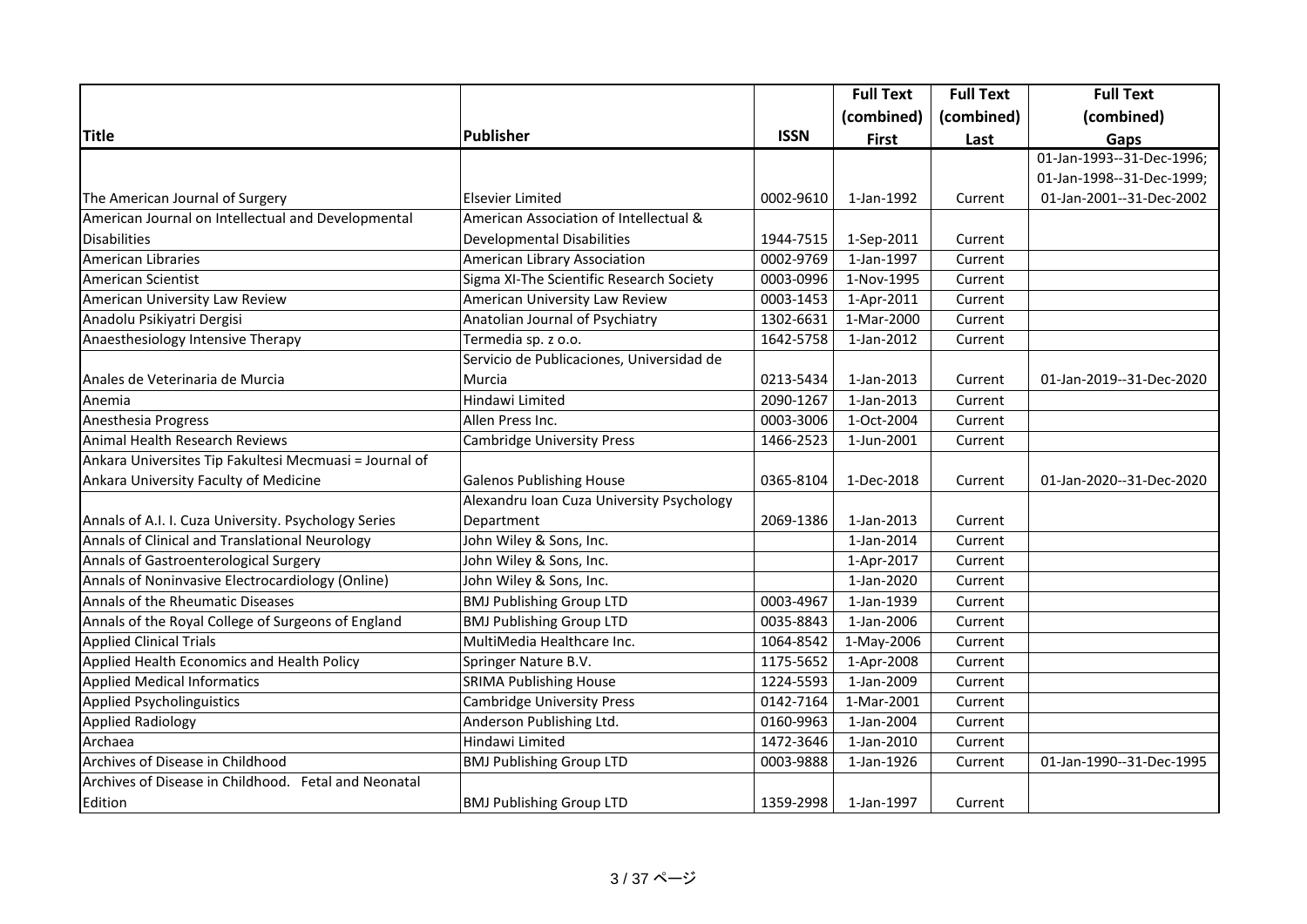|                                                          |                                                |             | <b>Full Text</b> | <b>Full Text</b> | <b>Full Text</b>         |
|----------------------------------------------------------|------------------------------------------------|-------------|------------------|------------------|--------------------------|
|                                                          |                                                |             | (combined)       | (combined)       | (combined)               |
| <b>Title</b>                                             | <b>Publisher</b>                               | <b>ISSN</b> | <b>First</b>     | Last             | Gaps                     |
| Archives of Disease in Childhood. Education and Practice |                                                |             |                  |                  |                          |
| Edition                                                  | <b>BMJ Publishing Group LTD</b>                | 1743-0585   | 1-Jun-2004       | Current          |                          |
| Archives of Pathology & Laboratory Medicine              | <b>College of American Pathologists</b>        | 0003-9985   | 1-Mar-1996       | Current          |                          |
| Archivos Latinoamericanos de Nutrición                   | José Féliz Chávez Pérez                        | 0004-0622   | 1-Oct-2006       | Current          |                          |
|                                                          | Institute for Medical Research and             |             |                  |                  |                          |
| Arhiv Za Higijenu Rada i Toksikologiju                   | <b>Occupational Health</b>                     | 0004-1254   | 1-Jan-2007       | Current          |                          |
| Arthroplasty                                             | <b>BioMed Central</b>                          |             | 1-Jan-2019       | Current          |                          |
| Asbestos HUB [BLOG]                                      | Newstex                                        |             | 26-Jul-2018      | Current          |                          |
| Asia Oceania Journal of Nuclear Medicine and Biology     |                                                | 2322-5718   | 1-Jan-2013       | Current          |                          |
| Asia Pacific Journal of Clinical Nutrition               | <b>HEC Press</b>                               | 0964-7058   | 1-Jan-2005       | Current          |                          |
| Asian Journal of Pharmaceutical Analysis                 | Athena Information Solutions Pvt. Ltd.         | 2231-5667   | 1-Sep-2012       | Current          |                          |
| Asian Journal of Pharmaceutical Research                 | Athena Information Solutions Pvt. Ltd.         | 2231-5683   | 1-Sep-2012       | Current          |                          |
| Asian Journal of Pharmacy and Technology                 | Athena Information Solutions Pvt. Ltd.         | 2231-5705   | 1-Sep-2012       | Current          |                          |
| Asian Journal of Research in Pharmaceutical Science      | Athena Information Solutions Pvt. Ltd.         | 2231-5640   | 1-Sep-2012       | Current          | 01-Jan-2014--31-Dec-2014 |
| Asian Nursing Research                                   | <b>Elsevier Limited</b>                        | 1976-1317   | 1-Jun-2007       | Current          |                          |
| Asian Spine Journal                                      | Korean Society of Spine Surgery                | 1976-1902   | 1-Jun-2007       | Current          |                          |
| Athletic Training & Sports Health Care                   | <b>SLACK INCORPORATED</b>                      | 1942-5864   | 1-Jan-2009       | Current          |                          |
| Attention, Perception and Psychophysics                  | Springer Nature B.V.                           | 1943-3921   | 1-Jan-2011       | Current          |                          |
| Audiology Research                                       | <b>MDPI AG</b>                                 |             | 1-Jan-2020       | Current          |                          |
| Australasian Journal of Special and Inclusive Education  | <b>Cambridge University Press</b>              | 2515-0731   | 1-Jul-2011       | Current          |                          |
| Australasian Medical Journal (Online)                    | Australasian Medical Journal                   |             | 1-Jan-2008       | Current          |                          |
| Australian Health Review                                 | <b>CSIRO</b>                                   | 0156-5788   | 1-Jan-2004       | Current          |                          |
|                                                          |                                                |             |                  |                  |                          |
| Australian Journal of Advanced Nursing (Online)          | Australian Nursing and Midwifery Federation    |             | 1-Sep-2007       | Current          |                          |
|                                                          |                                                |             |                  |                  |                          |
| Australian Journal of Clinical Hypnotherapy and Hypnosis | Australian Society of Clinical Hypnotherapists | 0810-0713   | 1-Mar-1999       | Current          | 01-Jan-2019--31-Dec-2019 |
| Australian Journal of General Practice                   | Copyright Agency Limited (Distributor)         | 2208-7958   | 1-Jan-2005       | Current          |                          |
|                                                          | National Herbalists Association of Australia   |             |                  |                  |                          |
| Australian Journal of Herbal and Naturopathic Medicine   | (NHAA)                                         | 2209-119X   | 1-Mar-2013       | Current          |                          |
| Australian Journal of Primary Health                     | <b>CSIRO</b>                                   | 1448-7527   | 1-Jan-2014       | Current          |                          |
| The Australian Journal of Rehabilitation Counselling     | <b>Cambridge University Press</b>              | 1323-8922   | 1-Jun-2011       | Current          |                          |
|                                                          |                                                |             |                  |                  |                          |
| Australian Nursing and Midwifery Journal                 | Australian Nursing and Midwifery Federation    | 2202-7114   | 1-Feb-1998       | Current          |                          |
| Australian and New Zealand Journal of Public Health      | John Wiley & Sons, Inc.                        | 1326-0200   | 1-Feb-2017       | Current          |                          |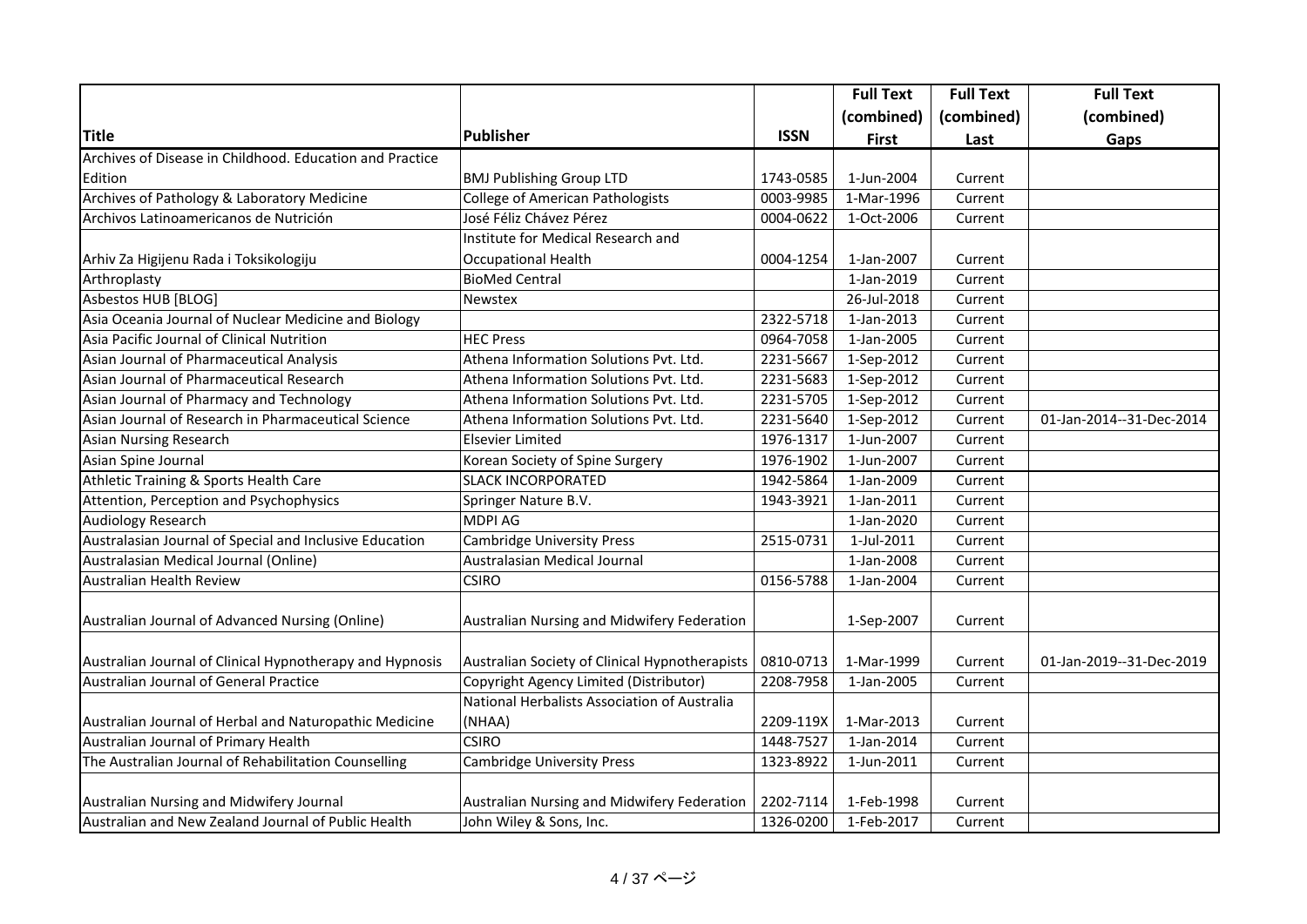|                                                   |                                   |             | <b>Full Text</b> | <b>Full Text</b> | <b>Full Text</b>          |
|---------------------------------------------------|-----------------------------------|-------------|------------------|------------------|---------------------------|
|                                                   |                                   |             | (combined)       | (combined)       | (combined)                |
| <b>Title</b>                                      | <b>Publisher</b>                  | <b>ISSN</b> | <b>First</b>     | Last             | Gaps                      |
| Authentic Medicine [BLOG]                         | <b>Newstex</b>                    |             | 21-Jul-2018      | Current          |                           |
| <b>Autoimmune Diseases</b>                        | Hindawi Limited                   | 2090-0422   | 1-Jan-2013       | Current          |                           |
| <b>BJS Open</b>                                   | John Wiley & Sons, Inc.           |             | 1-Feb-2017       | Current          |                           |
| <b>BJUI Compass</b>                               | John Wiley & Sons, Inc.           |             | 1-Mar-2020       | Current          |                           |
| <b>BMC Biology</b>                                | <b>BioMed Central</b>             |             | 1-Jan-2009       | Current          |                           |
| <b>BMC Biomedical Engineering</b>                 | <b>BioMed Central</b>             |             | 1-Jan-2019       | Current          |                           |
| <b>BMC Rheumatology</b>                           | <b>BioMed Central</b>             |             | 1-Jan-2017       | Current          |                           |
|                                                   |                                   |             |                  |                  | 01-Jan-2003--31-Dec-2004; |
| BMJ: British Medical Journal (Online)             | <b>BMJ Publishing Group LTD</b>   |             | 6-Apr-2002       | Current          | 01-Jan-2006--31-Dec-2007  |
| <b>BMJ Case Reports</b>                           | <b>BMJ Publishing Group LTD</b>   |             | 1-Jan-2008       | Current          |                           |
| <b>BMJ Evidence - Based Medicine</b>              | <b>BMJ Publishing Group LTD</b>   | 2515-446X   | 1-Dec-1995       | Current          |                           |
| <b>BMJ Global Health</b>                          | <b>BMJ Publishing Group LTD</b>   |             | 1-Apr-2016       | Current          |                           |
| <b>BMJ Health &amp; Care Informatics</b>          | <b>BMJ Publishing Group LTD</b>   |             | 1-Jan-2015       | Current          |                           |
| <b>BMJ Innovations</b>                            | <b>BMJ Publishing Group LTD</b>   | 2055-8074   | 1-Jan-2015       | Current          |                           |
| <b>BMJ Leader</b>                                 | <b>BMJ Publishing Group LTD</b>   | 2398-631X   | 1-Apr-2017       | Current          |                           |
| <b>BMJ Military Health</b>                        | <b>BMJ Publishing Group LTD</b>   | 2633-3767   | 1-Jan-1966       | Current          |                           |
| <b>BMJ Neurology Open</b>                         | <b>BMJ Publishing Group LTD</b>   |             | 1-Jul-2019       | Current          |                           |
| BMJ Nutrition, Prevention & Health                | <b>BMJ Publishing Group LTD</b>   | 2516-5542   | 1-Dec-2018       | Current          |                           |
| <b>BMJ Open</b>                                   | <b>BMJ Publishing Group LTD</b>   |             | 1-Jan-2011       | Current          |                           |
| BMJ Open Diabetes Research & Care                 | <b>BMJ Publishing Group LTD</b>   |             | 1-Jan-2014       | Current          |                           |
| <b>BMJ Open Gastroenterology</b>                  | <b>BMJ Publishing Group LTD</b>   |             | 1-Jan-2014       | Current          |                           |
| <b>BMJ Open Ophthalmology</b>                     | <b>BMJ Publishing Group LTD</b>   | 2397-3269   | 1-Sep-2016       | Current          |                           |
| <b>BMJ Open Quality</b>                           | <b>BMJ Publishing Group LTD</b>   |             | 1-Jan-2012       | Current          |                           |
| <b>BMJ Open Respiratory Research</b>              | <b>BMJ Publishing Group LTD</b>   |             | 1-Jan-2013       | Current          |                           |
| <b>BMJ Open Science</b>                           | <b>BMJ Publishing Group LTD</b>   | 2398-8703   | 1-Sep-2017       | Current          |                           |
| BMJ Open Sport & Exercise Medicine                | <b>BMJ Publishing Group LTD</b>   |             | 1-Jan-2015       | Current          |                           |
| <b>BMJ Paediatrics Open</b>                       | <b>BMJ Publishing Group LTD</b>   |             | 1-May-2017       | Current          |                           |
| <b>BMJ Quality &amp; Safety</b>                   | <b>BMJ Publishing Group LTD</b>   | 2044-5415   | 1-Jan-2011       | Current          |                           |
| <b>BMJ Supportive &amp; Palliative Care</b>       | <b>BMJ Publishing Group LTD</b>   | 2045-435X   | 1-Apr-2011       | Current          |                           |
| BMJ Surgery, Interventions, & Health Technologies | <b>BMJ Publishing Group LTD</b>   |             | 1-May-2019       | Current          |                           |
| Bagcılar Medical Bulletin = Bağcılar Tıp Bülteni  | <b>Galenos Publishing House</b>   | 2547-9431   | 1-Mar-2019       | Current          | 01-Jan-2020--31-Dec-2020  |
| <b>Behavioral and Brain Sciences</b>              | <b>Cambridge University Press</b> | 0140-525X   | 1-Feb-2001       | Current          |                           |
| <b>Behavioural Neurology</b>                      | Hindawi Limited                   | 0953-4180   | 1-Jan-2014       | Current          |                           |
| Behavioural and Cognitive Psychotherapy           | <b>Cambridge University Press</b> | 1352-4658   | 1-Jan-2001       | Current          |                           |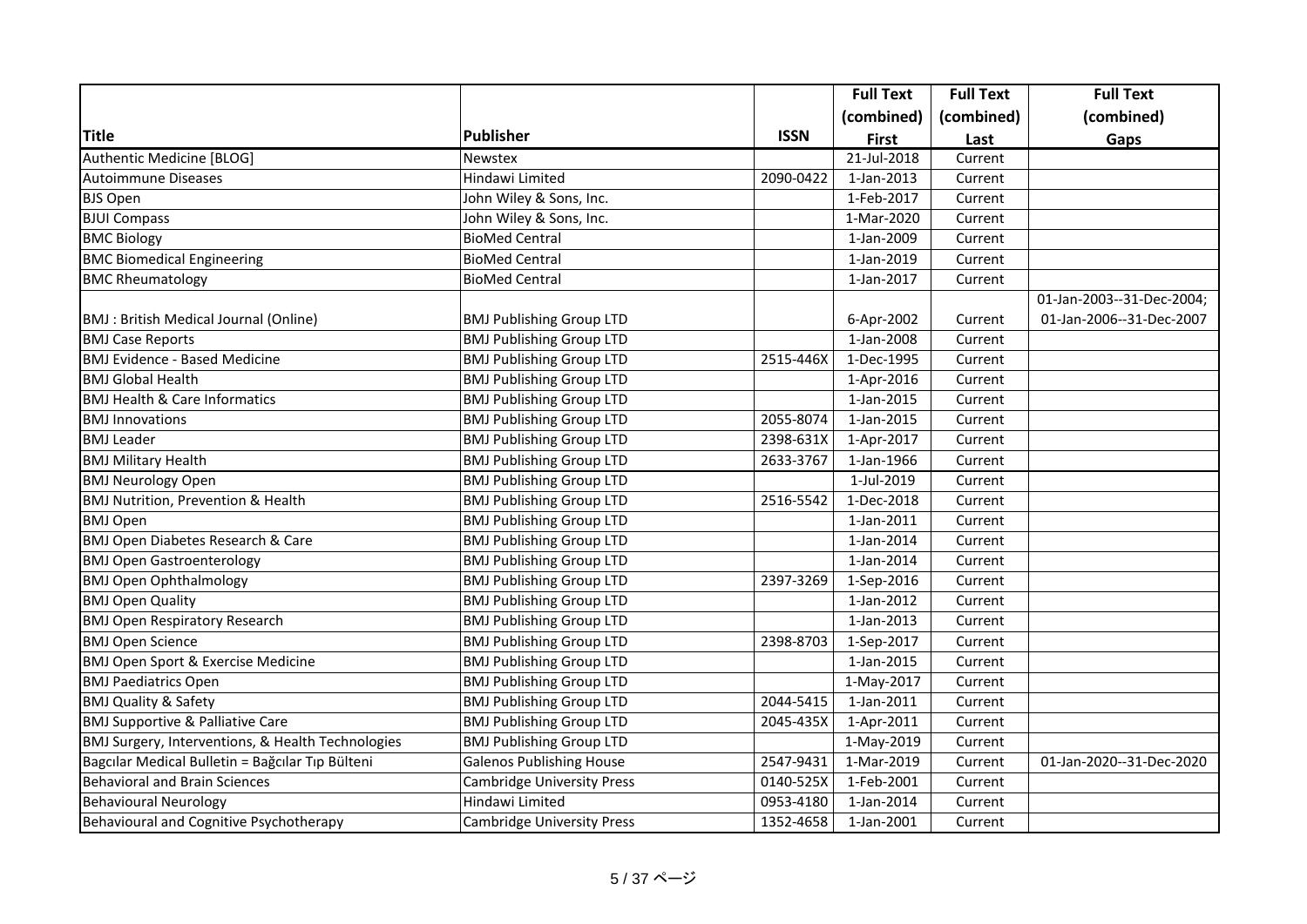|                                                            |                                              |             | <b>Full Text</b> | <b>Full Text</b> | <b>Full Text</b>         |
|------------------------------------------------------------|----------------------------------------------|-------------|------------------|------------------|--------------------------|
|                                                            |                                              |             | (combined)       | (combined)       | (combined)               |
| <b>Title</b>                                               | <b>Publisher</b>                             | <b>ISSN</b> | <b>First</b>     | Last             | Gaps                     |
|                                                            | International Society of Certified Employee  |             |                  |                  |                          |
| <b>Benefits Quarterly</b>                                  | <b>Benefit Specialists</b>                   | 8756-1263   | 1-Jan-1988       | Current          |                          |
| <b>Better Nutrition</b>                                    | Active Interest Media                        | 0405-668X   | 1-Jan-1994       | Current          |                          |
| Bezmiâlem Science                                          | <b>Galenos Publishing House</b>              |             | 1-Jan-2019       | Current          |                          |
| <b>BioDrugs</b>                                            | Springer Nature B.V.                         | 1173-8804   | 1-May-2008       | Current          |                          |
| <b>BioImpacts</b>                                          | <b>Tabriz University of Medical Sciences</b> | 2228-5652   | 1-Mar-2013       | Current          |                          |
| <b>BioMed Research International</b>                       | Hindawi Limited                              | 2314-6133   | 1-Jan-2007       | Current          |                          |
| <b>Bioelectronic Medicine</b>                              | <b>BioMed Central</b>                        |             | 1-Jan-2014       | Current          | 01-Jan-2017--31-Dec-2017 |
| <b>Biomedical Dermatology</b>                              | <b>BioMed Central</b>                        |             | 1-Jan-2017       | Current          |                          |
| <b>Biomedical Instrumentation &amp; Technology</b>         | Allen Press Inc.                             | 0899-8205   | 1-Jan-2005       | Current          |                          |
| <b>Biomedicine Hub</b>                                     | S. Karger AG                                 | 2296-6862   | 1-Jan-2017       | Current          |                          |
| Biomolecules                                               | <b>MDPI AG</b>                               |             | 1-Jan-2011       | Current          |                          |
| <b>Biosensors</b>                                          | <b>MDPI AG</b>                               |             | 1-Mar-2011       | Current          |                          |
| <b>Biotech Business</b>                                    | Worldwide Videotex                           | 0899-5702   | 1-Mar-1997       | Current          | 01-Sep-2012--30-Apr-2013 |
| The Blog That Ate Manhattan                                | Newstex                                      |             | 24-Jul-2018      | Current          |                          |
| Blog de Odontología [BLOG]                                 | Newstex                                      |             | 8-Mar-2019       | Current          |                          |
| <b>Blood and Lymphatic Cancer</b>                          | Taylor & Francis Ltd.                        |             | 1-Jan-2011       | Current          |                          |
| <b>Brain and Behavior</b>                                  | John Wiley & Sons, Inc.                      |             | 1-Sep-2011       | Current          |                          |
| Brazilian Journal of Cardiovascular Surgery - BJCVS =      | Sociedade Brasileira de Cirurgia             |             |                  |                  |                          |
| Revista Brasileira de Cirurgia Cardiovascular - RBCCV      | Cardiovascular                               | 0102-7638   | 1-Jan-2013       | Current          |                          |
|                                                            | Universidade de Sao Paulo Faculdade de       |             |                  |                  |                          |
| Brazilian Journal of Pharmaceutical Sciences               | Ciencias                                     | 1984-8250   | 1-Jul-2015       | Current          |                          |
| <b>Breast Cancer: Targets and Therapy</b>                  | Taylor & Francis Ltd.                        |             | 1-Jan-2009       | Current          |                          |
| <b>Breastfeeding Review</b>                                | Australian Breastfeeding Association         | 0729-2759   | 1-Mar-2005       | Current          |                          |
| British Journal for the History of Science                 | <b>Cambridge University Press</b>            | 0007-0874   | 1-Mar-2001       | Current          |                          |
| The British Journal of Nutrition                           | <b>Cambridge University Press</b>            | 0007-1145   | 1-Jan-2001       | Current          |                          |
| British Journal of Ophthalmology                           | <b>BMJ Publishing Group LTD</b>              | 0007-1161   | 1-Jan-1922       | Current          |                          |
| <b>British Journal of Sports Medicine</b>                  | <b>BMJ Publishing Group LTD</b>              | 0306-3674   | 1-Jul-1970       | Current          |                          |
| <b>Bulletin of Entomological Research</b>                  | <b>Cambridge University Press</b>            | 0007-4853   | 1-Feb-2001       | Current          |                          |
| Bulletin of the History of Medicine                        | Johns Hopkins University Press               | 0007-5140   | 1-Apr-2003       | Current          |                          |
| Bulletin of the NYU Hospital for Joint Diseases            | J. Michael Ryan Publishing, Inc.             | 1936-9719   | 1-Jan-2012       | Current          |                          |
| Bulletin of the Royal College of Surgeons of England       | <b>BMJ Publishing Group LTD</b>              | 1473-6357   | 1-Jan-2006       | Current          |                          |
| Bulletin of the Transilvania University of Brasov. Medical |                                              |             |                  |                  |                          |
| Sciences. Series VI                                        | Transilvania University of Brasov            | 2065-2216   | 1-Jan-2008       | Current          |                          |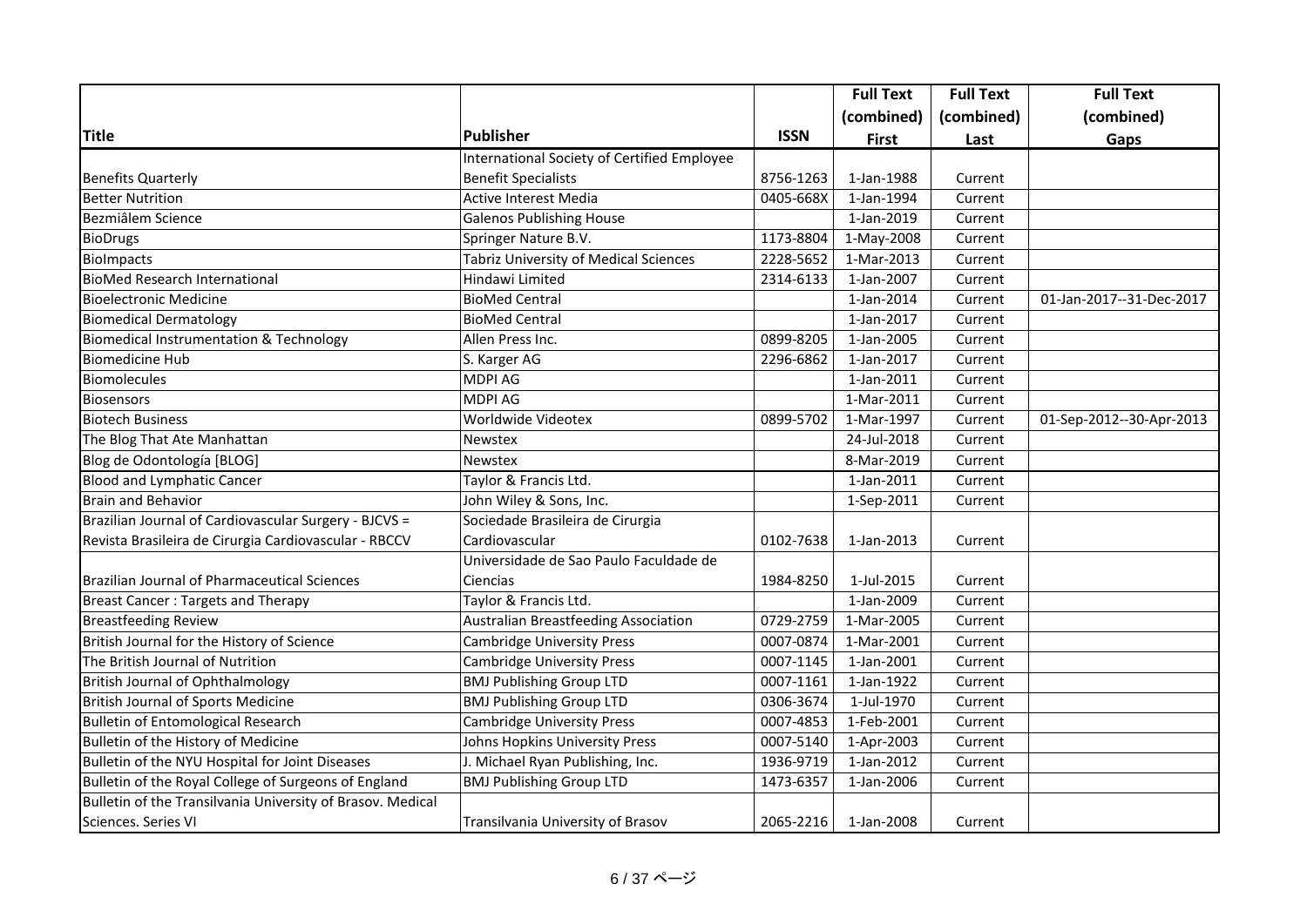|                                                          |                                                     |             | <b>Full Text</b>         | <b>Full Text</b> | <b>Full Text</b> |
|----------------------------------------------------------|-----------------------------------------------------|-------------|--------------------------|------------------|------------------|
|                                                          |                                                     |             | (combined)               | (combined)       | (combined)       |
| <b>Title</b>                                             | <b>Publisher</b>                                    | <b>ISSN</b> | <b>First</b>             | Last             | Gaps             |
|                                                          | <b>Canadian Association of Nephrology Nurses</b>    |             |                          |                  |                  |
| <b>CANNT Journal</b>                                     | and Technologists                                   | 1498-5136   | 1-Apr-2004               | Current          |                  |
| <b>CAP Today</b>                                         | <b>College of American Pathologists</b>             | 0891-1525   | 1-Jan-2013               | Current          |                  |
| <b>CES Medicina</b>                                      | Universidad CES                                     | 0120-8705   | 1-Jul-2010               | Current          |                  |
| CES Medicina Veterinaria y Zootecnia                     | Universidad CES                                     | 1900-9607   | 1-Jul-2010               | Current          |                  |
| CJEM : Journal of the Canadian Association of Emergency  |                                                     |             |                          |                  |                  |
| Physicians                                               | <b>Cambridge University Press</b>                   | 1481-8035   | 1-Jan-2001               | Current          |                  |
|                                                          | Incessant Nature Science Publishers Private         |             |                          |                  |                  |
| CLEVER Clinical and Experimental Vision and Eye Research | Limited                                             |             | 1-Jan-2018               | Current          |                  |
| <b>CNS Drugs</b>                                         | Springer Nature B.V.                                | 1172-7047   | 1-Jan-2008               | Current          |                  |
| CNS Neuroscience & Therapeutics                          | John Wiley & Sons, Inc.                             | 1755-5930   | 1-Jan-2019               | Current          |                  |
| CPT: Pharmacometrics & Systems Pharmacology              | John Wiley & Sons, Inc.                             |             | 1-Sep-2012               | Current          |                  |
| Cambridge Quarterly of Healthcare Ethics                 | <b>Cambridge University Press</b>                   | 0963-1801   | 1-Jan-2001               | Current          |                  |
| Canada Communicable Disease Report                       | Public Health Agency of Canada                      | 1188-4169   | 14-Aug-2014              | Current          |                  |
| Canadian Geriatrics Journal                              | <b>Canadian Geriatrics Society</b>                  |             | 1-Mar-2011               | Current          |                  |
|                                                          |                                                     |             |                          |                  |                  |
| The Canadian Journal of Critical Care Nursing            | <b>Canadian Association of Critical Care Nurses</b> | 2368-8653   | 1-Dec-1997               | Current          |                  |
| Canadian Journal of Dietetic Practice and Research       | Dietitians of Canada                                | 1486-3847   | 1-Dec-1998               | Current          |                  |
| Canadian Journal of Experimental Psychology              | Canadian Psychological Association                  | 1196-1961   | 1-Mar-1993               | Current          |                  |
| The Canadian Journal of Gastroenterology & Hepatology    | Hindawi Limited                                     | 2291-2789   | 1-Jan-2013               | Current          |                  |
| The Canadian Journal of Infectious Diseases & Medical    |                                                     |             |                          |                  |                  |
| Microbiology                                             | Hindawi Limited                                     | 1712-9532   | 1-Apr-2013               | Current          |                  |
|                                                          | Canadian Society for Medical Laboratory             |             |                          |                  |                  |
| Canadian Journal of Medical Laboratory Science           | Science                                             | 1207-5833   | 1-Jan-2007               | Current          |                  |
| Canadian Journal of Surgery                              | Joule Inc                                           | 0008-428X   | $\overline{1}$ -Feb-1994 | Current          |                  |
| Canadian Journal on Aging                                | <b>Cambridge University Press</b>                   | 0714-9808   | 1-Mar-2009               | Current          |                  |
| Canadian Medical Association. Journal                    | Joule Inc                                           | 0820-3946   | $\overline{1}$ -Jan-1997 | Current          |                  |
| Canadian Respiratory Journal                             | Hindawi Limited                                     | 1198-2241   | 1-Jan-2013               | Current          |                  |
| Cancer Epidemiology                                      | Elsevier Limited                                    | 1877-7821   | 1-Jan-2003               | Current          |                  |
| Cancer Management and Research                           | Taylor & Francis Ltd.                               |             | 1-Jan-2009               | Current          |                  |
| <b>Cancer Medicine</b>                                   | John Wiley & Sons, Inc.                             |             | 1-Aug-2012               | Current          |                  |
| Cardiology Research and Practice                         | Hindawi Limited                                     | 2090-8016   | 1-Jan-2013               | Current          |                  |
| Cardiology Today                                         | <b>SLACK INCORPORATED</b>                           | 1939-098X   | 1-Jan-2008               | Current          |                  |
| Case Reports in Anesthesiology                           | Hindawi Limited                                     | 2090-6382   | 1-Jan-2012               | Current          |                  |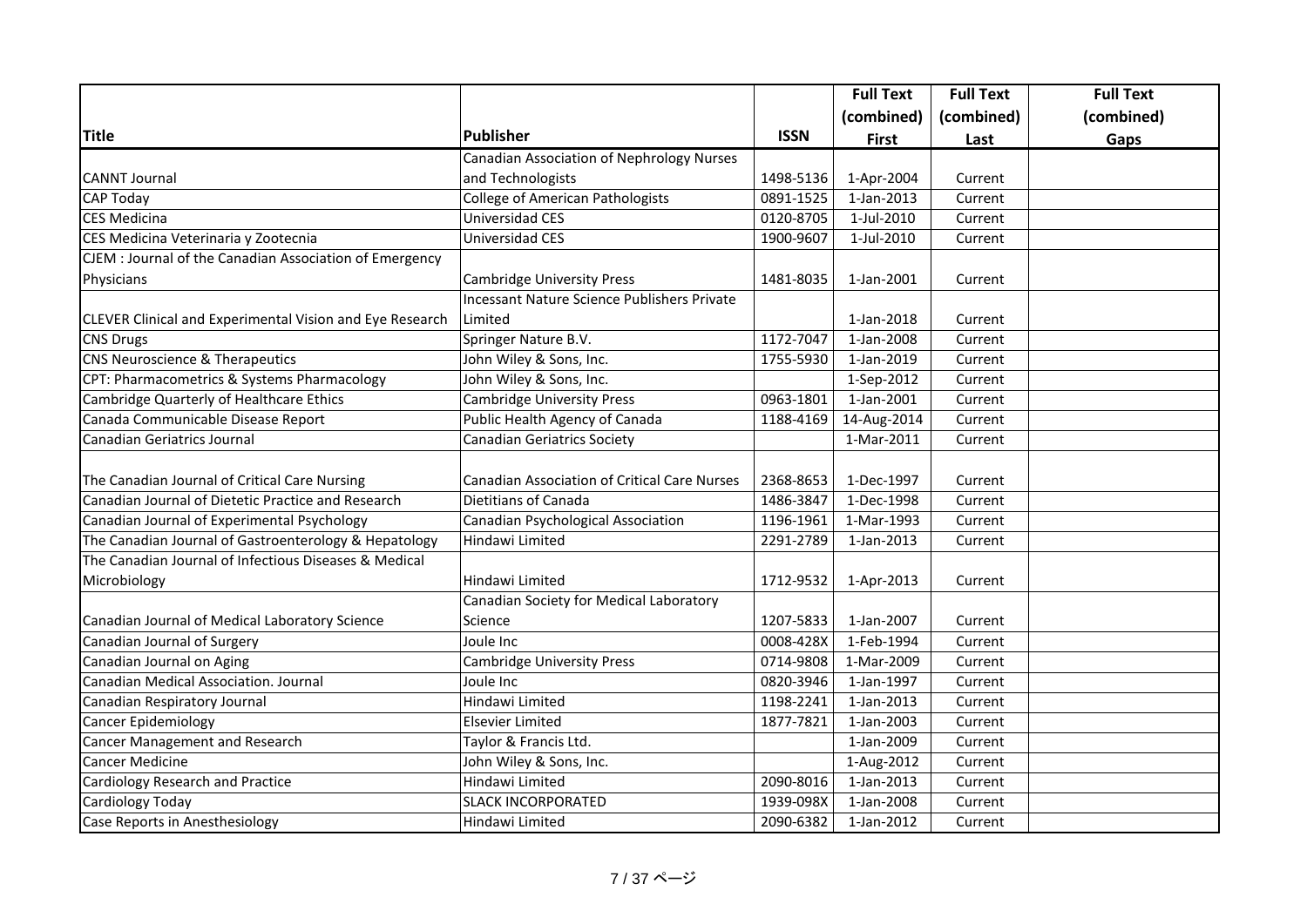|                                           |                  |             | <b>Full Text</b> | <b>Full Text</b> | <b>Full Text</b> |
|-------------------------------------------|------------------|-------------|------------------|------------------|------------------|
|                                           |                  |             | (combined)       | (combined)       | (combined)       |
| Title                                     | <b>Publisher</b> | <b>ISSN</b> | <b>First</b>     | Last             | Gaps             |
| Case Reports in Cardiology                | Hindawi Limited  | 2090-6404   | $1$ -Jan-2012    | Current          |                  |
| Case Reports in Dentistry                 | Hindawi Limited  | 2090-6447   | 1-Jan-2012       | Current          |                  |
| Case Reports in Dermatological Medicine   | Hindawi Limited  | 2090-6463   | 1-Jan-2012       | Current          |                  |
| Case Reports in Dermatology               | S. Karger AG     |             | 1-Jan-2017       | Current          |                  |
| Case Reports in Emergency Medicine        | Hindawi Limited  | 2090-648X   | 1-Jan-2012       | Current          |                  |
| Case Reports in Endocrinology             | Hindawi Limited  | 2090-6501   | 1-Jan-2012       | Current          |                  |
| Case Reports in Gastroenterology          | S. Karger AG     |             | 1-Jan-2017       | Current          |                  |
| Case Reports in Gastrointestinal Medicine | Hindawi Limited  | 2090-6528   | 1-Jan-2012       | Current          |                  |
| Case Reports in Hematology                | Hindawi Limited  | 2090-6560   | 1-Jan-2012       | Current          |                  |
| Case Reports in Hepatology                | Hindawi Limited  | 2090-6587   | 1-Jan-2012       | Current          |                  |
| Case Reports in Immunology                | Hindawi Limited  | 2090-6609   | 1-Jan-2012       | Current          |                  |
| Case Reports in Infectious Diseases       | Hindawi Limited  | 2090-6625   | 1-Jan-2012       | Current          |                  |
| Case Reports in Medicine                  | Hindawi Limited  | 1687-9627   | 1-Jan-2010       | Current          |                  |
| Case Reports in Nephrology                | Hindawi Limited  | 2090-6641   | 1-Jan-2012       | Current          |                  |
| Case Reports in Nephrology and Dialysis   | S. Karger AG     |             | 1-Jan-2017       | Current          |                  |
| Case Reports in Neurological Medicine     | Hindawi Limited  | 2090-6668   | 1-Jan-2012       | Current          |                  |
| Case Reports in Neurology                 | S. Karger AG     |             | 1-Jan-2017       | Current          |                  |
| Case Reports in Obstetrics and Gynecology | Hindawi Limited  | 2090-6684   | 1-Jan-2012       | Current          |                  |
| Case Reports in Oncological Medicine      | Hindawi Limited  | 2090-6706   | 1-Jan-2012       | Current          |                  |
| Case Reports in Oncology                  | S. Karger AG     |             | 1-Jan-2017       | Current          |                  |
| Case Reports in Ophthalmological Medicine | Hindawi Limited  | 2090-6722   | 1-Jan-2012       | Current          |                  |
| Case Reports in Ophthalmology             | S. Karger AG     |             | 1-Jan-2017       | Current          |                  |
| Case Reports in Orthopedics               | Hindawi Limited  | 2090-6749   | 1-Jan-2012       | Current          |                  |
| Case Reports in Otolaryngology            | Hindawi Limited  | 2090-6765   | 1-Jan-2012       | Current          |                  |
| Case Reports in Pediatrics                | Hindawi Limited  | 2090-6803   | 1-Jan-2012       | Current          |                  |
| Case Reports in Psychiatry                | Hindawi Limited  | 2090-682X   | 1-Jan-2012       | Current          |                  |
| Case Reports in Pulmonology               | Hindawi Limited  | 2090-6846   | 1-Jan-2012       | Current          |                  |
| Case Reports in Radiology                 | Hindawi Limited  | 2090-6862   | 1-Jan-2012       | Current          |                  |
| Case Reports in Rheumatology              | Hindawi Limited  | 2090-6889   | 1-Jan-2012       | Current          |                  |
| Case Reports in Surgery                   | Hindawi Limited  | 2090-6900   | 1-Jan-2012       | Current          |                  |
| Case Reports in Transplantation           | Hindawi Limited  | 2090-6943   | 1-Jan-2012       | Current          |                  |
| Case Reports in Urology                   | Hindawi Limited  | 2090-696X   | 1-Jan-2012       | Current          |                  |
| Case Reports in Vascular Medicine         | Hindawi Limited  | 2090-6986   | 1-Jan-2012       | Current          |                  |
| Case Reports in Veterinary Medicine       | Hindawi Limited  | 2090-7001   | 1-Jan-2012       | Current          |                  |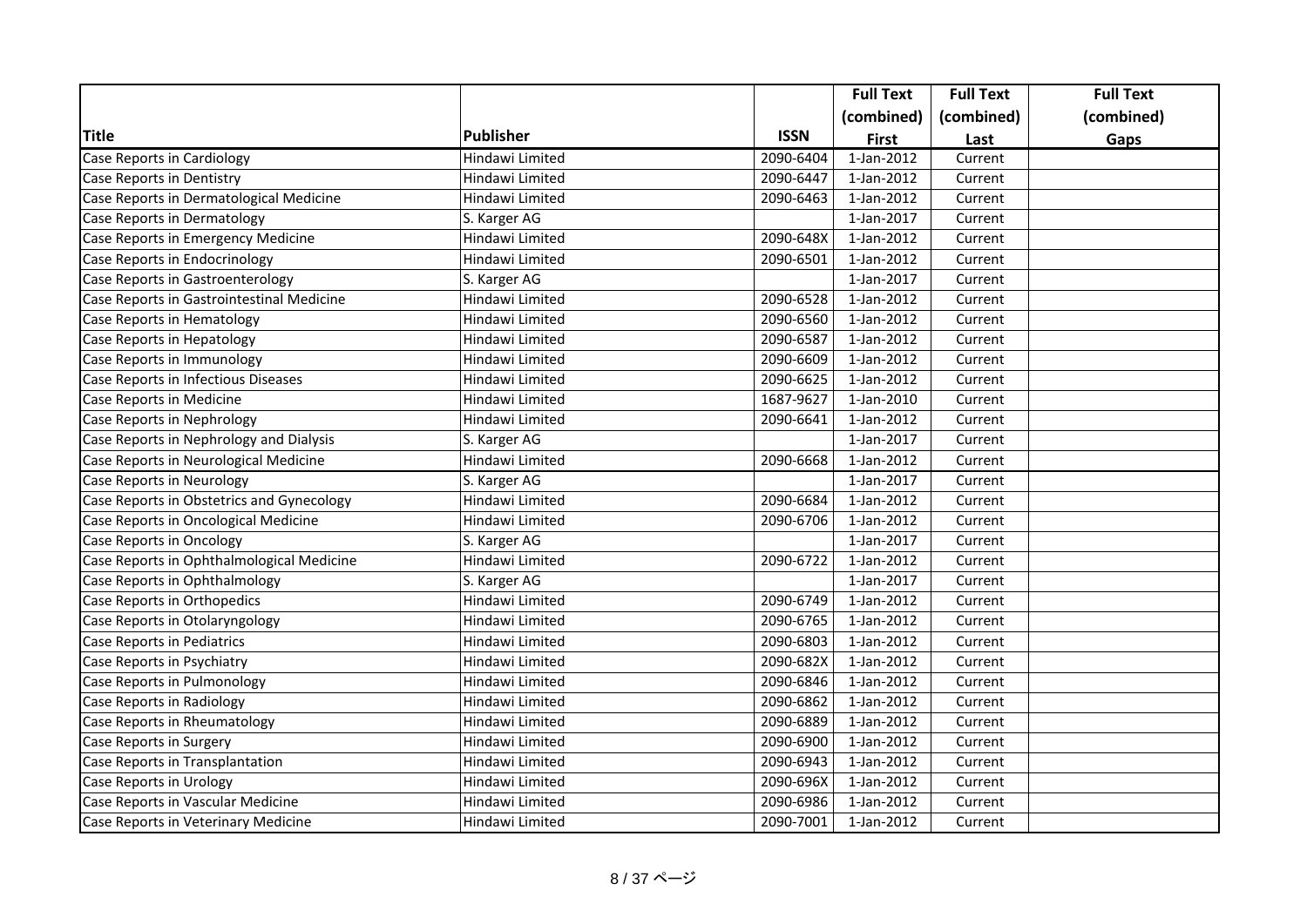|                                                    |                                             |             | <b>Full Text</b> | <b>Full Text</b> | <b>Full Text</b>         |
|----------------------------------------------------|---------------------------------------------|-------------|------------------|------------------|--------------------------|
|                                                    |                                             |             | (combined)       | (combined)       | (combined)               |
| <b>Title</b>                                       | <b>Publisher</b>                            | <b>ISSN</b> | <b>First</b>     | Last             | Gaps                     |
| Case reports in Critical Care                      | Hindawi Limited                             | 2090-6420   | $1$ -Jan-2012    | Current          | 01-Jan-2018--31-Dec-2018 |
| Cell Journal                                       | Royan Institute of Iran                     | 2228-5806   | 1-Apr-2009       | Current          |                          |
| <b>Cell Structure and Function</b>                 | Japan Science and Technology Agency         | 0386-7196   | 1-Jan-2017       | Current          |                          |
| Centers for Disease Control and Prevention (CDC)   |                                             |             |                  |                  |                          |
| Documents / FIND                                   | Federal Information & News Dispatch, LLC    |             | 30-Sep-2005      | Current          |                          |
| Central European Journal of Public Health          | National Institute of Public Health         | 1210-7778   | 1-Mar-2009       | Current          |                          |
| Central European Journal of Urology                | Polish Urological Association               | 2080-4806   | 1-Jan-2010       | Current          |                          |
| Centre For Evidence-Based Medicine [BLOG]          | Newstex                                     |             | 24-Jul-2018      | Current          |                          |
| Cerebrovascular Diseases. Extra                    | S. Karger AG                                |             | 1-Jan-2017       | Current          |                          |
| Child Welfare                                      | Child Welfare League of America, Inc.       | 0009-4021   | 1-Jan-1994       | Current          | 01-Jan-2002--31-Dec-2003 |
| Children                                           | <b>MDPI AG</b>                              |             | 1-Jan-2021       | Current          |                          |
|                                                    | Lippincott Williams & Wilkins Ovid          |             |                  |                  |                          |
| <b>Chinese Medical Journal</b>                     | Technologies                                | 0366-6999   | 5-Jan-2015       | Current          |                          |
| Chronic Diseases and Injuries in Canada            | Public Health Agency of Canada              | 1925-6515   | 1-Jan-1997       | Current          |                          |
| Clinical & Translational Immunology                | John Wiley & Sons, Inc.                     |             | 1-Nov-2012       | Current          |                          |
| <b>Clinical Cardiology</b>                         | John Wiley & Sons, Inc.                     | 0160-9289   | 1-Jan-2019       | Current          |                          |
| Clinical Cardiology Alert                          | <b>Relias Learning</b>                      | 0741-4218   | 1-Jan-2008       | Current          |                          |
| <b>Clinical Case Reports</b>                       | John Wiley & Sons, Inc.                     |             | 1-Oct-2013       | Current          |                          |
| <b>Clinical Drug Investigation</b>                 | Springer Nature B.V.                        | 1173-2563   | 1-Jun-2008       | Current          |                          |
| <b>Clinical Journal of Oncology Nursing</b>        | <b>Oncology Nursing Society</b>             | 1092-1095   | 1-Feb-2005       | Current          |                          |
| Clinical Lab Products (Online)                     | Anthem Media Group                          |             | 1-Jan-2000       | Current          |                          |
| <b>Clinical Medicine</b>                           | Royal College of Physicians                 | 1470-2118   | 1-Jul-2006       | Current          |                          |
| <b>Clinical Neurology and Neurosurgery</b>         | <b>Elsevier Limited</b>                     | 0303-8467   | 1-May-1996       | Current          | 01-Jan-1997--31-Dec-2001 |
| Clinical Ophthalmology                             | Taylor & Francis Ltd.                       | 1177-5467   | 1-Jan-2007       | Current          |                          |
| Clinical Pediatric Emergency Medicine              | <b>Elsevier Limited</b>                     | 1522-8401   | 1-Jan-2003       | Current          |                          |
| <b>Clinical Pharmacokinetics</b>                   | Springer Nature B.V.                        | 0312-5963   | 1-Jun-2007       | Current          |                          |
| <b>Clinical Proteomics (Online)</b>                | <b>BioMed Central</b>                       |             | 1-Jan-2011       | Current          | 01-Jan-2020--31-Dec-2020 |
| <b>Clinical Therapeutics</b>                       | <b>Elsevier Limited</b>                     | 0149-2918   | 1-May-2002       | Current          |                          |
| Clinical and Experimental Dental Research          | John Wiley & Sons, Inc.                     |             | 1-Oct-2015       | Current          |                          |
| Clinical and Experimental Gastroenterology         | Taylor & Francis Ltd.                       |             | 1-Jan-2008       | Current          |                          |
| Clinical and Investigative Medicine (Online)       | Canadian Society for Clinical Investigation |             | 1-Feb-2007       | Current          |                          |
|                                                    | Wolters Kluwer Health Medical Research,     |             |                  |                  |                          |
| <b>Clinical and Translational Gastroenterology</b> | Lippincott Williams & Wilkins               |             | 1-Oct-2010       | Current          | 01-Jan-2019--31-Dec-2019 |
| <b>Clinical and Translational Science</b>          | John Wiley & Sons, Inc.                     | 1752-8054   | 1-Feb-2016       | Current          |                          |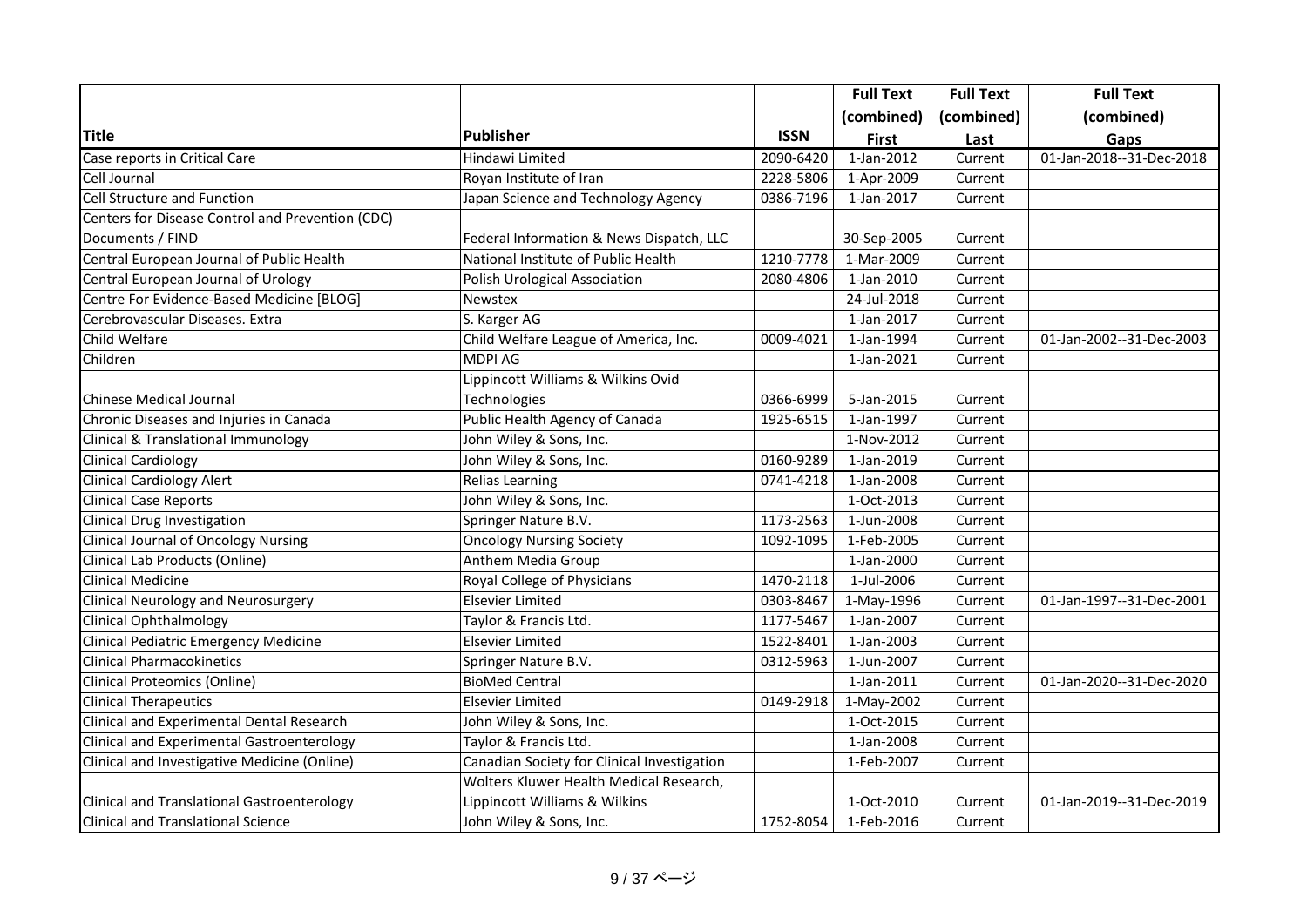|                                                       |                                          |             | <b>Full Text</b> | <b>Full Text</b> | <b>Full Text</b>         |
|-------------------------------------------------------|------------------------------------------|-------------|------------------|------------------|--------------------------|
|                                                       |                                          |             | (combined)       | (combined)       | (combined)               |
| <b>Title</b>                                          | <b>Publisher</b>                         | <b>ISSN</b> | <b>First</b>     | Last             | Gaps                     |
| Clinical, Cosmetic and Investigational Dentistry      | Taylor & Francis Ltd.                    |             | 1-Jan-2009       | Current          |                          |
| Clocks & Sleep                                        | <b>MDPI AG</b>                           |             | 1-Jan-2021       | Current          |                          |
| Clínica Contemporánea                                 |                                          | 1989-9912   | 1-Jan-2010       | Current          |                          |
| Cocuk Enfeksiyon Dergisi                              | Aves Yayincilik Ltd. STI.                | 1307-1068   | 1-Jun-2008       | Current          |                          |
| Cognitive, Affective and Behavioral Neuroscience      | Springer Nature B.V.                     | 1530-7026   | 1-Mar-2011       | Current          |                          |
| Common Sense Family Doctor [BLOG]                     | Newstex                                  |             | 2-May-2018       | Current          |                          |
| <b>Community Practitioner</b>                         | Redactive Publishing Ltd.                | 1462-2815   | 1-Mar-2000       | Current          |                          |
| Complementary Therapies in Medicine                   | Elsevier Limited                         | 0965-2299   | 1-Mar-2003       | Current          |                          |
| Comprehensive Psychiatry                              | Elsevier Limited                         | 0010-440X   | 1-Jan-2003       | Current          |                          |
| Computational Intelligence and Neuroscience : CIN     | Hindawi Limited                          | 1687-5265   | 1-Jan-2008       | Current          |                          |
| Computers in Biology and Medicine                     | Elsevier Limited                         | 0010-4825   | 1-Jan-1994       | Current          | 01-Jan-1995--31-Dec-2002 |
| Confident Voices in Healthcare [BLOG]                 | <b>Newstex</b>                           |             | 23-Jul-2018      | Current          |                          |
| Consulting - Specifying Engineer                      | <b>CFE Media</b>                         | 0892-5046   | 1-Jan-1996       | Current          |                          |
| Contemporary OB/GYN                                   | MultiMedia Healthcare Inc.               | 0090-3159   | 1-Mar-2001       | Current          | 01-Dec-2002--31-Dec-2013 |
| <b>Contemporary Pediatrics</b>                        | MultiMedia Healthcare Inc.               | 8750-0507   | 1-Mar-2001       | Current          | 01-Jan-2003--31-Dec-2013 |
| Contraceptive Technology Update                       | <b>Relias Learning</b>                   | 0274-726X   | 1-Jan-2008       | Current          |                          |
| Contrast Media & Molecular Imaging                    | Hindawi Limited                          | 1555-4309   | 1-Jan-2017       | Current          |                          |
| Controversies in Hospital Infection Prevention [BLOG] | <b>Newstex</b>                           |             | 7-Aug-2018       | Current          |                          |
| The Conversation: COVID-19                            | The Conversation US, Inc.                |             | 1-Jul-2020       | Current          |                          |
| The Conversation: Health                              | The Conversation US, Inc.                |             | 1-Jul-2020       | Current          |                          |
| Correo Farmacéutico                                   | Unidad Editorial Revistas, S.L.U.        | 1695-002X   | 1-Dec-2008       | Current          | 01-Jan-2010--31-Dec-2011 |
| <b>Critical Care Alert</b>                            | <b>Relias Learning</b>                   | 1067-9502   | 1-Jan-2008       | Current          |                          |
| Curationis                                            | AOSIS (Pty) Ltd                          | 0379-8577   | 1-Jan-2012       | Current          |                          |
| Cureus                                                | Cureus Inc.                              |             | 1-Jan-2014       | Current          |                          |
| <b>Current Gerontology and Geriatrics Research</b>    | Hindawi Limited                          | 1687-7063   | 1-Jan-2008       | Current          | 01-Jan-2011--31-Dec-2011 |
| Current Research in Nutrition and Food Science        | <b>Enviro Research Publishers</b>        | 2347-467X   | 1-Aug-2013       | Current          |                          |
| DB's Medical Rants [BLOG]                             | <b>Newstex</b>                           |             | 31-Jul-2018      | Current          |                          |
| DC Medical Malpractice and Patient Safety Blog        | Newstex                                  |             | 20-Jul-2018      | Current          |                          |
| Dementia and Geriatric Cognitive Disorders Extra      | S. Karger AG                             |             | 1-Jan-2017       | Current          |                          |
| Dental Press Journal of Orthodontics                  | <b>Dental Press International</b>        | 2176-9451   | 1-Jan-2016       | Current          |                          |
| <b>Dental Products Report</b>                         | MultiMedia Healthcare Inc.               | 0011-8737   | 1-Oct-2000       | Current          | 01-Jan-2003--31-Dec-2005 |
| Dentistry Journal                                     | MDPI AG                                  |             | 1-Mar-2013       | Current          |                          |
| Department of Health & Human Services (HHS) Documents |                                          |             |                  |                  |                          |
| / FIND                                                | Federal Information & News Dispatch, LLC |             | 22-Sep-2005      | Current          |                          |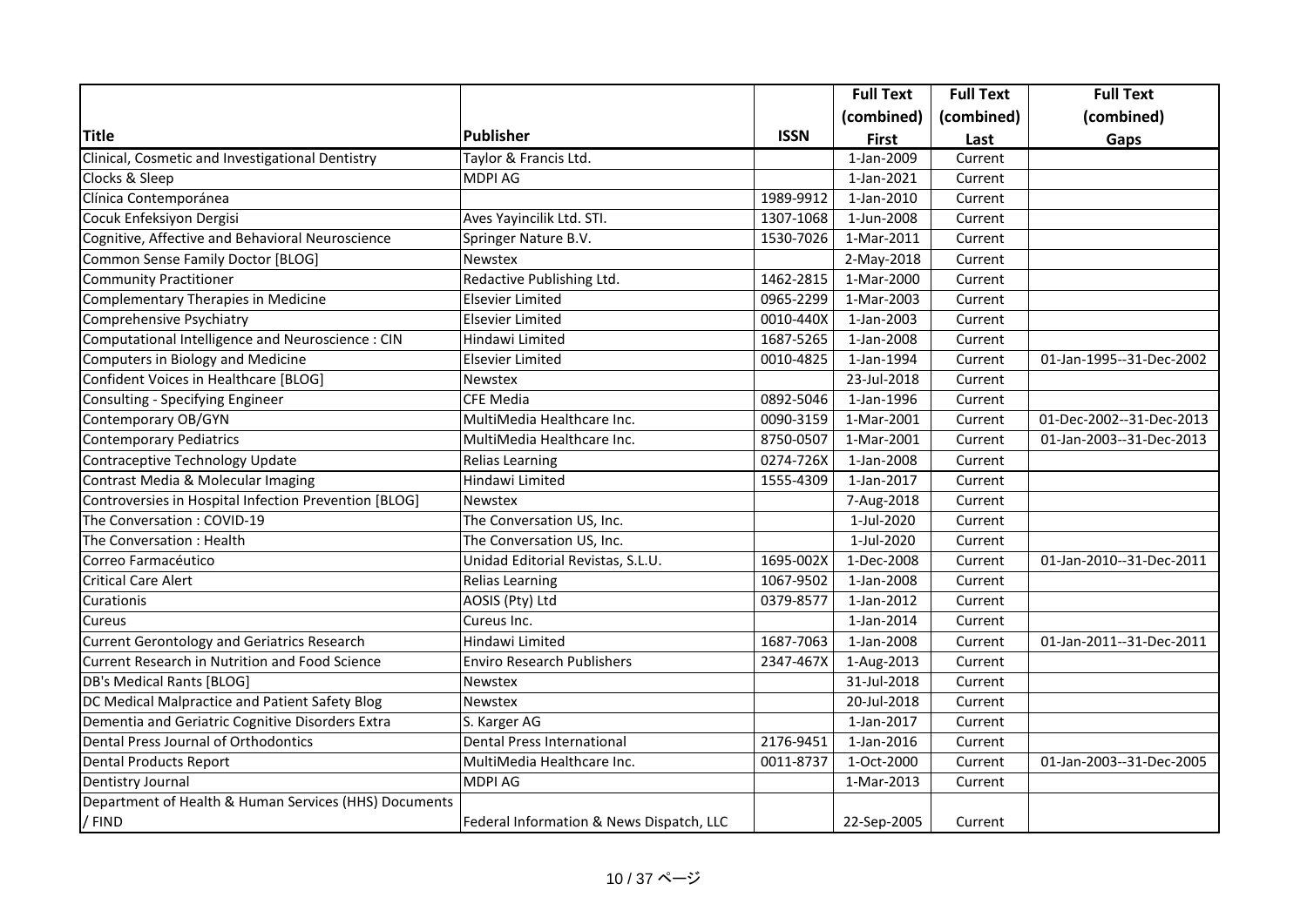|                                                    |                                            |             | <b>Full Text</b>         | <b>Full Text</b> | <b>Full Text</b>         |
|----------------------------------------------------|--------------------------------------------|-------------|--------------------------|------------------|--------------------------|
|                                                    |                                            |             | (combined)               | (combined)       | (combined)               |
| <b>Title</b>                                       | Publisher                                  | <b>ISSN</b> | <b>First</b>             | Last             | Gaps                     |
| Depression Research and Treatment                  | Hindawi Limited                            | 2090-1321   | 1-Jan-2010               | Current          |                          |
| Dermatology Research and Practice                  | Hindawi Limited                            | 1687-6105   | 1-Jan-2009               | Current          |                          |
| <b>Dermatology Times</b>                           | MultiMedia Healthcare Inc.                 | 0196-6197   | $\overline{1}$ -Feb-1998 | Current          |                          |
| Development and Psychopathology                    | Cambridge University Press                 | 0954-5794   | 1-Jan-2004               | Current          |                          |
| Diagnostic and Prognostic Research                 | <b>BioMed Central</b>                      |             | 1-Jan-2017               | Current          |                          |
| Diario Médico                                      | Unidad Editorial Revistas, S.L.U.          | 1579-8429   | 15-Jan-2008              | Current          | 15-Apr-2009--09-Jan-2012 |
| Dicle Tip Dergisi                                  | Dicle University                           | 1300-2945   | 1-Mar-2009               | Current          |                          |
| <b>Digital Biomarkers</b>                          | S. Karger AG                               |             | 1-Sep-2017               | Current          |                          |
| <b>Digital Pathology Blog</b>                      | Newstex                                    |             | 24-Jul-2018              | Current          |                          |
| Disaster Prevention and Management                 | <b>Emerald Group Publishing Limited</b>    | 0965-3562   | $\overline{1}$ -Jan-1995 | Current          |                          |
| Dr. Cesar Rivera [BLOG]                            | Newstex                                    |             | 21-Feb-2019              | Current          |                          |
| Dr. Wes [BLOG]                                     | Newstex                                    |             | 25-Jul-2018              | Current          |                          |
| <b>Drug Safety</b>                                 | Springer Nature B.V.                       | 0114-5916   | 1-Jun-2008               | Current          |                          |
| <b>Drug Topics</b>                                 | MultiMedia Healthcare Inc.                 | 0012-6616   | 1-Jan-1991               | Current          | 01-Jan-2003--18-Sep-2006 |
| <b>Drug and Therapeutics Bulletin</b>              | <b>BMJ Publishing Group LTD</b>            | 0012-6543   | 1-Jun-1963               | Current          |                          |
| <b>Drugs</b>                                       | Springer Nature B.V.                       | 0012-6667   | 1-May-2008               | Current          |                          |
| Drugs & Aging                                      | Springer Nature B.V.                       | 1170-229X   | 1-Jun-2008               | Current          |                          |
| Drugs & Therapy Perspectives                       | Springer Nature B.V.                       | 1172-0360   | 1-Jun-2008               | Current          |                          |
| <b>Drugs and Alcohol Today</b>                     | <b>Emerald Group Publishing Limited</b>    | 1745-9265   | 1-Dec-2003               | Current          |                          |
| E Journal of Cardiovascular Medicine               | <b>Galenos Publishing House</b>            | 2147-1924   | 1-Jun-2013               | Current          |                          |
| <b>ED Legal Letter</b>                             | Relias Learning                            | 1087-7347   | 1-Jan-2008               | Current          |                          |
| <b>ED Management</b>                               | Relias Learning                            | 1044-9167   | 1-Jan-2008               | Current          |                          |
| <b>EMBO Molecular Medicine</b>                     | John Wiley & Sons, Inc.                    | 1757-4676   | 1-Apr-2009               | Current          |                          |
| <b>EMS World</b>                                   | <b>HMP Communications</b>                  | 2158-7833   | 1-Apr-2007               | Current          |                          |
| <b>ESC Heart Failure</b>                           | John Wiley & Sons, Inc.                    |             | 1-Sep-2014               | Current          |                          |
| East Asian Archives of Psychiatry                  | Hong Kong Academy of Medicine              | 2078-9947   | 1-Sep-2008               | Current          |                          |
| <b>Eastern Journal of Medicine</b>                 | YYU Tip Fakultesi                          | 1301-0883   | 1-Jan-2004               | Current          |                          |
| Eastern Mediterranean Health Journal               | World Health Organization                  | 1020-3397   | 1-Jan-2010               | Current          |                          |
| Education and Training in Autism and Developmental | Division on Autism and Developmental       |             |                          |                  |                          |
| <b>Disabilities</b>                                | Disabilities                               | 2154-1647   | 1-Mar-2013               | Current          |                          |
| The Educational and Developmental Psychologist     | Taylor & Francis Ltd.                      | 2059-0776   | 1-Jul-2011               | Current          |                          |
| Emergency Medicine Journal : EMJ                   | <b>BMJ Publishing Group LTD</b>            | 1472-0205   | 1-Jan-2001               | Current          |                          |
| <b>Emergency Medicine Reports</b>                  | Relias Learning                            | 0746-2506   | 1-Mar-2013               | Current          |                          |
| <b>Emerging Infectious Diseases</b>                | Centers for Disease Control and Prevention | 1080-6040   | 1-Jan-2020               | Current          |                          |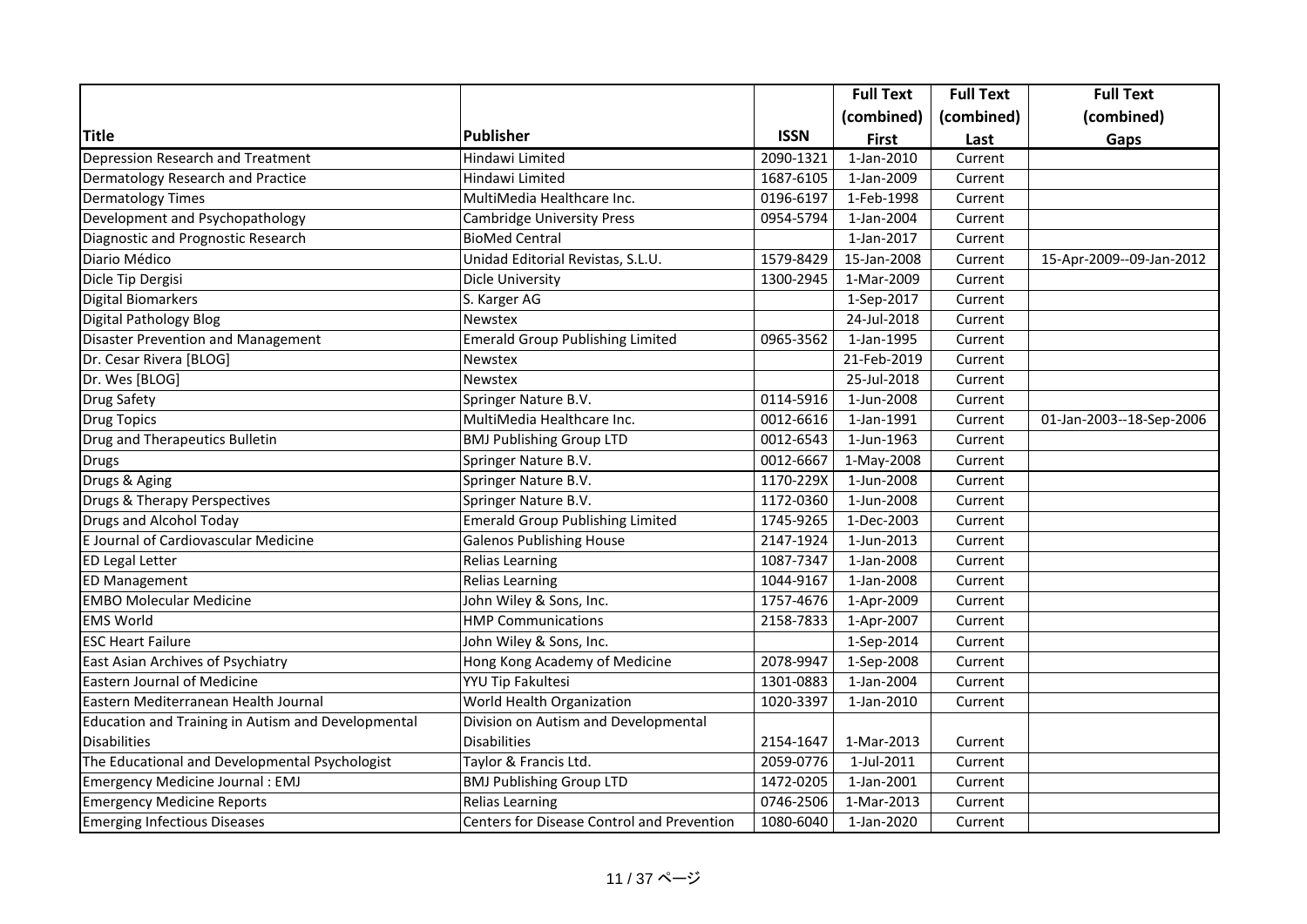|                                                                         |                                            |             | <b>Full Text</b> | <b>Full Text</b> | <b>Full Text</b>         |
|-------------------------------------------------------------------------|--------------------------------------------|-------------|------------------|------------------|--------------------------|
|                                                                         |                                            |             | (combined)       | (combined)       | (combined)               |
| <b>Title</b>                                                            | Publisher                                  | <b>ISSN</b> | <b>First</b>     | Last             | Gaps                     |
| <b>Employee Benefit Plan Review</b>                                     | Aspen Publishers, Inc.                     | 0013-6808   | 1-Dec-1987       | Current          |                          |
| <b>Employee Relations Law Journal</b>                                   | Aspen Publishers, Inc.                     | 0098-8898   | 1-Dec-1987       | Current          | 01-Oct-1997--31-Dec-2001 |
| <b>Endocrine Today</b>                                                  | <b>SLACK INCORPORATED</b>                  | 1540-0735   | 1-Jan-2008       | Current          |                          |
| Endocrines                                                              | MDPI AG                                    |             | 1-Jan-2021       | Current          |                          |
| Endocrinology, Diabetes & Metabolism                                    | John Wiley & Sons, Inc.                    |             | 1-Jan-2018       | Current          |                          |
|                                                                         | Servicio de Publicaciones, Universidad de  |             |                  |                  |                          |
| Enfermería Global                                                       | Murcia                                     |             | 1-Jan-2014       | Current          |                          |
|                                                                         | National Institute of Environmental Health |             |                  |                  |                          |
| Environmental Health Perspectives (Online)                              | Sciences                                   |             | 1-Jan-2013       | Current          |                          |
| <b>Environmental Health and Preventive Medicine</b>                     | <b>BioMed Central</b>                      | 1342-078X   | 1-Jan-1997       | Current          |                          |
| Epidemiology and Infection                                              | <b>Cambridge University Press</b>          | 0950-2688   | 1-Feb-2001       | Current          |                          |
| <b>Epidemiology and Psychiatric Sciences</b>                            | <b>Cambridge University Press</b>          | 2045-7960   | 1-Mar-2012       | Current          |                          |
| Epilepsia Open                                                          | John Wiley & Sons, Inc.                    |             | 1-Sep-2016       | Current          |                          |
| Episteme                                                                | <b>Cambridge University Press</b>          | 1742-3600   | 1-Mar-2012       | Current          |                          |
| Era's Journal of Medical Research                                       | Era's Lucknow Medical College & Hospital   | 2348-9839   | 1-Jan-2016       | Current          |                          |
| Ethics & Medicine                                                       | <b>Bioethics Press</b>                     | 0266-688X   | 1-Apr-2001       | Current          |                          |
| <b>European Archives of Medical Research</b>                            | <b>Galenos Publishing House</b>            | 2651-3153   | 1-Mar-2019       | Current          | 01-Jan-2020--31-Dec-2020 |
| European Journal of Hospital Pharmacy. Science and                      |                                            |             |                  |                  |                          |
| Practice                                                                | <b>BMJ Publishing Group LTD</b>            | 2047-9956   | 1-Feb-2012       | Current          |                          |
| The European Journal of Social & Behavioural Sciences                   | European Publisher                         |             | 1-Jan-2013       | Current          |                          |
|                                                                         |                                            |             |                  |                  |                          |
| Evidence - Based Complementary and Alternative Medicine Hindawi Limited |                                            | 1741-427X   | 1-Jan-2011       | Current          |                          |
| Evidence - Based Mental Health                                          | <b>BMJ Publishing Group LTD</b>            | 1362-0347   | 1-Feb-1998       | Current          |                          |
| <b>Evidence - Based Nursing</b>                                         | <b>BMJ Publishing Group LTD</b>            | 1367-6539   | 1-Jan-1998       | Current          |                          |
| The Evolution & Medicine Review [BLOG]                                  | Newstex                                    |             | 25-Jul-2018      | Current          |                          |
| <b>Experimental and Therapeutic Medicine</b>                            | Spandidos Publications UK Ltd.             | 1792-0981   | 1-Jan-2012       | Current          |                          |
| Expert Reviews in Molecular Medicine                                    | <b>Cambridge University Press</b>          |             | 1-Jan-2001       | Current          |                          |
| Eye on FDA [BLOG]                                                       | Newstex                                    |             | 1-Aug-2018       | Current          |                          |
| F1000Research                                                           | Faculty of 1000 Ltd.                       |             | 1-Jan-2013       | Current          |                          |
| <b>FABAD Journal of Pharmaceutical Sciences</b>                         | Hacettepe University Faculty of Medicine   | 1300-4182   | 1-Mar-2005       | Current          |                          |
| <b>Faculty Dental Journal</b>                                           | <b>BMJ Publishing Group LTD</b>            | 2042-6852   | 1-Mar-2010       | Current          |                          |
| Family Medicine and Community Health                                    | <b>BMJ Publishing Group LTD</b>            | 2305-6983   | 1-Mar-2013       | Current          |                          |
| <b>Family Practice Management</b>                                       | American Academy of Family Physicians      | 1069-5648   | 1-Sep-1998       | Current          |                          |
| El Farmaceutico Hospitales                                              | Ediciones Mayo                             | 0214-4697   | 1-Jan-2004       | Current          | 01-Jan-2017--31-Dec-2017 |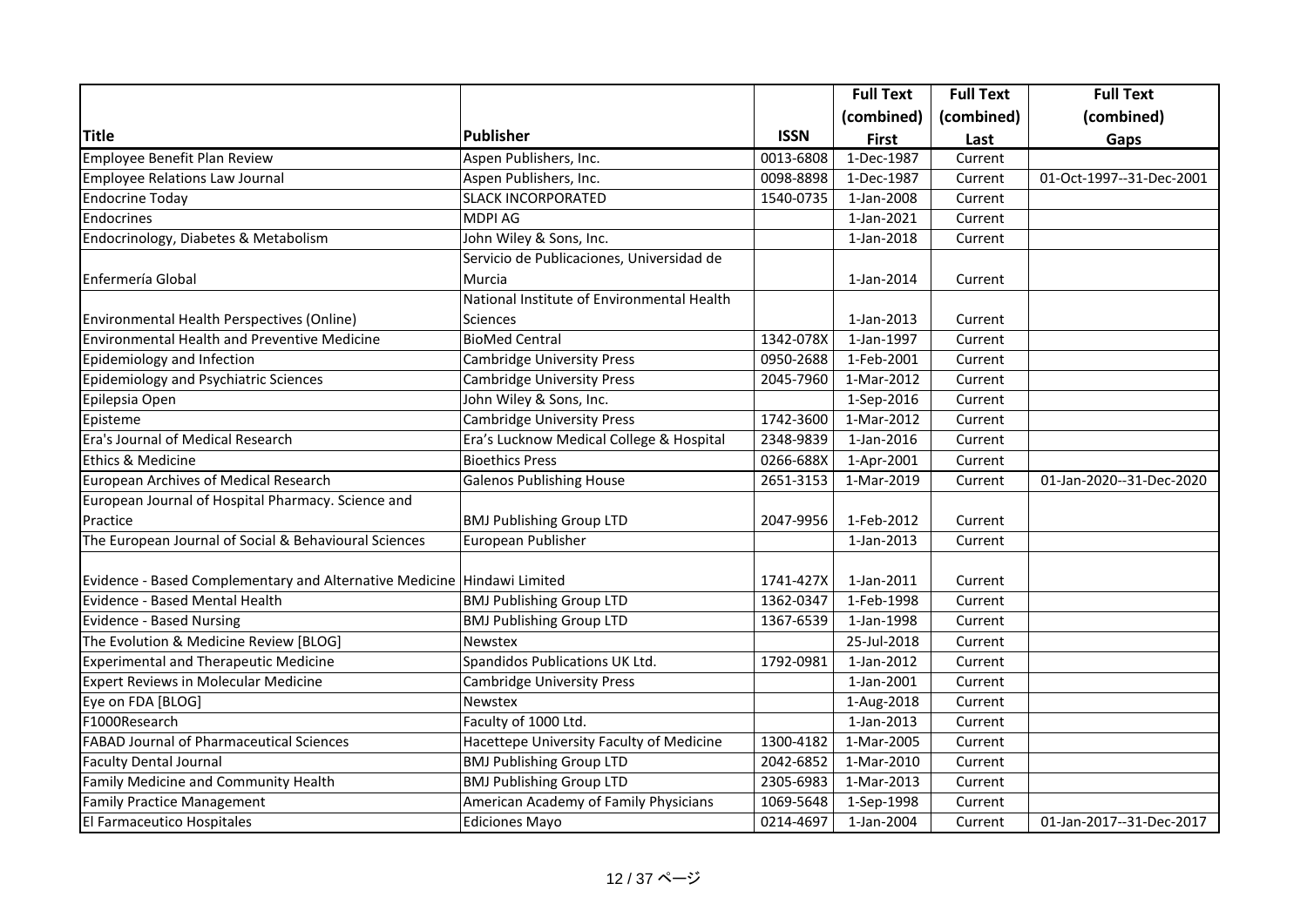|                                           |                                                 |             | <b>Full Text</b> | <b>Full Text</b> | <b>Full Text</b>          |
|-------------------------------------------|-------------------------------------------------|-------------|------------------|------------------|---------------------------|
|                                           |                                                 |             | (combined)       | (combined)       | (combined)                |
| <b>Title</b>                              | <b>Publisher</b>                                | <b>ISSN</b> | <b>First</b>     | Last             | Gaps                      |
| The Federal Register / FIND               | Federal Information & News Dispatch, LLC        | 0097-6326   | 27-Sep-2005      | Current          |                           |
| Firstline                                 | MultiMedia Healthcare Inc.                      | 1095-0613   | 1-Jan-2009       | Current          |                           |
|                                           | Charles University in Prague, First Faculty of  |             |                  |                  |                           |
| Folia Biologica                           | Medicine                                        | 0015-5500   | 1-Jan-2005       | Current          |                           |
| Folia Medica                              | MEDICAL UNIVERSITY- PLOVDIV                     | 0204-8043   | 1-Oct-2008       | Current          |                           |
|                                           | Parazitologický ústav, Akademie ved Ceské       |             |                  |                  |                           |
| Folia Parasitologica                      | republiky                                       | 0015-5683   | 1-Jan-2004       | Current          |                           |
| <b>Food Management</b>                    | Informa                                         | 0091-018X   | 1-Oct-1997       | Current          |                           |
| Food Production, Processing and Nutrition | <b>BioMed Central</b>                           |             | 1-Jan-2019       | Current          |                           |
| Food Science & Nutrition                  | John Wiley & Sons, Inc.                         |             | 1-Jan-2013       | Current          |                           |
| Forensic Science International (Online)   | <b>Elsevier Limited</b>                         |             | 7-Feb-1997       | Current          | 01-Jan-1999--31-Dec-2000  |
| <b>Forensic Science Review</b>            | <b>Forensic Science Review</b>                  | 1042-7201   | 1-Jan-2016       | Current          |                           |
| Frontiers in Aging Neuroscience           | <b>Frontiers Research Foundation</b>            | 1663-4365   | 30-Jul-2009      | Current          |                           |
|                                           | Lippincott Williams & Wilkins Ovid              |             |                  |                  |                           |
| Frontiers of Health Services Management   | Technologies                                    | 0748-8157   | 1-Jan-1987       | Current          |                           |
| <b>Frontline Gastroenterology</b>         | <b>BMJ Publishing Group LTD</b>                 | 2041-4137   | 1-Apr-2010       | Current          |                           |
| <b>Future Oncology</b>                    | <b>Future Medicine Ltd</b>                      | 1479-6694   | 1-Feb-2005       | Current          |                           |
| The Future of Children                    | Princeton University                            | 1054-8289   | 1-Jul-1998       | Current          |                           |
| <b>Gastrointestinal Disorders</b>         | <b>MDPI AG</b>                                  |             | 1-Jan-2021       | Current          |                           |
| <b>Genes &amp; Nutrition</b>              | <b>BioMed Central</b>                           | 1555-8932   | 1-Jan-2016       | Current          |                           |
| <b>Genes and Environment</b>              | <b>BioMed Central</b>                           | 1880-7046   | 1-Jan-2015       | Current          |                           |
| <b>Genetics Research</b>                  | <b>Cambridge University Press</b>               | 0016-6723   | 1-Feb-2001       | Current          |                           |
|                                           |                                                 |             |                  |                  | 01-Jan-2004--31-Dec-2005; |
| Genetics, Selection, Evolution            | <b>BioMed Central</b>                           | 0999-193X   | 1-Jan-2003       | Current          | 01-Jan-2007--31-Dec-2008  |
| Genomics and Health Impact [BLOG]         | Newstex                                         |             | 2-Aug-2018       | Current          |                           |
| Geriatrics                                | <b>MDPI AG</b>                                  |             | 1-Jan-2021       | Current          |                           |
|                                           | <b>International Union for Health Promotion</b> |             |                  |                  |                           |
| <b>Global Health Promotion</b>            | and Education                                   | 1757-9759   | 1-Jun-1998       | Current          |                           |
| Global Health, Epidemiology and Genomics  | <b>Cambridge University Press</b>               |             | 1-Jan-2017       | Current          |                           |
| Global IP News. Healthcare Patent News    | Pedia Content Solutions Pvt. Ltd.               |             | 11-Apr-2013      | Current          |                           |
| Global IP News. Medical Patent News       | Pedia Content Solutions Pvt. Ltd.               |             | 11-Apr-2013      | Current          |                           |
| Guident                                   | Guident                                         | 0976-2248   | 1-Jul-2012       | Current          |                           |
| Gut                                       | <b>BMJ Publishing Group LTD</b>                 | 0017-5749   | 1-Mar-1960       | Current          |                           |
| <b>Gut Microbiome</b>                     | <b>Cambridge University Press</b>               |             | 1-Jan-2020       | Current          |                           |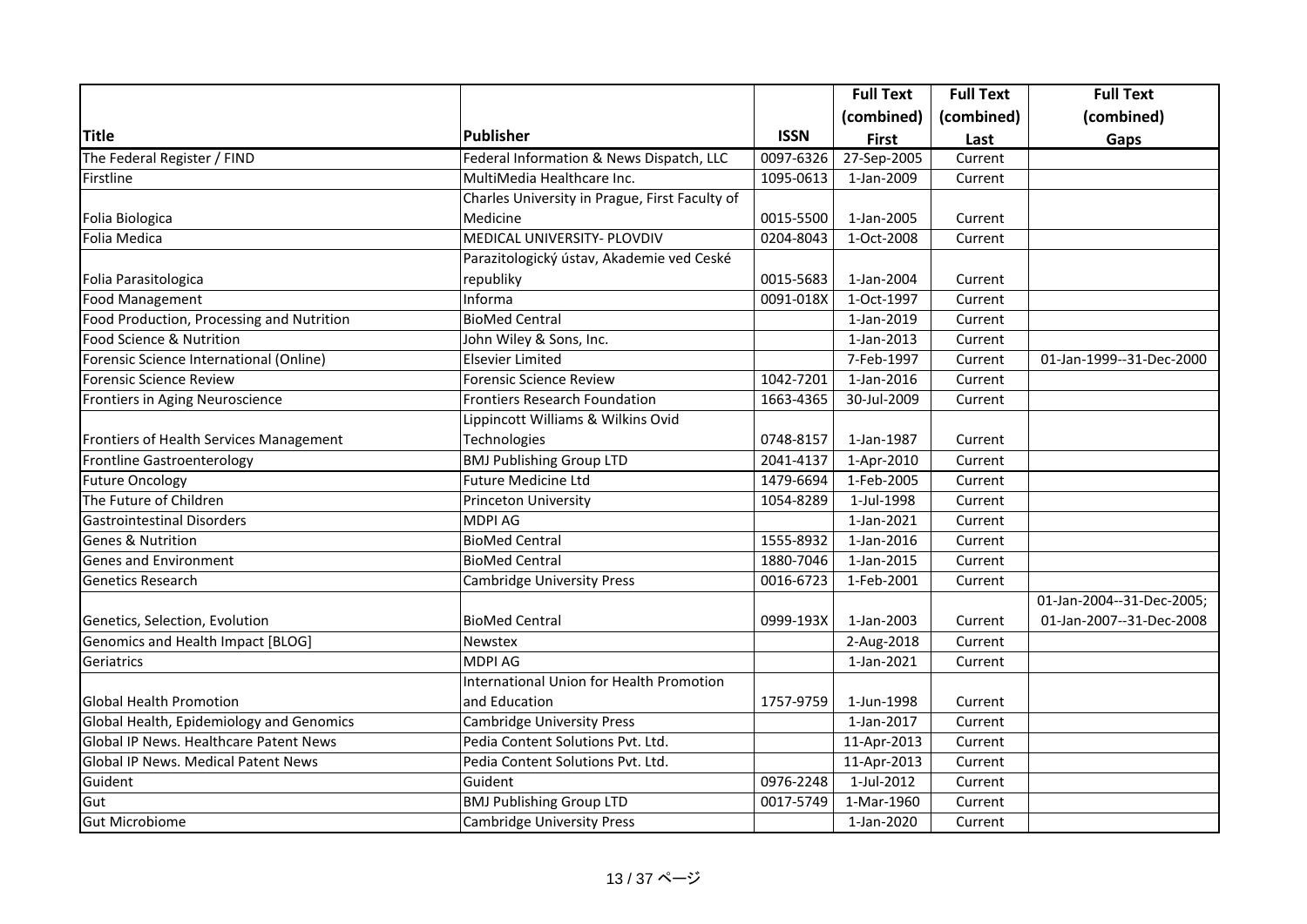|                                                         |                                              |             | <b>Full Text</b> | <b>Full Text</b> | <b>Full Text</b>          |
|---------------------------------------------------------|----------------------------------------------|-------------|------------------|------------------|---------------------------|
|                                                         |                                              |             | (combined)       | (combined)       | (combined)                |
| <b>Title</b>                                            | Publisher                                    | <b>ISSN</b> | <b>First</b>     | Last             | Gaps                      |
| Gülhane Tip Dergisi                                     | <b>Gulhane Medical Journal</b>               | 1302-0471   | 1-Dec-2002       | Current          |                           |
| <b>HEM/ONC Today</b>                                    | <b>SLACK INCORPORATED</b>                    | 1526-0488   | 1-Jan-2008       | Current          |                           |
| HRMagazine                                              | Society for Human Resource Management        | 1047-3149   | 1-Jan-1991       | Current          |                           |
| Harvard Health Publications. Harvard Health Letter.     | <b>Harvard Health Publications</b>           | 1052-1577   | 1-Mar-2013       | Current          |                           |
| Harvard Health Publications. Harvard Heart Letter       | <b>Harvard Health Publications</b>           | 1051-5313   | 1-Jan-2008       | Current          |                           |
|                                                         |                                              |             |                  |                  |                           |
| Harvard Health Publications. Harvard Men's Health Watch | <b>Harvard Health Publications</b>           | 1089-1102   | 1-Jan-2007       | Current          |                           |
| Harvard Health Publications. Harvard Women's Health     |                                              |             |                  |                  |                           |
| Watch                                                   | <b>Harvard Health Publications</b>           | 1070-910X   | 1-Jan-2007       | Current          |                           |
| Harvard Health Publications. Health Topics A - Z        | <b>Harvard Health Publications</b>           |             | 1-Jan-2000       | Current          | 01-Jan-2019--31-Dec-2019  |
| Harvard Health Publications. Special Health Reports     | <b>Harvard Health Publications</b>           |             | 1-Mar-2007       | Current          |                           |
| <b>Healio Gastroenterology</b>                          | <b>SLACK INCORPORATED</b>                    | 2375-2130   | 1-Jan-2015       | Current          |                           |
| <b>Healio Rheumatology</b>                              | <b>SLACK INCORPORATED</b>                    | 2380-6818   | 1-Mar-2016       | Current          |                           |
| Health & Beauty Close - Up                              | Close-Up Media, Inc.                         |             | 4-Jan-2009       | Current          |                           |
|                                                         | The People to People Health Foundation,      |             |                  |                  |                           |
| <b>Health Affairs</b>                                   | Inc., Project HOPE                           | 0278-2715   | 1-Jan-1981       | Current          |                           |
| Health Care Renewal [BLOG]                              | <b>Newstex</b>                               |             | 20-Jul-2018      | Current          |                           |
| Health Economics, Policy and Law                        | <b>Cambridge University Press</b>            | 1744-1331   | 1-Jan-2006       | Current          |                           |
| <b>Health Education</b>                                 | <b>Emerald Group Publishing Limited</b>      | 0965-4283   | 1-Jan-1995       | Current          |                           |
| <b>Health Expectations</b>                              | John Wiley & Sons, Inc.                      | 1369-6513   | 1-Feb-2016       | Current          |                           |
|                                                         | American Society for Healthcare Engineering  |             |                  |                  |                           |
| <b>Health Facilities Management</b>                     | of the American Hospital Associate           | 0899-6210   | 1-Jan-2004       | Current          |                           |
| The Health Lawyer                                       | American Bar Association                     | 0736-3443   | 1-Aug-2007       | Current          |                           |
| <b>Health Promotion Perspectives</b>                    | <b>Tabriz University of Medical Sciences</b> |             | 1-Jan-2013       | Current          |                           |
| <b>Health Reports</b>                                   | <b>Statistics Canada</b>                     | 0840-6529   | 1-Apr-1998       | Current          |                           |
| <b>Health Science Reports</b>                           | John Wiley & Sons, Inc.                      |             | 1-Jan-2018       | Current          |                           |
|                                                         |                                              |             |                  |                  | 01-Jan-2016--31-Dec-2016; |
|                                                         | Organisation for Economic Cooperation and    |             |                  |                  | 01-Jan-2018--31-Dec-2018; |
| Health at a Glance                                      | Development (OECD)                           | 1995-3992   | 1-Jan-2011       | Current          | 01-Jan-2020--31-Dec-2020  |
| HealthBlawg [BLOG]                                      | <b>Newstex</b>                               |             | 6-Aug-2018       | Current          |                           |
| HealthSkills Weblog [BLOG]                              | <b>Newstex</b>                               |             | 22-Jul-2018      | Current          |                           |
| <b>Healthcare Design</b>                                | <b>Emerald Expositions LLC</b>               | 1541-7905   | 1-Mar-2006       | Current          |                           |
| <b>Healthcare Executive</b>                             | <b>Health Administration Press</b>           | 0883-5381   | 1-Jan-1991       | Current          |                           |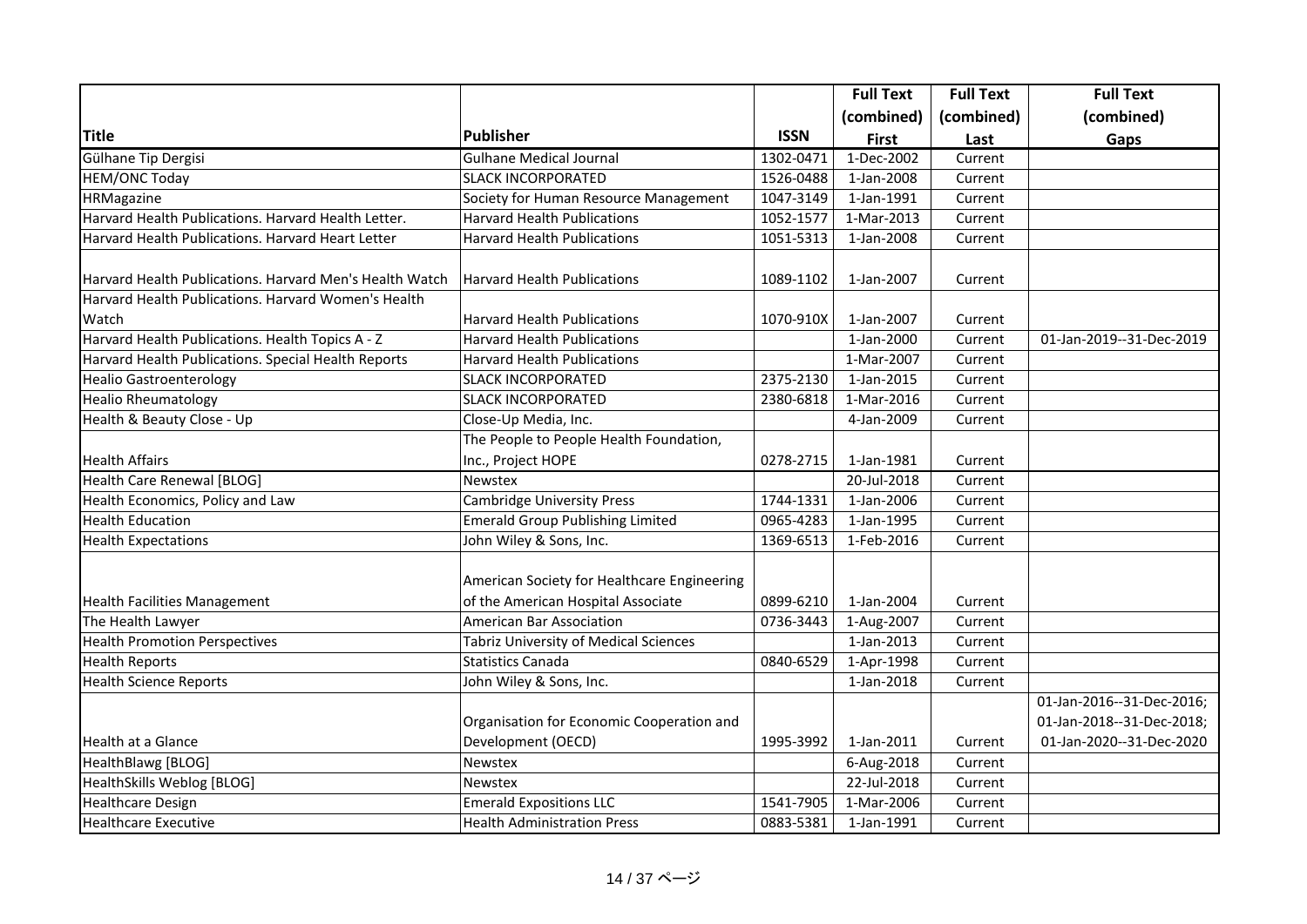|                                                  |                                           |             | <b>Full Text</b> | <b>Full Text</b> | <b>Full Text</b> |
|--------------------------------------------------|-------------------------------------------|-------------|------------------|------------------|------------------|
|                                                  |                                           |             | (combined)       | (combined)       | (combined)       |
| <b>Title</b>                                     | Publisher                                 | <b>ISSN</b> | <b>First</b>     | Last             | Gaps             |
|                                                  | <b>Healthcare Financial Management</b>    |             |                  |                  |                  |
| <b>Healthcare Financial Management</b>           | Association                               | 0735-0732   | 1-Dec-1987       | Current          |                  |
| Healthcare Risk Management                       | <b>Relias Learning</b>                    | 1081-6534   | 1-Jan-2008       | Current          |                  |
| The Hearing Review (Online)                      | Anthem Media Group                        |             | 1-Jun-2000       | Current          |                  |
| Heart                                            | <b>BMJ Publishing Group LTD</b>           | 1355-6037   | 1-Jan-1996       | Current          |                  |
| Hearts                                           | <b>MDPI AG</b>                            |             | 1-Jan-2021       | Current          |                  |
| Hepatic Medicine : Evidence and Research         | Taylor & Francis Ltd.                     |             | 1-Jan-2009       | Current          |                  |
| <b>Hepatitis Monthly</b>                         | <b>Tehran Hepatitis Center</b>            | 1735-143X   | 1-Apr-2010       | Current          |                  |
| <b>Hepatology Communications</b>                 | John Wiley & Sons, Inc.                   |             | 1-Feb-2017       | Current          |                  |
| <b>Hepatology Forum</b>                          | Kare Publishing                           | 1307-5888   | 1-Jan-2020       | Current          |                  |
|                                                  | Hoitotieteiden Tutkimusseura (Finnish     |             |                  |                  |                  |
| Hoitotiede                                       | <b>Association of Nursing Science)</b>    | 0786-5686   | 1-Oct-2011       | Current          |                  |
| Hong Kong Journal of Radiology                   | Hong Kong Academy of Medicine             | 2223-6619   | 1-Mar-2019       | Current          |                  |
| <b>Hospital Access Management</b>                | <b>Relias Learning</b>                    | 1079-0365   | 1-Jan-2008       | Current          |                  |
| <b>Hospital Case Management</b>                  | <b>Relias Learning</b>                    | 1087-0652   | 1-Jan-2008       | Current          |                  |
| Hospital Employee Health                         | <b>Relias Learning</b>                    | 0744-6470   | 1-Jan-2008       | Current          |                  |
| Hospital Infection Control & Prevention          | <b>Relias Learning</b>                    | 1945-9653   | 1-Jan-2008       | Current          |                  |
| <b>Hospital Peer Review</b>                      | <b>Relias Learning</b>                    | 0149-2632   | 1-Jan-2008       | Current          |                  |
| <b>Hosts and Viruses</b>                         | ResearchersLinks                          |             | 1-Jun-2014       | Current          |                  |
| Housing, Care and Support                        | <b>Emerald Group Publishing Limited</b>   | 1460-8790   | 1-Nov-2003       | Current          |                  |
|                                                  | Sveuciliste u Zagrebu, Edukacijsko-       |             |                  |                  |                  |
|                                                  | Rehabilitacijski Fakultet / University of |             |                  |                  |                  |
|                                                  | Zagreb, Faculty of Education and          |             |                  |                  |                  |
| Hrvatska Revija za Rehabilitacijska Istrazivanja | <b>Rehabilitation Sciences</b>            | 1331-3010   | 1-Jan-2012       | Current          |                  |
| Human Biology                                    | <b>Wayne State University Press</b>       | 0018-7143   | 1-Feb-1994       | Current          |                  |
| <b>Human Brain Mapping</b>                       | John Wiley & Sons, Inc.                   | 1065-9471   | 1-Aug-2021       | Current          |                  |
| <b>Human Genomics</b>                            | <b>BioMed Central</b>                     | 1473-9542   | 1-Nov-2003       | Current          |                  |
| Human Organization                               | Society of Applied Anthropology           | 0018-7259   | 1-Dec-1996       | Current          |                  |
| Hypoxia                                          | Taylor & Francis Ltd.                     |             | 1-Jan-2013       | Current          |                  |
| <b>IJU Case Reports</b>                          | John Wiley & Sons, Inc.                   |             | 1-Mar-2019       | Current          |                  |
| <b>IRB Advisor</b>                               | <b>Relias Learning</b>                    | 1535-2064   | 1-Jan-2008       | Current          |                  |
| Imaging & Therapy Practice                       | Society & College of Radiographers        | 2052-0727   | 1-Mar-2000       | Current          |                  |
| Immunity, Inflammation and Disease               | John Wiley & Sons, Inc.                   |             | 1-Oct-2013       | Current          |                  |
| Immunome Research                                | International Immunomics Society          | 1745-7580   | 1-Jan-2009       | Current          |                  |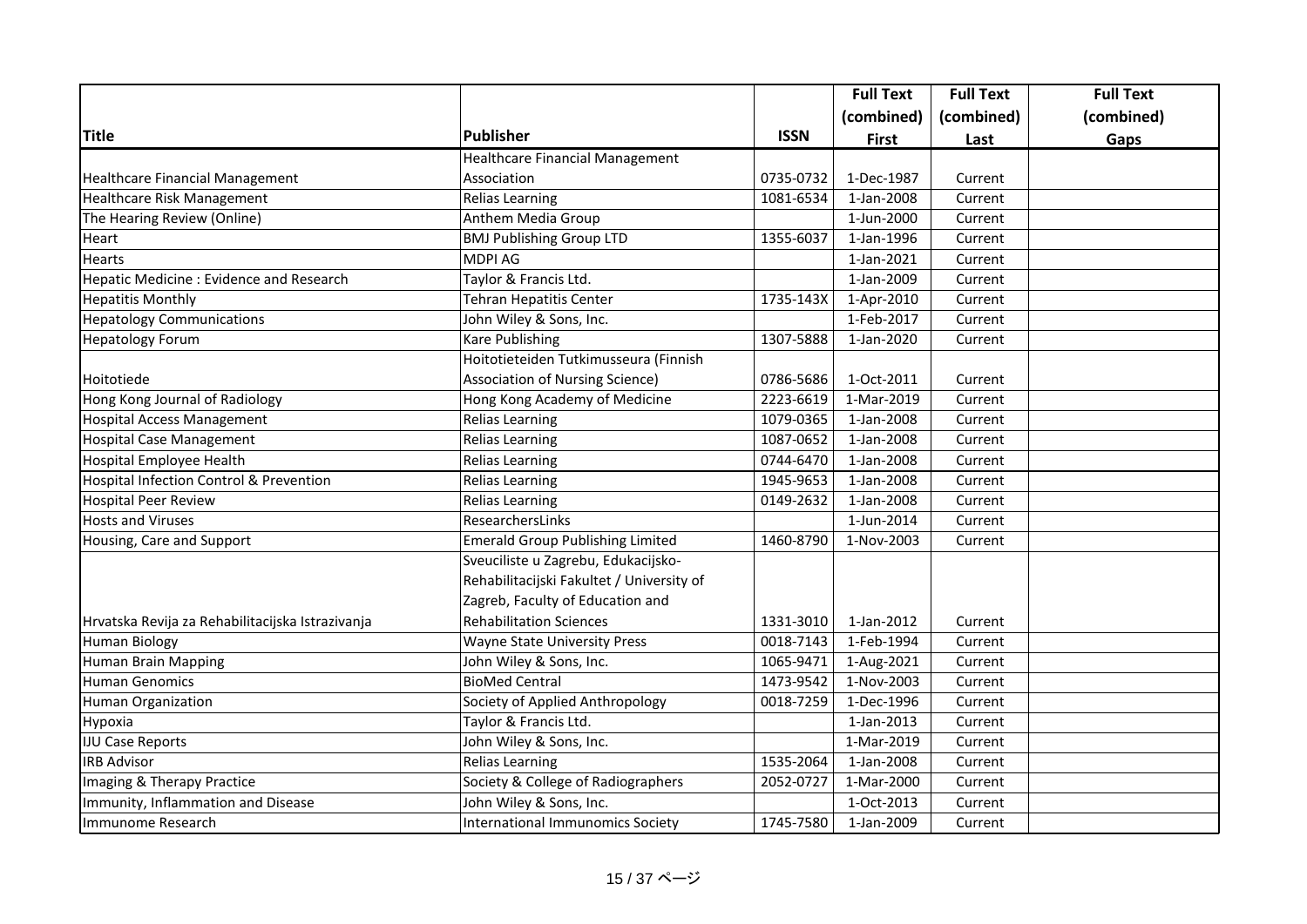|                                                  |                                            |             | <b>Full Text</b> | <b>Full Text</b> | <b>Full Text</b> |
|--------------------------------------------------|--------------------------------------------|-------------|------------------|------------------|------------------|
|                                                  |                                            |             | (combined)       | (combined)       | (combined)       |
| <b>Title</b>                                     | <b>Publisher</b>                           | <b>ISSN</b> | <b>First</b>     | Last             | Gaps             |
| <b>Implementation Science Communications</b>     | <b>BioMed Central</b>                      |             | $1-Jan-2020$     | Current          |                  |
| Impressions                                      | <b>Emerald Expositions LLC</b>             | 1043-6839   | 1-Dec-2000       | Current          |                  |
| In Practice                                      | Blackwell Publishing Ltd.                  | 0263-841X   | 1-Jan-1979       | Current          |                  |
| InScope                                          | Queensland Nurses' Union                   | 2207-6018   | 1-Feb-2009       | Current          |                  |
|                                                  | American Association of Intellectual &     |             |                  |                  |                  |
| Inclusion                                        | <b>Developmental Disabilities</b>          |             | 1-Jun-2013       | Current          |                  |
|                                                  | Indian Association of Health, Research and |             |                  |                  |                  |
| Indian Journal of Health and Wellbeing           | Welfare                                    | 2229-5356   | 1-Mar-2013       | Current          |                  |
| <b>Infectious Disease Alert</b>                  | <b>Relias Learning</b>                     | 0739-7348   | 1-Jan-2008       | Current          |                  |
| <b>Infectious Disease News</b>                   | <b>SLACK INCORPORATED</b>                  | 1056-9251   | 1-Jan-2008       | Current          |                  |
| <b>Infectious Disease Reports</b>                | <b>MDPI AG</b>                             | 2036-7430   | 1-Sep-2009       | Current          |                  |
| Infectious Diseases in Obstetrics and Gynecology | Hindawi Limited                            | 1064-7449   | 1-Mar-2003       | Current          |                  |
| Inflammation and Regeneration                    | <b>BioMed Central</b>                      | 1880-9693   | 1-Jan-2016       | Current          |                  |
| Influenza and Other Respiratory Viruses          | John Wiley & Sons, Inc.                    | 1750-2640   | 1-Jan-2014       | Current          |                  |
|                                                  | Slovenian Medical Informatics Association  |             |                  |                  |                  |
| Informatica Medica Slovenica                     | (SIMIA)                                    | 1318-2129   | 1-Jan-2011       | Current          |                  |
| <b>Injury Prevention</b>                         | <b>BMJ Publishing Group LTD</b>            | 1353-8047   | 1-Mar-1995       | Current          |                  |
| Inquiry                                          | SAGE PUBLICATIONS, INC.                    | 0046-9580   | 1-Oct-1997       | Current          |                  |
| Inside the Brain [BLOG]                          | Newstex                                    |             | 27-Jul-2018      | Current          |                  |
| InsideHealthPolicy.com's Daily Brief             | Inside Washington Publishers               |             | 1-Oct-2013       | Current          |                  |
| InsideHealthPolicy.com's Health Exchange Alert   | Inside Washington Publishers               | 2472-3983   | 22-May-2013      | Current          |                  |
| InsideHealthPolicy.com's Inside Health Reform    | Inside Washington Publishers               |             | 6-Jan-2010       | Current          |                  |
| InsideOSHAOnline                                 | Inside Washington Publishers               | 2164-8115   | 5-Jan-2011       | Current          |                  |
| Integrated Healthcare Journal                    | <b>BMJ Publishing Group LTD</b>            | 2399-5351   | 1-Oct-2019       | Current          |                  |
| Integrative Journal of Medical Sciences          | Mediterranean BioMedical Journals          |             | 1-Jan-2014       | Current          |                  |
| Integrative Medicine                             | InnoVision Health Media, Inc.              | 1546-993X   | 1-Feb-2011       | Current          |                  |
| Integrative Medicine Alert                       | <b>Relias Learning</b>                     | 2325-2812   | 1-Jan-2008       | Current          |                  |
| Integrative Respiratory Medicine                 | <b>EDP Sciences</b>                        |             | 1-Jan-2020       | Current          |                  |
|                                                  | American Association of Intellectual &     |             |                  |                  |                  |
| Intellectual and Developmental Disabilities      | Developmental Disabilities                 | 1934-9491   | 1-Feb-2010       | Current          |                  |
| Intensive & Critical Care Nursing                | <b>Elsevier Limited</b>                    | 0964-3397   | 1-Feb-2003       | Current          |                  |
| Interfax : Russia & CIS Health & Pharmaceuticals | Interfax America, Inc.                     |             | 29-May-2009      | Current          |                  |
| <b>Internal Medicine Alert</b>                   | <b>Relias Learning</b>                     | 0195-315X   | 15-Jan-2008      | Current          |                  |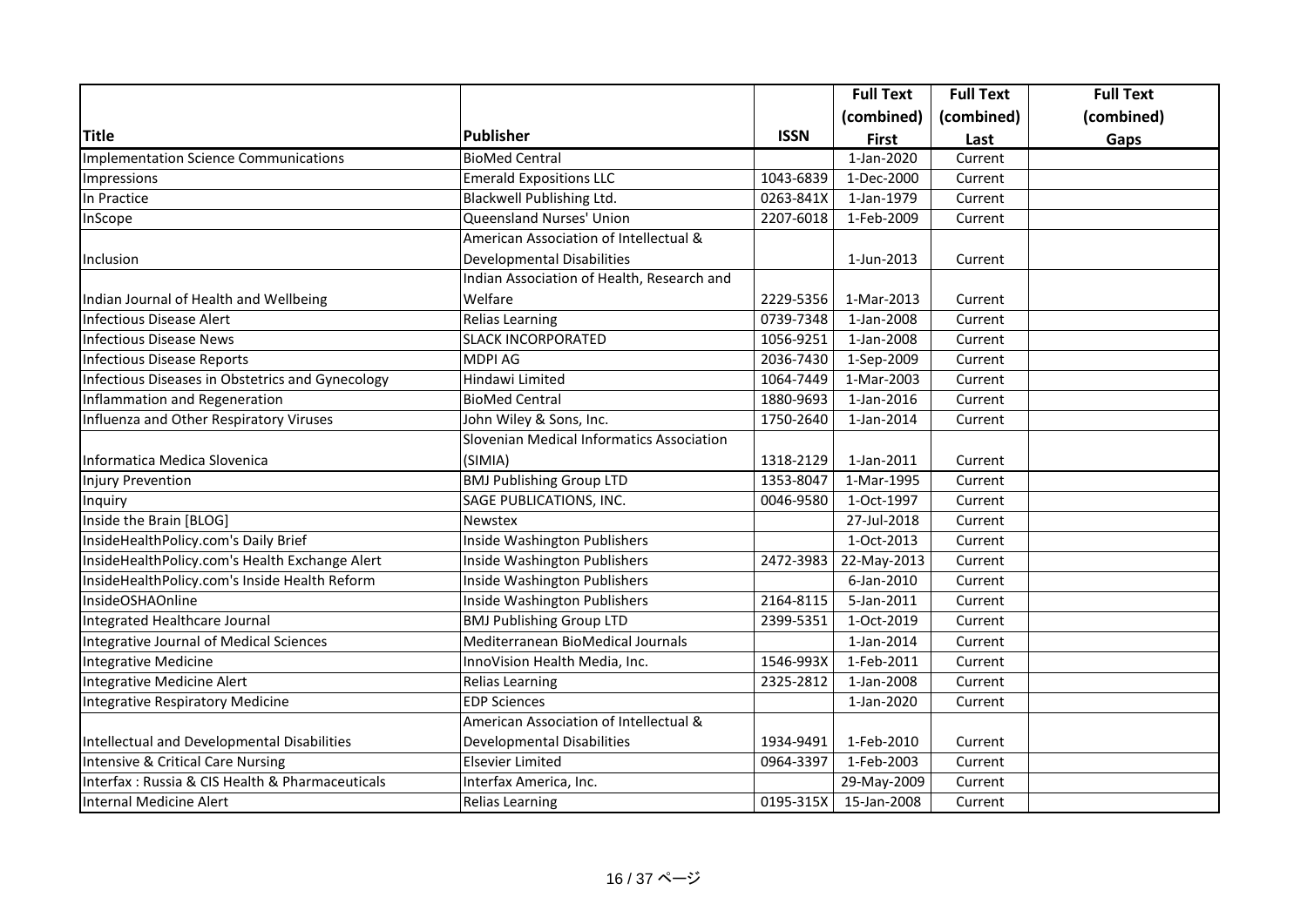|                                                             |                                              |             | <b>Full Text</b> | <b>Full Text</b> | <b>Full Text</b>         |
|-------------------------------------------------------------|----------------------------------------------|-------------|------------------|------------------|--------------------------|
|                                                             |                                              |             | (combined)       | (combined)       | (combined)               |
| <b>Title</b>                                                | <b>Publisher</b>                             | <b>ISSN</b> | <b>First</b>     | Last             | Gaps                     |
| International Dental & Medical Journal of Advanced          | Incessant Nature Science Publishers Private  |             |                  |                  |                          |
| Research                                                    | Limited                                      |             | 1-Jan-2015       | Current          |                          |
| International Journal of Emergency Services                 | Emerald Group Publishing Limited             | 2047-0894   | 1-Jan-2012       | Current          |                          |
| International Journal of Alzheimer's Disease                | Hindawi Limited                              | 2090-8024   | 1-Jan-2012       | Current          |                          |
| International Journal of Applied Exercise Physiology        | Asian Exercise and Sport Science Association |             | 1-Jan-2016       | Current          |                          |
| International Journal of Arrhythmia                         | <b>BioMed Central</b>                        | 2466-0981   | 1-Jan-2019       | Current          |                          |
| International Journal of Biomedical Imaging                 | Hindawi Limited                              | 1687-4188   | 1-Jan-2008       | Current          |                          |
| International Journal of Breast Cancer                      | Hindawi Limited                              | 2090-3170   | 1-Jan-2014       | Current          |                          |
|                                                             | Professor Despina Sapountzi - Krepia         |             |                  |                  |                          |
|                                                             | Publisher of the International Journal of    |             |                  |                  |                          |
| International Journal of Caring Sciences                    | <b>Caring Sciences</b>                       | 1791-5201   | 1-Jan-2008       | Current          |                          |
| International Journal of Child Health and Human             |                                              |             |                  |                  |                          |
| Development                                                 | Nova Science Publishers, Inc.                | 1939-5965   | 1-Jan-2011       | Current          |                          |
| International Journal of Child and Adolescent Health        | Nova Science Publishers, Inc.                | 1939-5930   | 1-Jan-2011       | Current          |                          |
| International Journal of Clinical Dentistry                 | Nova Science Publishers, Inc.                | 1939-5833   | 1-Jan-2019       | Current          |                          |
| International Journal of Clinical Transfusion Medicine      | Taylor & Francis Ltd.                        |             | 1-Jan-2013       | Current          |                          |
| International Journal of Collaborative Research on Internal |                                              |             |                  |                  |                          |
| Medicine & Public Health                                    | <b>DRUNPP Association</b>                    |             | 1-Mar-2009       | Current          |                          |
| International Journal of Dentistry                          | Hindawi Limited                              | 1687-8728   | 1-Jan-2009       | Current          |                          |
|                                                             | European Centre for Educational Resilience   |             |                  |                  |                          |
| International Journal of Emotional Education                | and Socio-Emotional Health                   |             | 1-Apr-2013       | Current          |                          |
| International Journal of Endocrinology                      | Hindawi Limited                              |             | 1-Jan-2013       | Current          |                          |
| International Journal of Environmental Research and Public  |                                              |             |                  |                  |                          |
| Health                                                      | <b>MDPI AG</b>                               | 1661-7827   | 1-Jan-2009       | Current          |                          |
| International Journal of Fertility & Sterility              | Royan Institute of Iran                      | 2008-076X   | 1-Feb-2010       | Current          |                          |
| International Journal of Food Safety, Nutrition, Public     |                                              |             |                  |                  |                          |
| <b>Health and Technology</b>                                | A. Prabhu Britto, Editor and Publisher       |             | 1-Jan-2009       | Current          | 01-Jan-2019--31-Dec-2020 |
| International Journal of General Medicine                   | Taylor & Francis Ltd.                        |             | 1-Jan-2008       | Current          |                          |
| International Journal of Genomics                           | Hindawi Limited                              | 2314-436X   | 1-Jan-2008       | Current          |                          |
| International Journal of Gynecological Cancer               | <b>BMJ Publishing Group LTD</b>              | 1048-891X   | 1-Feb-1991       | Current          | 01-Jan-1996--31-Dec-2000 |
| International Journal of Health Care Quality Assurance      | <b>Emerald Group Publishing Limited</b>      | 0952-6862   | 1-Jan-1992       | Current          |                          |
| International Journal of Health Governance                  | <b>Emerald Group Publishing Limited</b>      | 2059-4631   | 1-Jan-1997       | Current          |                          |
| International Journal of Hepatology                         | Hindawi Limited                              | 2090-3448   | 1-Jan-2013       | Current          |                          |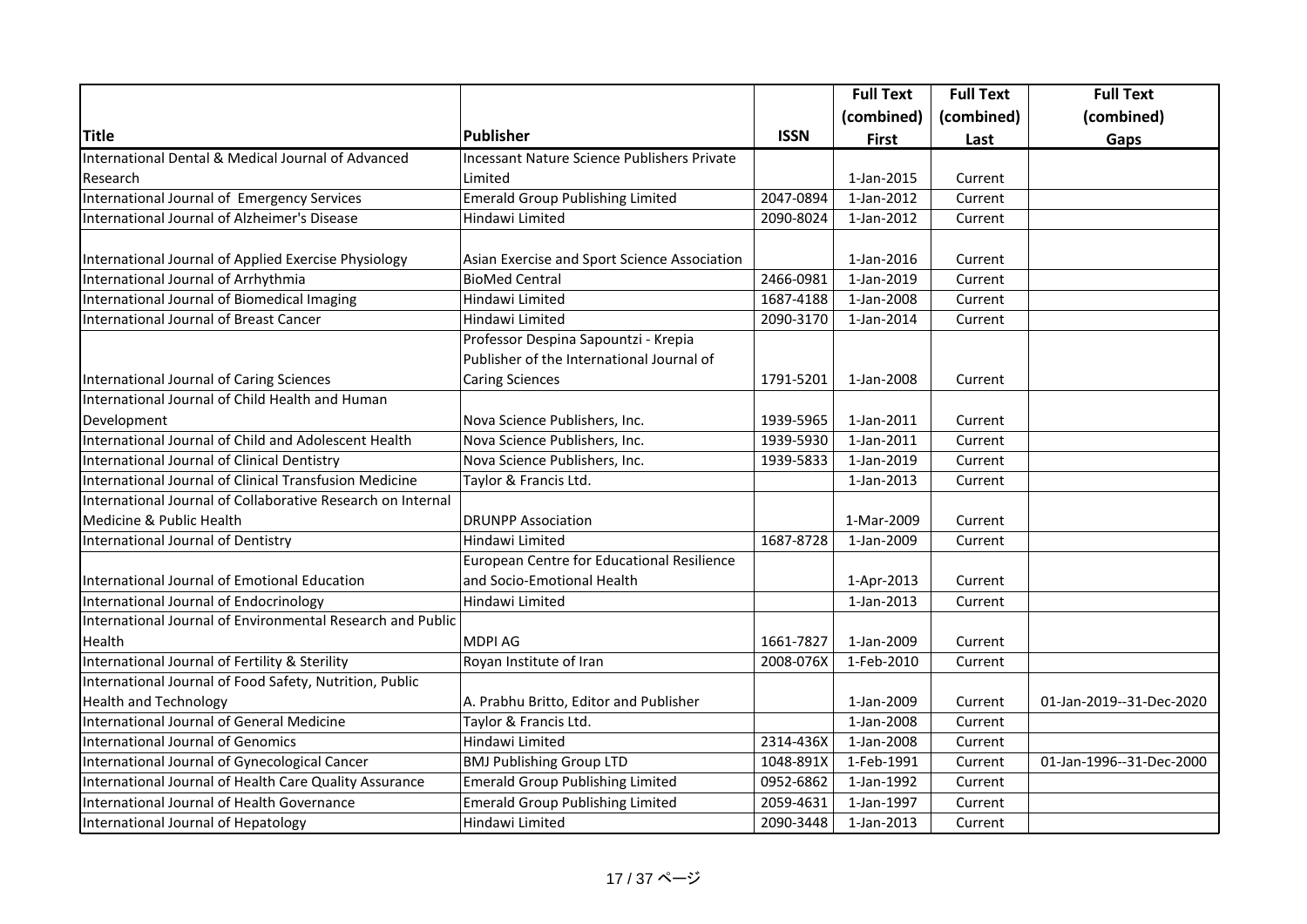|                                                             |                                                    |             | <b>Full Text</b>         | <b>Full Text</b> | <b>Full Text</b>         |
|-------------------------------------------------------------|----------------------------------------------------|-------------|--------------------------|------------------|--------------------------|
|                                                             |                                                    |             | (combined)               | (combined)       | (combined)               |
| <b>Title</b>                                                | Publisher                                          | <b>ISSN</b> | <b>First</b>             | Last             | Gaps                     |
| International Journal of Human Rights in Healthcare         | <b>Emerald Group Publishing Limited</b>            | 2056-4902   | 1-Jan-2008               | Current          |                          |
| International Journal of Inflammation                       | Hindawi Limited                                    | 2090-8040   | 1-Jan-2013               | Current          |                          |
|                                                             | Apollonia University of Iasi, Medical Dentistry    |             |                          |                  |                          |
| International Journal of Medical Dentistry                  | Faculty                                            | 2066-6063   | 1-Apr-2012               | Current          |                          |
|                                                             | International Journal of Medical Education         |             |                          |                  |                          |
| International Journal of Medical Education                  | (IJME)                                             |             | 1-Jan-2010               | Current          |                          |
| International Journal of Medical Sciences                   | Ivyspring International Publisher Pty Ltd          |             | 1-Jan-2019               | Current          |                          |
| International Journal of Medical Sciences and Technology    | A. Prabhu Britto, Editor and Publisher             |             | 1-Jan-2011               | Current          | 01-Jan-2020--31-Dec-2020 |
|                                                             | <b>Incessant Nature Science Publishers Private</b> |             |                          |                  |                          |
| International Journal of Medical and Dental Case Reports    | Limited                                            |             | 1-Jan-2014               | Current          |                          |
| International Journal of Microbiology                       | Hindawi Limited                                    | 1687-918X   | 1-Jan-2009               | Current          |                          |
| International Journal of Migration, Health, and Social Care | <b>Emerald Group Publishing Limited</b>            | 1747-9894   | 1-Jan-2006               | Current          |                          |
| International Journal of Molecular Medicine                 | Spandidos Publications UK Ltd.                     | 1107-3756   | 1-Jan-2012               | Current          |                          |
| International Journal of Molecular Sciences                 | <b>MDPI AG</b>                                     | 1661-6596   | 1-Mar-2000               | Current          |                          |
| International Journal of Nanomedicine                       | Taylor & Francis Ltd.                              | 1176-9114   | 1-Jan-2006               | Current          | 01-Jan-2011--31-Dec-2011 |
| International Journal of Neonatal Screening                 | <b>MDPI AG</b>                                     |             | 1-Jan-2020               | Current          |                          |
| International Journal of Nephrology                         | Hindawi Limited                                    | 2090-214X   | 1-Jan-2012               | Current          |                          |
| International Journal of Nephrology and Renovascular        |                                                    |             |                          |                  |                          |
| <b>Disease</b>                                              | Taylor & Francis Ltd.                              |             | 1-Jan-2008               | Current          |                          |
| International Journal of Occupational Medicine and          |                                                    |             |                          |                  |                          |
| <b>Environmental Health</b>                                 | Nofer Institute of Occupational Medicine           | 1232-1087   | 1-Jan-2006               | Current          |                          |
| International Journal of Oncology                           | Spandidos Publications UK Ltd.                     | 1019-6439   | 1-Jan-2012               | Current          |                          |
| International Journal of Organ Transplantation Medicine     | <b>Shiraz University of Medical Sciences</b>       | 2008-6482   | $\overline{1}$ -Oct-2012 | Current          |                          |
| International Journal of Prisoner Health                    | <b>Emerald Group Publishing Limited</b>            | 1744-9200   | 1-Jan-2005               | Current          | 01-Jan-2010--30-Sep-2011 |
| International Journal of Radiation Research                 | Novin Medical Radiation Institute                  | 2322-3243   | 1-Apr-2009               | Current          |                          |
| International Journal of Rheumatology                       | Hindawi Limited                                    | 1687-9260   | 1-Jan-2009               | Current          | 01-Jan-2011--31-Dec-2011 |
| International Journal of Sports Sciences and Fitness        | Veena Publication                                  |             | 1-Jan-2011               | Current          |                          |
| International Journal of Surgical Oncology                  | Hindawi Limited                                    | 2090-1402   | 1-Jan-2013               | Current          |                          |
| International Journal of Technology Assessment in Health    |                                                    |             |                          |                  |                          |
| Care                                                        | <b>Cambridge University Press</b>                  | 0266-4623   | 1-Jan-2001               | Current          |                          |
| International Journal of Telemedicine and Applications      | Hindawi Limited                                    | 1687-6415   | 1-Jan-2008               | Current          |                          |
| International Journal of Vascular Medicine                  | Hindawi Limited                                    | 2090-2824   | 1-Jan-2013               | Current          |                          |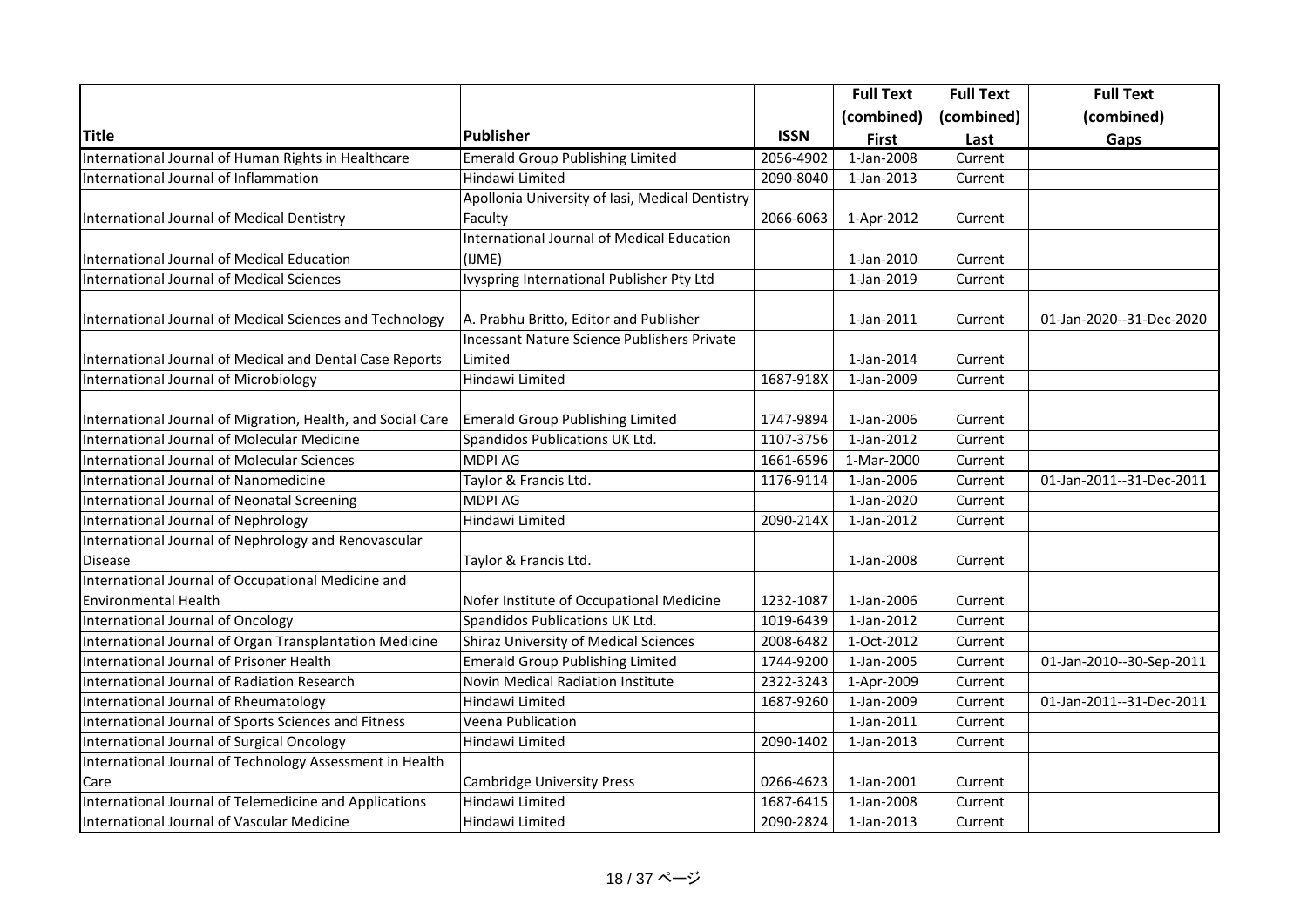|                                                       |                                              |             | <b>Full Text</b> | <b>Full Text</b> | <b>Full Text</b> |
|-------------------------------------------------------|----------------------------------------------|-------------|------------------|------------------|------------------|
|                                                       |                                              |             | (combined)       | (combined)       | (combined)       |
| <b>Title</b>                                          | Publisher                                    | <b>ISSN</b> | <b>First</b>     | Last             | Gaps             |
| International Medical Case Reports Journal            | Taylor & Francis Ltd.                        |             | 1-Jan-2008       | Current          |                  |
| International Perspectives on Sexual and Reproductive |                                              |             |                  |                  |                  |
| Health                                                | Guttmacher Institute                         | 1944-0391   | 1-Mar-1998       | Current          |                  |
| International Psychogeriatrics                        | <b>Cambridge University Press</b>            | 1041-6102   | 1-Mar-1990       | Current          |                  |
| Iranian Journal of Pediatrics                         | Tehran University of Medical Sciences        | 2008-2142   | 1-Mar-2010       | Current          |                  |
| Iranian Red Crescent Medical Journal                  | Iranian Hospital Dubai                       | 2074-1804   | 1-Jan-2010       | Current          |                  |
| <b>Irish Medical Times</b>                            | <b>Irish Medical Times</b>                   | 0047-147X   | 6-Jan-2006       | Current          |                  |
|                                                       | Israel Journal of Psychiatry and Related     |             |                  |                  |                  |
| Israel Journal of Psychiatry                          | <b>Sciences</b>                              |             | 1-Jan-1998       | Current          |                  |
| <b>Issues in Science and Technology</b>               | Issues in Science and Technology             | 0748-5492   | 1-Jan-1994       | Current          |                  |
| Istanbul Medical Journal = Istanbul Tip Dergisi       | <b>Galenos Publishing House</b>              | 1304-8503   | 1-Jan-2019       | Current          |                  |
| JAREM. Journal of Academic Research in Medicine       | <b>Galenos Publishing House</b>              | 2146-6505   | 1-Sep-2011       | Current          |                  |
|                                                       |                                              |             |                  |                  |                  |
|                                                       | Sociedade Brasileira de Reprodução Humana    |             |                  |                  |                  |
| <b>JBRA Assisted Reproduction</b>                     | (Brazilian Society of Assisted Reproduction) | 1517-5693   | 1-Jan-2016       | Current          |                  |
| <b>JCSM Clinical Reports</b>                          | John Wiley & Sons, Inc.                      |             | 1-Apr-2020       | Current          |                  |
| <b>JCSM Rapid Communications</b>                      | John Wiley & Sons, Inc.                      |             | 1-Jul-2021       | Current          |                  |
| JGH Open                                              | John Wiley & Sons, Inc.                      |             | 1-Sep-2017       | Current          |                  |
|                                                       | JK Science, Journal of Medical Education &   |             |                  |                  |                  |
| JK Science                                            | Research                                     | 0972-1177   | 1-Jul-2009       | Current          |                  |
| <b>JMIR Aging</b>                                     | <b>JMIR Publications</b>                     |             | 1-Jan-2018       | Current          |                  |
| <b>JMIR Biomedical Engineering</b>                    | <b>JMIR Publications</b>                     |             | 1-Jan-2016       | Current          |                  |
| <b>JMIR Cancer</b>                                    | <b>JMIR Publications</b>                     |             | 1-Jan-2015       | Current          |                  |
| <b>JMIR Cardio</b>                                    | <b>JMIR Publications</b>                     |             | 1-Jan-2017       | Current          |                  |
| <b>JMIR Dermatology</b>                               | <b>JMIR Publications</b>                     |             | 1-Jan-2018       | Current          |                  |
| <b>JMIR Diabetes</b>                                  | <b>JMIR Publications</b>                     |             | 1-Jan-2016       | Current          |                  |
| <b>JMIR Formative Research</b>                        | <b>JMIR Publications</b>                     |             | 1-Jan-2017       | Current          |                  |
| <b>JMIR Human Factors</b>                             | <b>JMIR Publications</b>                     |             | 1-Jan-2014       | Current          |                  |
| <b>JMIR Medical Education</b>                         | <b>JMIR Publications</b>                     |             | 1-Jan-2015       | Current          |                  |
| <b>JMIR Medical Informatics</b>                       | <b>JMIR Publications</b>                     |             | 1-Jan-2013       | Current          |                  |
| <b>JMIR Mental Health</b>                             | <b>JMIR Publications</b>                     |             | 1-Jul-2014       | Current          |                  |
| <b>JMIR Pediatrics and Parenting</b>                  | <b>JMIR Publications</b>                     |             | 1-Jan-2018       | Current          |                  |
| <b>JMIR Perioperative Medicine</b>                    | <b>JMIR Publications</b>                     |             | 1-Jan-2018       | Current          |                  |
| JMIR Public Health and Surveillance                   | JMIR Publications                            |             | 1-Jan-2015       | Current          |                  |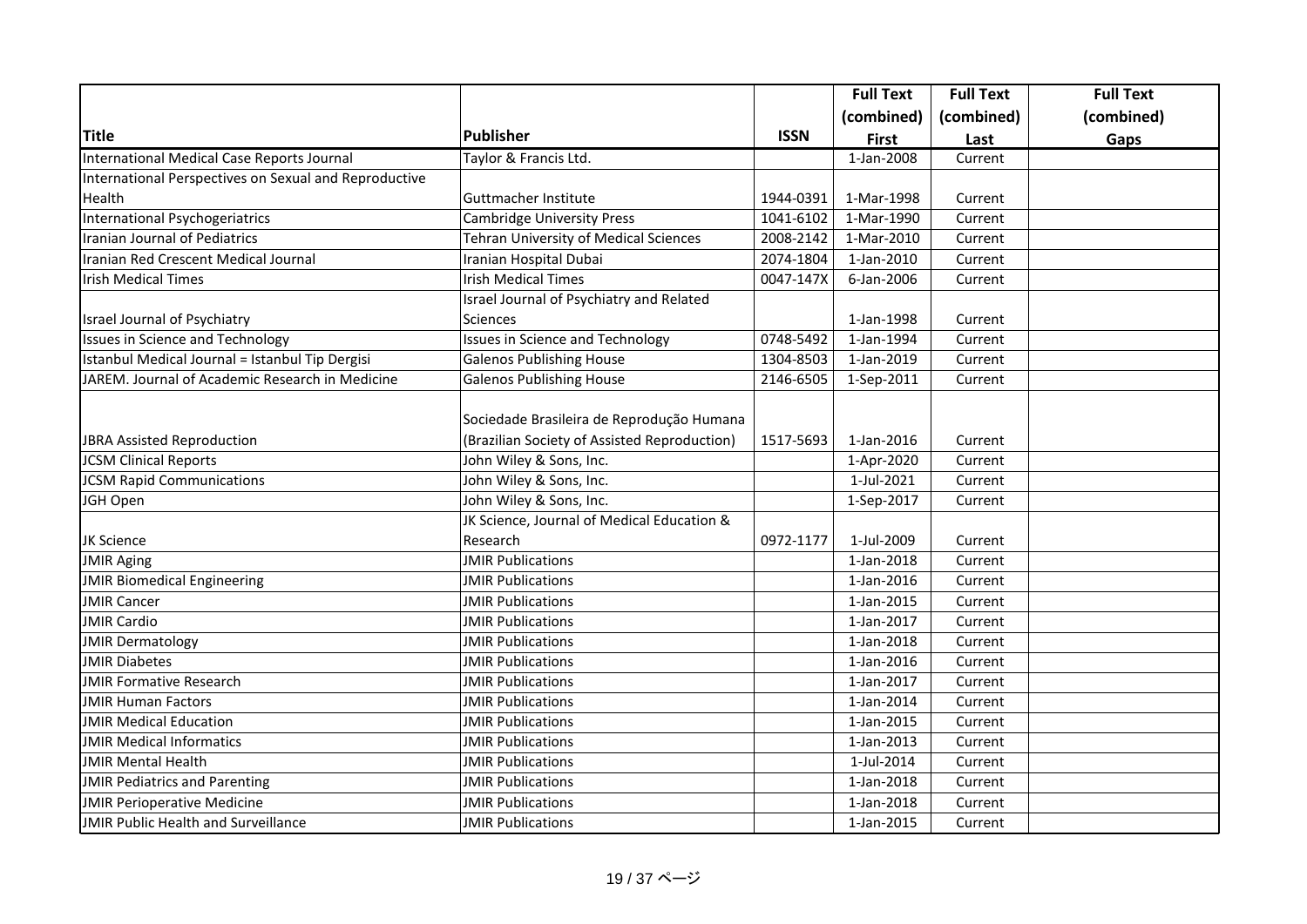|                                                           |                                               |             | <b>Full Text</b> | <b>Full Text</b> | <b>Full Text</b> |
|-----------------------------------------------------------|-----------------------------------------------|-------------|------------------|------------------|------------------|
|                                                           |                                               |             | (combined)       | (combined)       | (combined)       |
| <b>Title</b>                                              | Publisher                                     | <b>ISSN</b> | <b>First</b>     | Last             | Gaps             |
| <b>JMIR Research Protocols</b>                            | <b>JMIR Publications</b>                      |             | 1-Jan-2012       | Current          |                  |
| <b>JMIR Serious Games</b>                                 | <b>JMIR Publications</b>                      |             | 1-Jan-2013       | Current          |                  |
| JMIR mHealth and uHealth                                  | <b>JMIR Publications</b>                      |             | 1-Jan-2013       | Current          |                  |
| <b>JOR Spine</b>                                          | John Wiley & Sons, Inc.                       |             | 1-Mar-2018       | Current          |                  |
| Journal for Immunotherapy of Cancer                       | <b>BMJ Publishing Group LTD</b>               |             | 1-Jan-2015       | Current          |                  |
| The Journal for Nurse Practitioners                       | Elsevier Limited                              | 1555-4155   | 1-Jul-2005       | Current          |                  |
|                                                           | American Health Information Management        |             |                  |                  |                  |
| Journal of AHIMA                                          | Association                                   | 1060-5487   | 1-Jan-2008       | Current          |                  |
| The Journal of Adult Protection                           | <b>Emerald Group Publishing Limited</b>       | 1466-8203   | 1-Dec-2003       | Current          |                  |
|                                                           | Incessant Nature Science Publishers Private   |             |                  |                  |                  |
| Journal of Advanced Clinical and Research Insights        | Limited                                       |             | 1-Jul-2014       | Current          |                  |
|                                                           | Journal of Advanced Medical and Dental        |             |                  |                  |                  |
| Journal of Advanced Medical and Dental Sciences Research  | Sciences Research (JAMDSR)                    |             | 1-Jan-2015       | Current          |                  |
|                                                           | Association of Schools of Allied Health       |             |                  |                  |                  |
| Journal of Allied Health                                  | Professions                                   | 0090-7421   | 1-Apr-2002       | Current          |                  |
| Journal of Applied Clinical Medical Physics               | John Wiley & Sons, Inc.                       |             | 1-Mar-2000       | Current          |                  |
| Journal of Arrhythmia                                     | John Wiley & Sons, Inc.                       | 1880-4276   | 1-Aug-2005       | Current          |                  |
| Journal of Arthropod - Borne Diseases                     | Tehran University of Medical Sciences         | 2322-1984   | 1-Jan-2009       | Current          |                  |
| Journal of Athletic Training                              | <b>National Athletic Trainers Association</b> | 1062-6050   | 1-Jul-1997       | Current          |                  |
| Journal of Best Practices in Health Professions Diversity | The University of North Carolina Press        | 2475-2843   | 1-Apr-2015       | Current          |                  |
| Journal of Biological Research                            | <b>BioMed Central</b>                         | 1790-045X   | 1-Jan-2010       | Current          |                  |
| Journal of Biomechanics                                   | Elsevier Limited                              | 0021-9290   | 1-Jan-2003       | Current          |                  |
| Journal of Biosocial Science                              | <b>Cambridge University Press</b>             | 0021-9320   | 1-Jan-2001       | Current          |                  |
| Journal of Biotech Research                               | <b>Bio Tech System</b>                        |             | 1-Jan-2009       | Current          |                  |
| Journal of Blood Medicine                                 | Taylor & Francis Ltd.                         |             | 1-Jan-2010       | Current          |                  |
| The Journal of Business Strategy                          | <b>Emerald Group Publishing Limited</b>       | 0275-6668   | 1-Jul-1993       | Current          |                  |
| Journal of Cachexia, Sarcopenia and Muscle                | John Wiley & Sons, Inc.                       | 2190-5991   | 1-Sep-2010       | Current          |                  |
| Journal of Cancer Epidemiology                            | Hindawi Limited                               |             | 1-Jan-2013       | Current          |                  |
| Journal of Cannabis Research                              | BioMed Central                                |             | 1-Jan-2019       | Current          |                  |
| Journal of Cardiovascular Development and Disease         | <b>MDPI AG</b>                                |             | 1-Jan-2021       | Current          |                  |
| Journal of Cardiovascular and Thoracic Research           | Tabriz University of Medical Sciences         | 2008-5117   | 1-Jan-2013       | Current          |                  |
| Journal of Caring Sciences                                | Tabriz University of Medical Sciences         |             | 1-Mar-2013       | Current          |                  |
| Journal of Cellular and Molecular Medicine (Online)       | John Wiley & Sons, Inc.                       |             | 1-Jul-2000       | Current          |                  |
| Journal of Child Language                                 | <b>Cambridge University Press</b>             | 0305-0009   | 1-Feb-2001       | Current          |                  |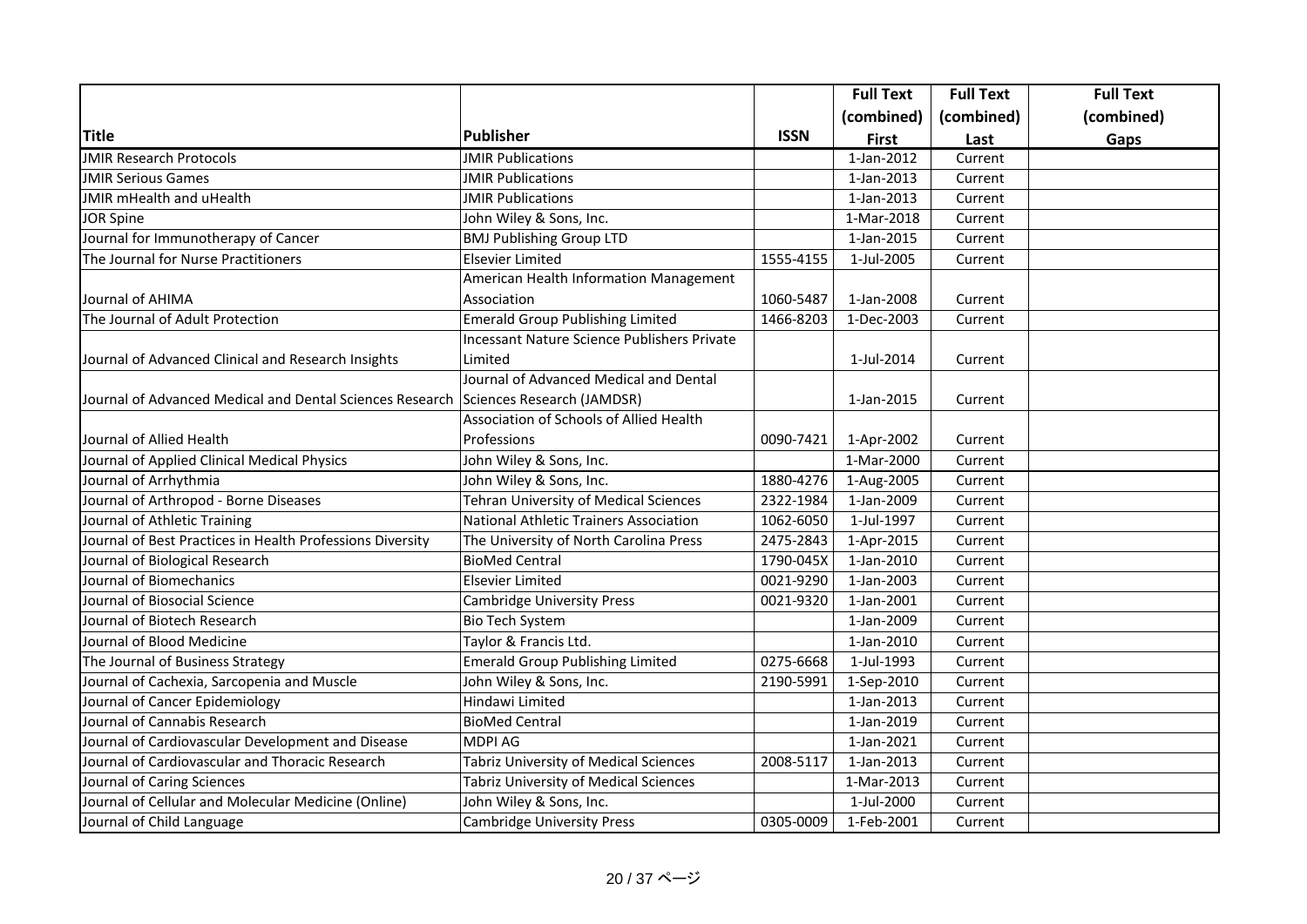|                                                                                                    |                                             |             | <b>Full Text</b> | <b>Full Text</b> | <b>Full Text</b>         |
|----------------------------------------------------------------------------------------------------|---------------------------------------------|-------------|------------------|------------------|--------------------------|
|                                                                                                    |                                             |             | (combined)       | (combined)       | (combined)               |
| <b>Title</b>                                                                                       | Publisher                                   | <b>ISSN</b> | <b>First</b>     | Last             | Gaps                     |
|                                                                                                    | British Editorial Society of Bone & Joint   |             |                  |                  |                          |
| Journal of Children's Orthopaedics                                                                 | Surgery                                     | 1863-2521   | 1-Mar-2007       | Current          |                          |
| Journal of Clinical Anesthesia                                                                     | <b>Elsevier Limited</b>                     | 0952-8180   | 1-Jan-2003       | Current          |                          |
| Journal of Clinical Epidemiology                                                                   | Elsevier Limited                            | 0895-4356   | 1-Jan-2003       | Current          |                          |
| The Journal of Clinical Hypertension                                                               | John Wiley & Sons, Inc.                     | 1524-6175   | 1-Apr-2021       | Current          |                          |
| Journal of Clinical Investigation                                                                  | American Society for Clinical Investigation | 0021-9738   | 1-Jul-2002       | Current          |                          |
| Journal of Clinical Laboratory Analysis                                                            | John Wiley & Sons, Inc.                     | 0887-8013   | 1-Mar-2019       | Current          |                          |
| Journal of Clinical Medicine                                                                       | <b>MDPI AG</b>                              |             | 1-Jan-2019       | Current          |                          |
| Journal of Clinical Pathology                                                                      | <b>BMJ Publishing Group LTD</b>             | 0021-9746   | 1-Nov-1947       | Current          | 01-Jan-1998--31-Dec-1999 |
| Journal of Clinical Research in Pediatric Endocrinology                                            | <b>Galenos Publishing House</b>             | 1308-5727   | 1-Mar-2015       | Current          |                          |
| Journal of Community Nursing                                                                       | Wound Care People Limited                   | 0263-4465   | 1-May-2004       | Current          |                          |
| Journal of Community Positive Practices                                                            | Journal of Community Positive Practices     | 1582-8344   | 1-Jan-2012       | Current          |                          |
| Journal of Contemporary Athletics                                                                  | Nova Science Publishers, Inc.               | 1554-9933   | 1-Jan-2011       | Current          |                          |
| The Journal of Continuing Education in Nursing                                                     | <b>SLACK INCORPORATED</b>                   | 0022-0124   | 1-Jul-1970       | Current          |                          |
| Journal of Critical Care                                                                           | <b>Elsevier Limited</b>                     | 0883-9441   | 1-Mar-2003       | Current          |                          |
| Journal of Cultural Diversity                                                                      | Tucker Publications, Inc.                   | 1071-5568   | 1-Dec-1998       | Current          | 01-Jan-2020--31-Dec-2020 |
| Journal of Current Pharma Research                                                                 | <b>Current Pharma Research</b>              | 2230-7834   | 1-Oct-2010       | Current          |                          |
| Journal of Cutaneous Immunology and Allergy                                                        | John Wiley & Sons, Inc.                     | 2574-4593   | 1-Aug-2019       | Current          |                          |
| The Journal of Dairy Research                                                                      | <b>Cambridge University Press</b>           | 0022-0299   | 1-Feb-2001       | Current          |                          |
|                                                                                                    |                                             |             |                  |                  |                          |
| Journal of Dental Research, Dental Clinics, Dental Prospects Tabriz University of Medical Sciences |                                             | 2008-210X   | 1-Jan-2013       | Current          |                          |
| Journal of Developmental Origins of Health and Disease                                             | <b>Cambridge University Press</b>           | 2040-1744   | 1-Nov-2009       | Current          |                          |
| Journal of Diabetes Investigation                                                                  | John Wiley & Sons, Inc.                     | 2040-1116   | 1-Jan-2014       | Current          |                          |
| Journal of Diabetes Research                                                                       | Hindawi Limited                             | 2314-6745   | 1-Jan-2013       | Current          |                          |
| Journal of Diabetes and its Complications                                                          | Elsevier Limited                            | 1056-8727   | 1-Jan-2003       | Current          |                          |
|                                                                                                    | Korea Health Personnel Licensing            |             |                  |                  |                          |
| Journal of Educational Evaluation for Health Professions                                           | <b>Examination Institute</b>                |             | 1-Jan-2006       | Current          |                          |
| Journal of Emergency Nursing                                                                       | <b>Elsevier Limited</b>                     | 0099-1767   | 1-Nov-2013       | Current          |                          |
| Journal of Enabling Technologies                                                                   | <b>Emerald Group Publishing Limited</b>     | 2398-6263   | 1-Jan-2007       | Current          |                          |
| Journal of Environmental Biology                                                                   | <b>Triveni Enterprises</b>                  | 0254-8704   | 1-May-2011       | Current          |                          |
| Journal of Environmental Health                                                                    | National Environmental Health Association   | 0022-0892   | 1-Jan-1994       | Current          |                          |
| Journal of Environmental and Public Health                                                         | Hindawi Limited                             | 1687-9805   | 1-Jan-2009       | Current          |                          |
| Journal of Epidemiology and Community Health                                                       | <b>BMJ Publishing Group LTD</b>             | 0143-005X   | 1-Jun-1979       | Current          |                          |
| Journal of Food Protection                                                                         | Allen Press Inc.                            | 0362-028X   | 1-Jan-2009       | Current          |                          |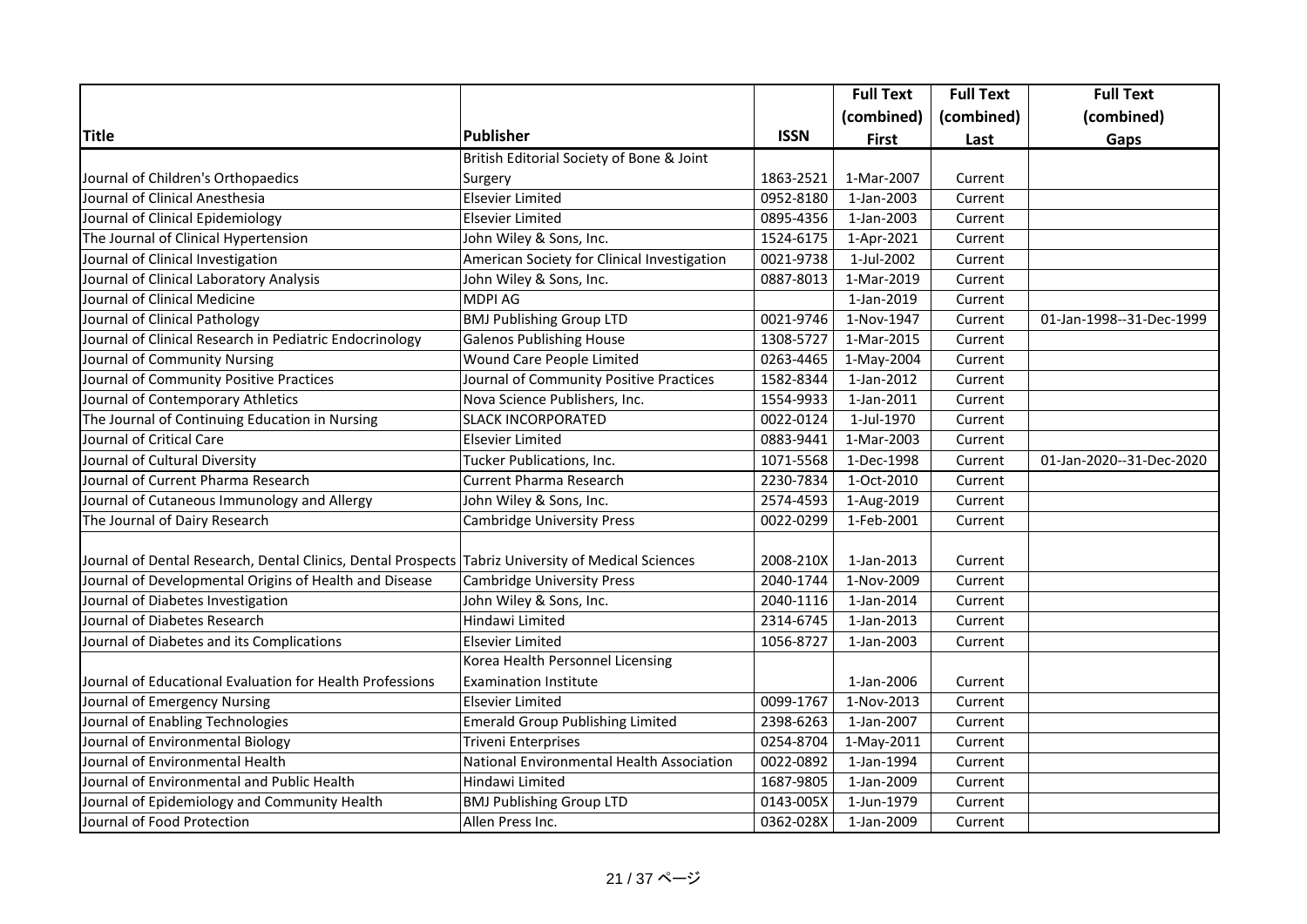|                                                              |                                            |             | <b>Full Text</b>         | <b>Full Text</b> | <b>Full Text</b>         |
|--------------------------------------------------------------|--------------------------------------------|-------------|--------------------------|------------------|--------------------------|
|                                                              |                                            |             | (combined)               | (combined)       | (combined)               |
| <b>Title</b>                                                 | <b>Publisher</b>                           | <b>ISSN</b> | <b>First</b>             | Last             | Gaps                     |
| Journal of Food and Drug Analysis                            | Food and Drug Administration               | 1021-9498   | 1-Jul-1996               | Current          |                          |
| Journal of Forensic Practice                                 | Emerald Group Publishing Limited           | 2050-8794   | 1-Nov-2003               | Current          |                          |
| Journal of Functional Morphology and Kinesiology             | <b>MDPI AG</b>                             |             | 1-Jan-2021               | Current          |                          |
| Journal of General and Family Medicine                       | John Wiley & Sons, Inc.                    | 2189-6577   | 1-Jul-2000               | Current          |                          |
| Journal of Genes and Cells                                   | Pakistan Society for Gene and Cell Therapy |             | $\overline{1}$ -Jan-2016 | Current          |                          |
| Journal of Gerontological Nursing                            | <b>SLACK INCORPORATED</b>                  | 0098-9134   | 1-Mar-1975               | Current          |                          |
| Journal of Global Health                                     | Edinburgh University Global Health Society | 2047-2978   | 1-Jan-2015               | Current          |                          |
| Journal of Hand Therapy                                      | <b>Elsevier Limited</b>                    | 0894-1130   | 1-Apr-2001               | Current          |                          |
| Journal of Health Care Compliance                            | Aspen Publishers, Inc.                     | 1520-8303   | 1-Sep-2002               | Current          |                          |
| Journal of Health Care for the Poor and Underserved          | Johns Hopkins University Press             | 1049-2089   | 1-Jan-1996               | Current          |                          |
| Journal of Health Organization and Management                | Emerald Group Publishing Limited           | 1477-7266   | 1-Jan-1992               | Current          |                          |
| Journal of Health Research                                   | Emerald Group Publishing Limited           |             | 1-Jan-2018               | Current          |                          |
|                                                              | Southern Public Administration Education   |             |                          |                  |                          |
| Journal of Health and Human Services Administration          | Foundation                                 | 1079-3739   | 1-Dec-2000               | Current          |                          |
|                                                              | Lippincott Williams & Wilkins Ovid         |             |                          |                  |                          |
| Journal of Healthcare Management                             | Technologies                               | 1096-9012   | 1-Feb-1987               | Current          |                          |
| Journal of Helminthology                                     | <b>Cambridge University Press</b>          | 0022-149X   | 1-Jan-2001               | Current          |                          |
| Journal of Hepatocellular Carcinoma                          | Taylor & Francis Ltd.                      |             | 1-Jan-2014               | Current          |                          |
| Journal of ISAKOS: Joint Disorders & Orthapaedic Sports      |                                            |             |                          |                  |                          |
| Medicine                                                     | <b>BMJ Publishing Group LTD</b>            | 2059-7754   | 1-Jan-2016               | Current          |                          |
| Journal of Immunology Research                               | Hindawi Limited                            | 2314-8861   | 1-Jan-2008               | Current          |                          |
| Journal of Injury and Violence Research                      | Kermanshah University of Medical Sciences  | 2008-2053   | 1-Jan-2010               | Current          |                          |
| Journal of Integrated Care                                   | <b>Emerald Group Publishing Limited</b>    | 1476-9018   | 1-Dec-2003               | Current          |                          |
| Journal of Intellectual Disabilities and Offending Behaviour | <b>Emerald Group Publishing Limited</b>    | 2050-8824   | 1-Jan-2010               | Current          |                          |
|                                                              | Mediterranean Society for Otology and      |             |                          |                  |                          |
| The Journal of International Advanced Otology                | Audiology                                  | 1308-7649   | 1-Oct-2010               | Current          |                          |
| Journal of International Dental and Medical Research         | Ectodermal Dysplasia Group - Turkey        | 1309-100X   | 1-Jan-2011               | Current          |                          |
| Journal of Investigative Medicine                            | <b>BMJ Publishing Group LTD</b>            | 1081-5589   | 1-Jan-2001               | Current          |                          |
| Journal of Kidney Cancer and VHL                             | <b>Codon Publications</b>                  |             | 1-Jan-2014               | Current          |                          |
| Journal of King Abdulaziz University                         | Scientific Publishing Centre               | 1319-1004   | 1-Jan-2010               | Current          | 01-Jan-2015--31-Dec-2016 |
| The Journal of Laryngology and Otology                       | <b>Cambridge University Press</b>          | 0022-2151   | 1-Jan-2001               | Current          |                          |
|                                                              | Cleveland - Marshall College of Law,       |             |                          |                  |                          |
| Journal of Law and Health (Online)                           | <b>Cleveland State University</b>          |             | 1-Jan-2012               | Current          |                          |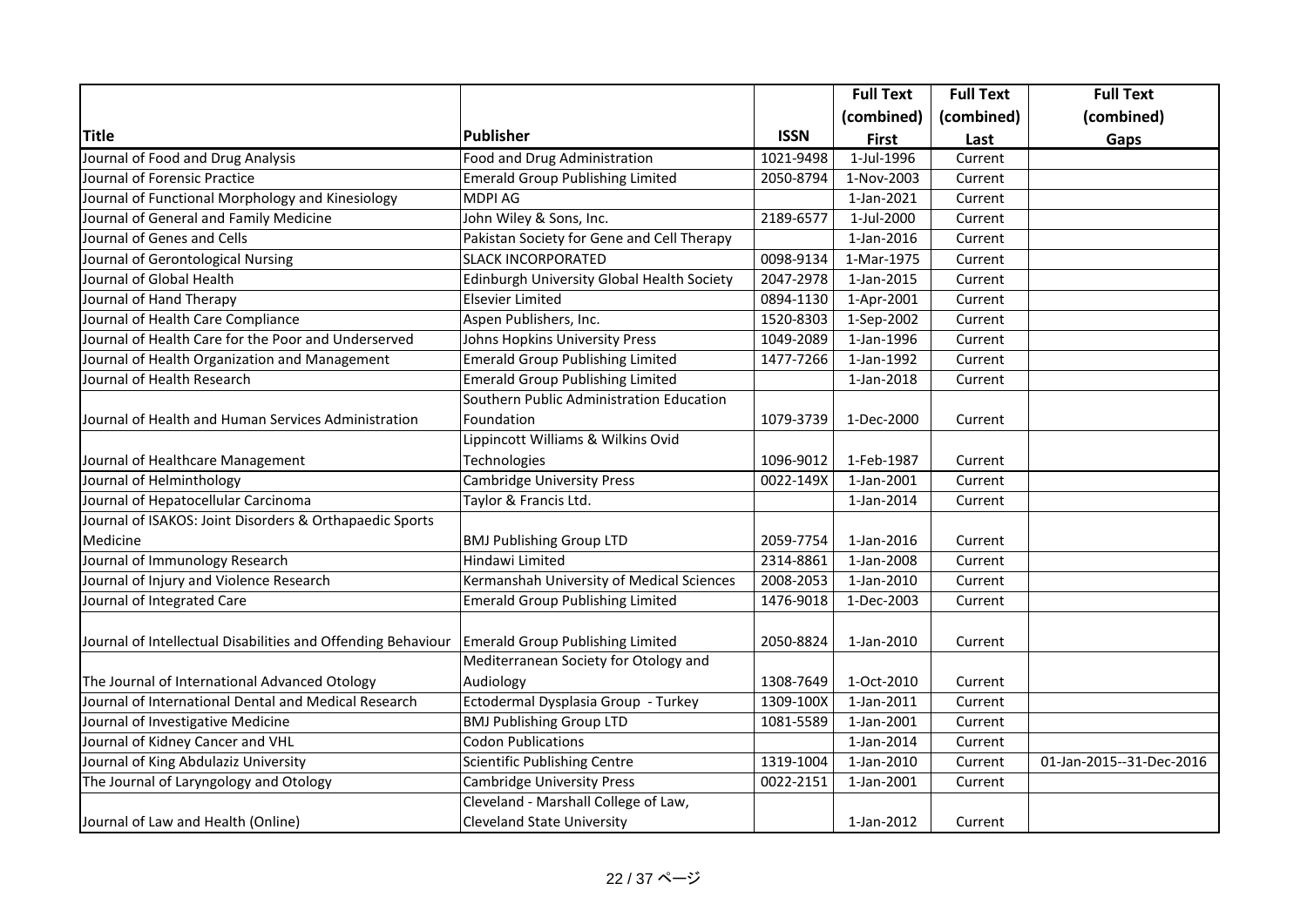|                                                       |                                         |             | <b>Full Text</b> | <b>Full Text</b> | <b>Full Text</b>         |
|-------------------------------------------------------|-----------------------------------------|-------------|------------------|------------------|--------------------------|
|                                                       |                                         |             | (combined)       | (combined)       | (combined)               |
| <b>Title</b>                                          | Publisher                               | <b>ISSN</b> | <b>First</b>     | Last             | Gaps                     |
| Journal of Marital and Family Therapy                 | <b>Blackwell Publishing Ltd.</b>        | 0194-472X   | 1-Jan-1994       | Current          |                          |
| Journal of Medical & Allied Sciences                  | Deccan College of Medical Sciences      | 2231-1696   | 31-Jan-2011      | Current          |                          |
| Journal of Medical Discovery                          | E-Discovery Publication Inc             |             | 1-Jan-2016       | Current          |                          |
| Journal of Medical Ethics                             | <b>BMJ Publishing Group LTD</b>         | 0306-6800   | 1-Apr-1975       | Current          |                          |
| Journal of Medical Genetics                           | <b>BMJ Publishing Group LTD</b>         | 0022-2593   | 1-Jan-1994       | Current          |                          |
|                                                       | Gunther Eysenbach MD MPH, Associate     |             |                  |                  |                          |
| Journal of Medical Internet Research                  | Professor                               |             | 1-Jan-2001       | Current          |                          |
|                                                       | American Association for Physician      |             |                  |                  |                          |
| The Journal of Medical Practice Management : MPM      | Leadership                              | 8755-0229   | 1-Jan-2008       | Current          |                          |
| Journal of Medical Radiation Sciences                 | John Wiley & Sons, Inc.                 | 2051-3895   | 1-Apr-2004       | Current          |                          |
| Journal of Medicine and Life                          | Carol Daila University Foundation       | 1844-122X   | 1-Jan-2010       | Current          |                          |
| The Journal of Mental Health Training, Education, and |                                         |             |                  |                  |                          |
| Practice                                              | <b>Emerald Group Publishing Limited</b> | 1755-6228   | 1-Jan-2006       | Current          |                          |
| Journal of Nanotheranostics                           | MDPI AG                                 |             | 1-Jan-2021       | Current          |                          |
| Journal of NeuroInterventional Surgery                | <b>BMJ Publishing Group LTD</b>         | 1759-8478   | 1-Jul-2009       | Current          |                          |
| Journal of Neurology, Neurosurgery and Psychiatry     | <b>BMJ Publishing Group LTD</b>         | 0022-3050   | 1-Jul-1944       | Current          |                          |
| Journal of Nursing Education                          | <b>SLACK INCORPORATED</b>               | 0148-4834   | 1-Dec-1962       | Current          | 01-Jan-1967--31-Dec-1980 |
| Journal of Nursing Scholarship                        | Blackwell Publishing Ltd.               | 1527-6546   | 1-Jan-1998       | Current          |                          |
| Journal of Nutritional Science                        | <b>Cambridge University Press</b>       |             | 1-Jan-2015       | Current          |                          |
| Journal of Obesity                                    | Hindawi Limited                         | 2090-0708   | 1-Jan-2014       | Current          |                          |
| Journal of Oncology                                   | Hindawi Limited                         | 1687-8450   | 1-Jan-2013       | Current          |                          |
| Journal of Ophthalmology                              | Hindawi Limited                         | 2090-004X   | 1-Jan-2013       | Current          |                          |
| The Journal of Oral Implantology                      | Allen Press Inc.                        | 0160-6972   | 1-Mar-2005       | Current          |                          |
| Journal of Osteoporosis                               | Hindawi Limited                         | 2090-8059   | 1-Jan-2013       | Current          |                          |
| Journal of Otolaryngology - Head & Neck Surgery       | <b>BioMed Central</b>                   | 1916-0208   | 1-Jan-1998       | Current          | 01-Jan-2002--31-Dec-2012 |
| Journal of Pain Management                            | Nova Science Publishers, Inc.           | 1939-5914   | 1-Jan-2011       | Current          |                          |
| The Journal of Parapsychology                         | Parapsychology Press                    | 0022-3387   | 1-Mar-1995       | Current          |                          |
| The Journal of Parasitology                           | Allen Press Inc.                        | 0022-3395   | 1-Feb-2008       | Current          |                          |
| Journal of Participatory Medicine                     | <b>JMIR Publications</b>                |             | 1-Jan-2017       | Current          |                          |
| The Journal of Pathology: Clinical Research           | John Wiley & Sons, Inc.                 |             | 1-Jan-2015       | Current          |                          |
| Journal of Pediatric Ophthalmology and Strabismus     | <b>SLACK INCORPORATED</b>               | 0191-3913   | 1-Jan-1964       | Current          |                          |
| The Journal of Pediatric Research                     | <b>Galenos Publishing House</b>         | 2147-9445   | 1-Mar-2016       | Current          | 01-Jan-2019--31-Dec-2020 |
| Journal of Pension Benefits                           | Aspen Publishers, Inc.                  | 1069-4064   | 1-Jan-2002       | Current          |                          |
| Journal of Periodontology & Implant Dentistry         | Tabriz University of Medical Sciences   | 2008-7748   | 1-Jan-2013       | Current          | 01-Jan-2018--31-Dec-2019 |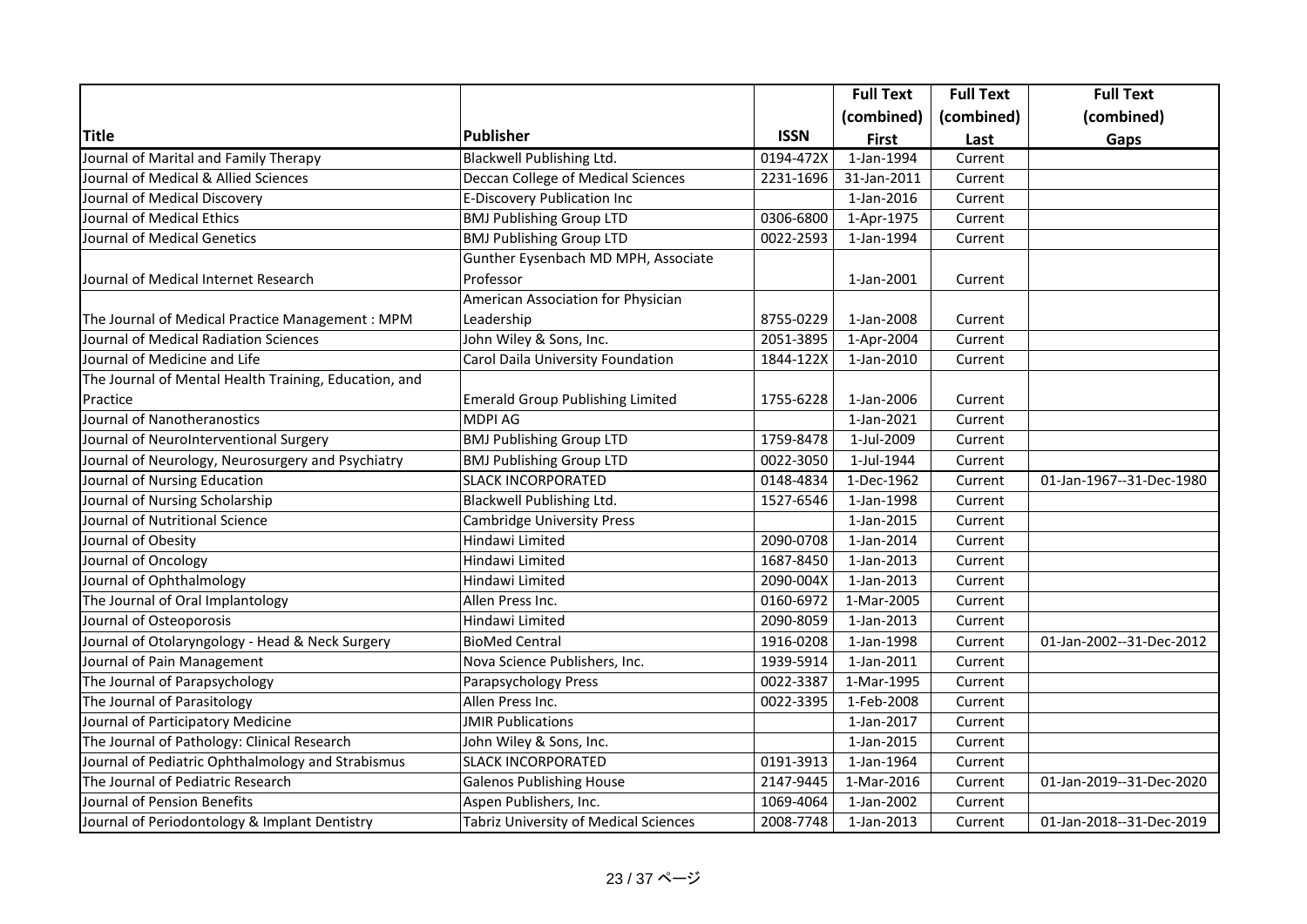|                                                           |                                               |             | <b>Full Text</b> | <b>Full Text</b> | <b>Full Text</b>         |
|-----------------------------------------------------------|-----------------------------------------------|-------------|------------------|------------------|--------------------------|
|                                                           |                                               |             | (combined)       | (combined)       | (combined)               |
| <b>Title</b>                                              | Publisher                                     | <b>ISSN</b> | <b>First</b>     | Last             | Gaps                     |
|                                                           | Journal of Pharmaceutical Sciences and        |             |                  |                  |                          |
| Journal of Pharmaceutical Sciences and Research           | Research                                      |             | 1-Mar-2009       | Current          |                          |
| Journal of Physical Education and Sport                   | Universitatea din Pitesti                     | 2247-8051   | 1-Mar-2011       | Current          |                          |
| Journal of Physiological Anthropology                     | <b>BioMed Central</b>                         | 1880-6791   | 1-Jan-2012       | Current          |                          |
| The Journal of Physiological Sciences                     | <b>BioMed Central</b>                         | 1880-6546   | 1-Jan-2019       | Current          |                          |
| Journal of Pregnancy                                      | Hindawi Limited                               | 2090-2727   | 1-Jan-2014       | Current          |                          |
|                                                           | Association for Pre & Perinatal Psychology    |             |                  |                  |                          |
| Journal of Prenatal & Perinatal Psychology & Health       | and Health                                    | 1097-8003   | 1-Oct-1986       | Current          |                          |
|                                                           |                                               |             |                  |                  |                          |
|                                                           | National Association of Psychiatric Intensive |             |                  |                  |                          |
| Journal of Psychiatric Intensive Care                     | Care and Low Secure Units, NAPICU             | 1742-6464   | 1-Apr-2016       | Current          |                          |
| Journal of Psychiatry & Neuroscience : JPN                | Joule Inc                                     | 1180-4882   | 1-Mar-1999       | Current          |                          |
| The Journal of Psychohistory                              | Association for Psychohistory, Inc.           | 0145-3378   | 1-Jul-2005       | Current          |                          |
|                                                           |                                               |             |                  |                  |                          |
| Journal of Psychosocial Nursing & Mental Health Services  | <b>SLACK INCORPORATED</b>                     | 0279-3695   | 1-Jan-1963       | Current          | 01-Jan-1967--31-Dec-1976 |
| Journal of Public Mental Health                           | <b>Emerald Group Publishing Limited</b>       | 1746-5729   | 1-Dec-2003       | Current          |                          |
| Journal of Refractive Surgery                             | <b>SLACK INCORPORATED</b>                     | 1081-597X   | 1-Mar-1985       | Current          |                          |
| Journal of Science and Medicine in Sport                  | <b>Elsevier Limited</b>                       | 1440-2440   | 1-Aug-2007       | Current          |                          |
| Journal of Skin Cancer                                    | Hindawi Limited                               | 2090-2905   | 1-Jan-2013       | Current          |                          |
| Journal of Smoking Cessation                              | <b>Cambridge University Press</b>             |             | 1-Jun-2011       | Current          |                          |
| Journal of Social Policy                                  | Cambridge University Press                    | 0047-2794   | 1-Jan-2001       | Current          |                          |
|                                                           | American Speech-Language-Hearing              |             |                  |                  |                          |
| Journal of Speech, Language and Hearing Research (Online) | Association                                   |             | 1-Feb-2010       | Current          |                          |
| Journal of Sports Science & Medicine                      | Journal of Sports Science and Medicine        | 1303-2968   | 1-Mar-2002       | Current          |                          |
| Journal of Stem Cells                                     | Nova Science Publishers, Inc.                 | 1556-8539   | 1-Jan-2011       | Current          |                          |
| Journal of Thyroid Research                               | Hindawi Limited                               | 2090-8067   | 1-Jan-2013       | Current          |                          |
| Journal of Turkish Sleep Medicine                         | <b>Galenos Publishing House</b>               |             | 1-Mar-2016       | Current          | 01-Jan-2020--31-Dec-2020 |
| The Journal of Turkish Spinal Surgery                     | <b>Galenos Publishing House</b>               | 1301-0336   | 1-Oct-2019       | Current          |                          |
| Journal of Urological Surgery                             | <b>Galenos Publishing House</b>               |             | 1-Mar-2016       | Current          |                          |
| Journal of Vascular Diagnostics and Interventions         | Taylor & Francis Ltd.                         |             | 1-Jan-2013       | Current          |                          |
| Journal of Vector Ecology                                 | Society for Vector Ecology                    | 1081-1710   | 1-Jun-2009       | Current          |                          |
| Journal of Veterinary Internal Medicine                   | John Wiley & Sons, Inc.                       | 0891-6640   | 1-Jan-2015       | Current          |                          |
| Journal of Water and Health                               | <b>IWA Publishing</b>                         | 1477-8920   | 1-Mar-2003       | Current          |                          |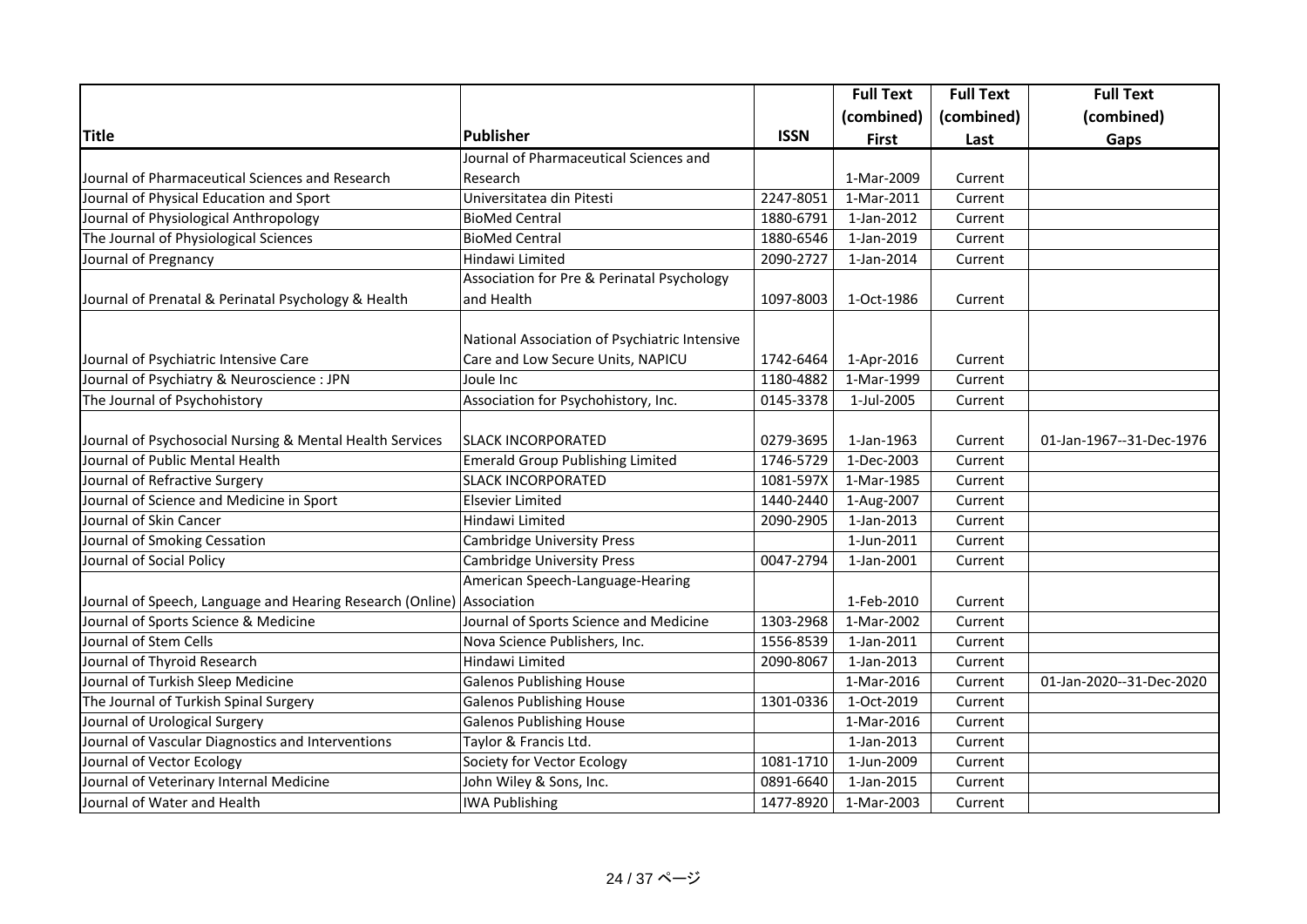|                                                           |                                               |             | <b>Full Text</b> | <b>Full Text</b> | <b>Full Text</b>         |
|-----------------------------------------------------------|-----------------------------------------------|-------------|------------------|------------------|--------------------------|
|                                                           |                                               |             | (combined)       | (combined)       | (combined)               |
| <b>Title</b>                                              | Publisher                                     | <b>ISSN</b> | <b>First</b>     | Last             | Gaps                     |
| Journal of the American College of Emergency Physicians   |                                               |             |                  |                  |                          |
| Open                                                      | John Wiley & Sons, Inc.                       |             | 1-Jun-2021       | Current          |                          |
| Journal of the American Mosquito Control Association      | American Mosquito Control Association         | 8756-971X   | 1-Sep-2012       | Current          |                          |
| Journal of the History of Ideas                           | University of Pennsylvania Press              | 0022-5037   | 1-Oct-2002       | Current          | 01-Jan-2016--31-Dec-2019 |
| Journal of the International AIDS Society                 | John Wiley & Sons, Inc.                       |             | 1-Jul-2004       | Current          |                          |
| Journal of the International Neuropsychological Society : |                                               |             |                  |                  |                          |
| <b>JINS</b>                                               | Cambridge University Press                    | 1355-6177   | 1-Jan-2001       | Current          |                          |
|                                                           | University Library System, University of      |             |                  |                  |                          |
| Journal of the Medical Library Association                | Pittsburgh                                    | 1536-5050   | 1-Jan-2003       | Current          |                          |
| Journal of the South African Veterinary Association       | AOSIS (Pty) Ltd                               | 1019-9128   | 1-Jan-2012       | Current          |                          |
| Journal of the Turkish Academy of Dermatology             | <b>Galenos Publishing House</b>               |             | 1-Mar-2007       | Current          |                          |
|                                                           | <b>Ontario Association on Developmental</b>   |             |                  |                  |                          |
| Journal on Developmental Disabilities                     | <b>Disabilities</b>                           | 1188-9136   | 1-May-2008       | Current          |                          |
|                                                           | Ahvaz Jundishapur University of Medical       |             |                  |                  |                          |
| Jundishapur Journal of Microbiology                       | Sciences                                      | 2008-3645   | 1-Oct-2008       | Current          |                          |
|                                                           | Transilvania University of Brasov, Faculty of |             |                  |                  |                          |
| Jurnal Medical Brasovean                                  | Medicine                                      | 1841-0782   | 1-Jan-2011       | Current          |                          |
| Kai Tiaki: Nursing New Zealand                            | New Zealand Nurses' Organisation              | 1173-2032   | 1-Apr-2011       | Current          |                          |
| The Kaohsiung Journal of Medical Sciences                 | John Wiley & Sons, Inc.                       | 1607-551X   | 1-Jan-2019       | Current          |                          |
| Kennedy Institute of Ethics Journal                       | Johns Hopkins University Press                | 1054-6863   | 1-Dec-2002       | Current          |                          |
| Kidney & Blood Pressure Research                          | S. Karger AG                                  | 1420-4096   | 1-May-1994       | Current          |                          |
| Kinesiologia Slovenica                                    | University of Ljubljana, Faculty of Sport     | 1318-2269   | 1-Jan-2010       | Current          |                          |
| Knee Surgery & Related Research                           | <b>BioMed Central</b>                         | 2234-0726   | 1-Jan-2019       | Current          |                          |
|                                                           | CCH Incorporated: Health & Human              |             |                  |                  |                          |
| Labor Law Journal                                         | <b>Resources</b>                              | 0023-6586   | 1-Apr-2004       | Current          |                          |
| The Lancet Infectious Diseases                            | Elsevier Limited                              | 1473-3099   | 1-Aug-2001       | Current          |                          |
| The Lancet Neurology                                      | Elsevier Limited                              | 1474-4422   | 1-May-2002       | Current          |                          |
| Lancet Oncology                                           | Elsevier Limited                              | 1470-2045   | 1-Sep-2000       | Current          |                          |
| The Lancet                                                | Elsevier Limited                              | 0140-6736   | 4-Jan-1992       | Current          |                          |
|                                                           | American Speech-Language-Hearing              |             |                  |                  |                          |
| Language, Speech & Hearing Services in Schools (Online)   | Association                                   |             | 1-Jan-2010       | Current          |                          |
| Laryngoscope Investigative Otolaryngology                 | John Wiley & Sons, Inc.                       |             | 1-Feb-2016       | Current          |                          |
| Leadership in Health Services                             | <b>Emerald Group Publishing Limited</b>       | 1751-1879   | 1-Jan-1999       | Current          |                          |
| Learning Health Systems                                   | John Wiley & Sons, Inc.                       |             | 1-Jan-2017       | Current          |                          |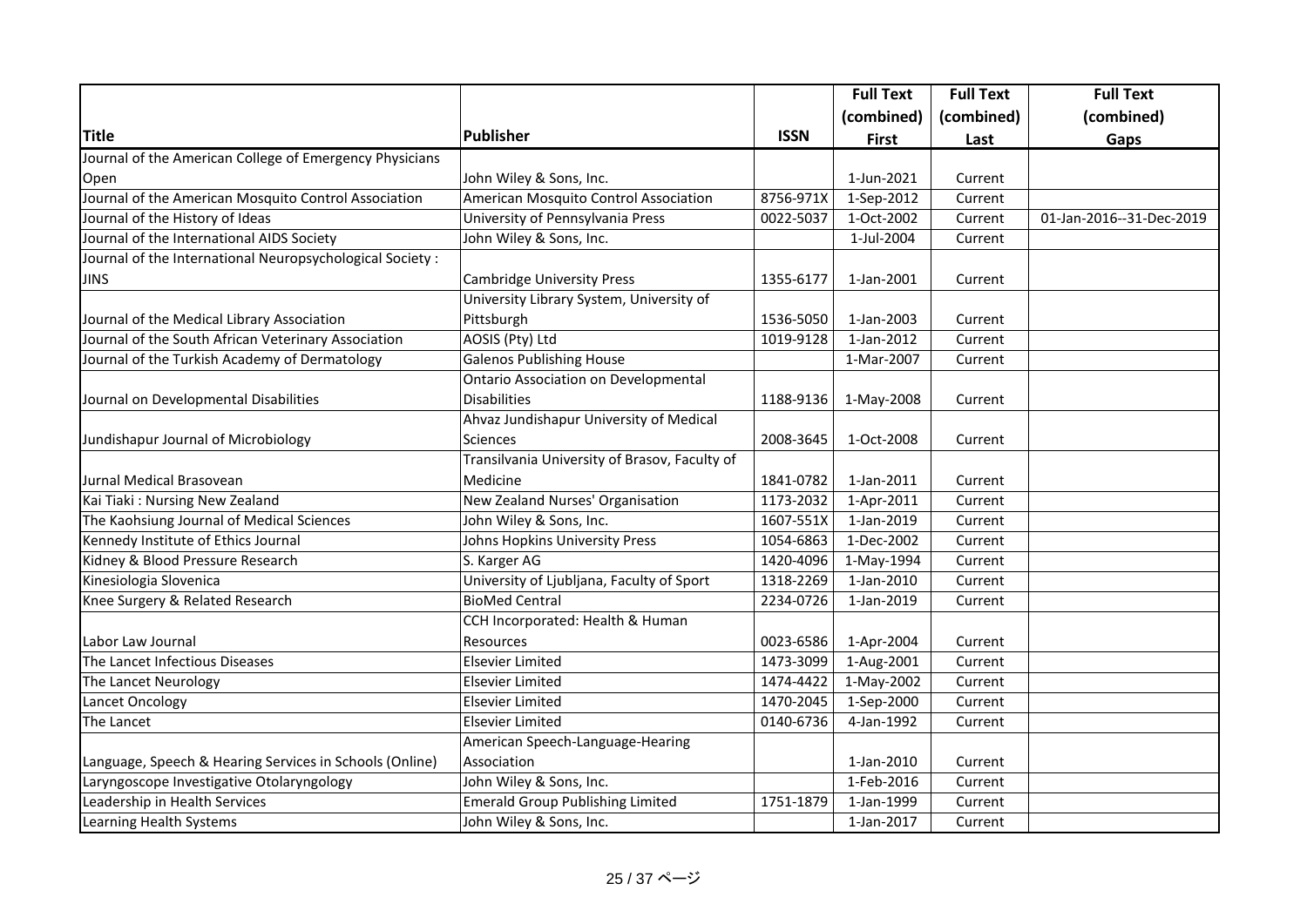|                                                  |                                                    |             | <b>Full Text</b> | <b>Full Text</b> | <b>Full Text</b>          |
|--------------------------------------------------|----------------------------------------------------|-------------|------------------|------------------|---------------------------|
|                                                  |                                                    |             | (combined)       | (combined)       | (combined)                |
| <b>Title</b>                                     | <b>Publisher</b>                                   | <b>ISSN</b> | <b>First</b>     | Last             | Gaps                      |
| Library Journal                                  | MSI Information Services                           | 0363-0277   | 1-Jan-1996       | Current          |                           |
| Library Resources & Technical Services           | American Library Association                       | 0024-2527   | 1-Oct-2003       | Current          |                           |
| <b>Library Technology Reports</b>                | American Library Association                       | 0024-2586   | 1-Mar-1998       | Current          | 01-Jan-2001--28-Feb-2004  |
| Literature and Medicine                          | Johns Hopkins University Press                     | 0278-9671   | 1-Apr-1996       | Current          |                           |
| Liver Cancer                                     | S. Karger AG                                       | 2235-1795   | 1-Jan-2020       | Current          |                           |
| Liver Cancer International                       | John Wiley & Sons, Inc.                            |             | 1-Jul-2020       | Current          |                           |
| Local and Regional Anesthesia                    | Taylor & Francis Ltd.                              |             | 1-Jan-2008       | Current          |                           |
| Lung Cancer: Targets and Therapy                 | Taylor & Francis Ltd.                              |             | 1-Jan-2010       | Current          |                           |
| Lupus Science & Medicine                         | <b>BMJ Publishing Group LTD</b>                    |             | 1-Jan-2014       | Current          |                           |
|                                                  | <b>Incessant Nature Science Publishers Private</b> |             |                  |                  |                           |
| <b>MIMER Medical Journal</b>                     | Limited                                            |             | 1-Jan-2017       | Current          |                           |
| MIT Technology Review                            | Technology Review, Inc.                            | 1099-274X   | 1-Nov-1987       | Current          |                           |
| MMWR. Morbidity and Mortality Weekly Report      | U.S. Center for Disease Control                    | 0149-2195   | 1-Jan-1998       | Current          |                           |
| <b>MR</b>                                        | Springer Healthcare Italia SRL                     | 1128-4935   | 1-Mar-2019       | Current          |                           |
| <b>MSystems</b>                                  | American Society for Microbiology                  |             | 1-Jan-2015       | Current          |                           |
| Malaysian Family Physician                       | Academy of Family Physicians of Malaysia           | 1985-2274   | 1-Jan-2013       | Current          | 01-Jan-2016--31-Dec-2016  |
|                                                  | College of Pathologists, Academy of Medicine       |             |                  |                  |                           |
| The Malaysian Journal of Pathology               | of Malaysia                                        | 0126-8635   | 1-Jun-2011       | Current          |                           |
| Managed Healthcare Executive                     | MultiMedia Healthcare Inc.                         | 1533-9300   | 1-Nov-1997       | Current          |                           |
| Management of Environmental Quality              | <b>Emerald Group Publishing Limited</b>            | 1477-7835   | 1-Jan-1992       | Current          |                           |
| <b>Marine Drugs</b>                              | <b>MDPI AG</b>                                     |             | 1-Jan-2003       | Current          |                           |
| Marler Blog                                      | Newstex                                            |             | 2-May-2018       | Current          |                           |
| Maternal and Child Nutrition                     | John Wiley & Sons, Inc.                            | 1740-8695   | 1-Apr-2021       | Current          |                           |
| Mayo Clinic Health Information Library : Answers | <b>Tribune Content Agency LLC</b>                  |             | 18-Aug-2018      | Current          |                           |
| Mayo Clinic Health Information Library: Articles | <b>Tribune Content Agency LLC</b>                  |             | 19-Feb-2018      | Current          |                           |
| Mayo Clinic News Network                         | <b>Tribune Content Agency LLC</b>                  |             | 26-May-2015      | Current          |                           |
|                                                  |                                                    |             |                  |                  | 01-Jan-2003--31-Dec-2003; |
|                                                  |                                                    |             |                  |                  | 01-Jan-2008--31-Dec-2008; |
| Mayo Clinic Videos                               | <b>Tribune Content Agency LLC</b>                  |             | 17-Nov-2000      | Current          | 01-Jan-2015--31-Dec-2016  |
| <b>Maze Engineers Blog</b>                       | <b>Newstex</b>                                     |             | 2-May-2018       | Current          |                           |
| <b>Meandros Medical and Dental Journal</b>       | <b>Galenos Publishing House</b>                    |             | 1-Apr-2016       | Current          |                           |
| Medgadget [BLOG]                                 | Newstex                                            |             | 2-May-2018       | Current          |                           |
| <b>Mediators of Inflammation</b>                 | Hindawi Limited                                    | 0962-9351   | 1-Jan-2014       | Current          |                           |
| <b>Medical Buyer</b>                             | Athena Information Solutions Pvt. Ltd.             |             | 1-Jan-2009       | Current          |                           |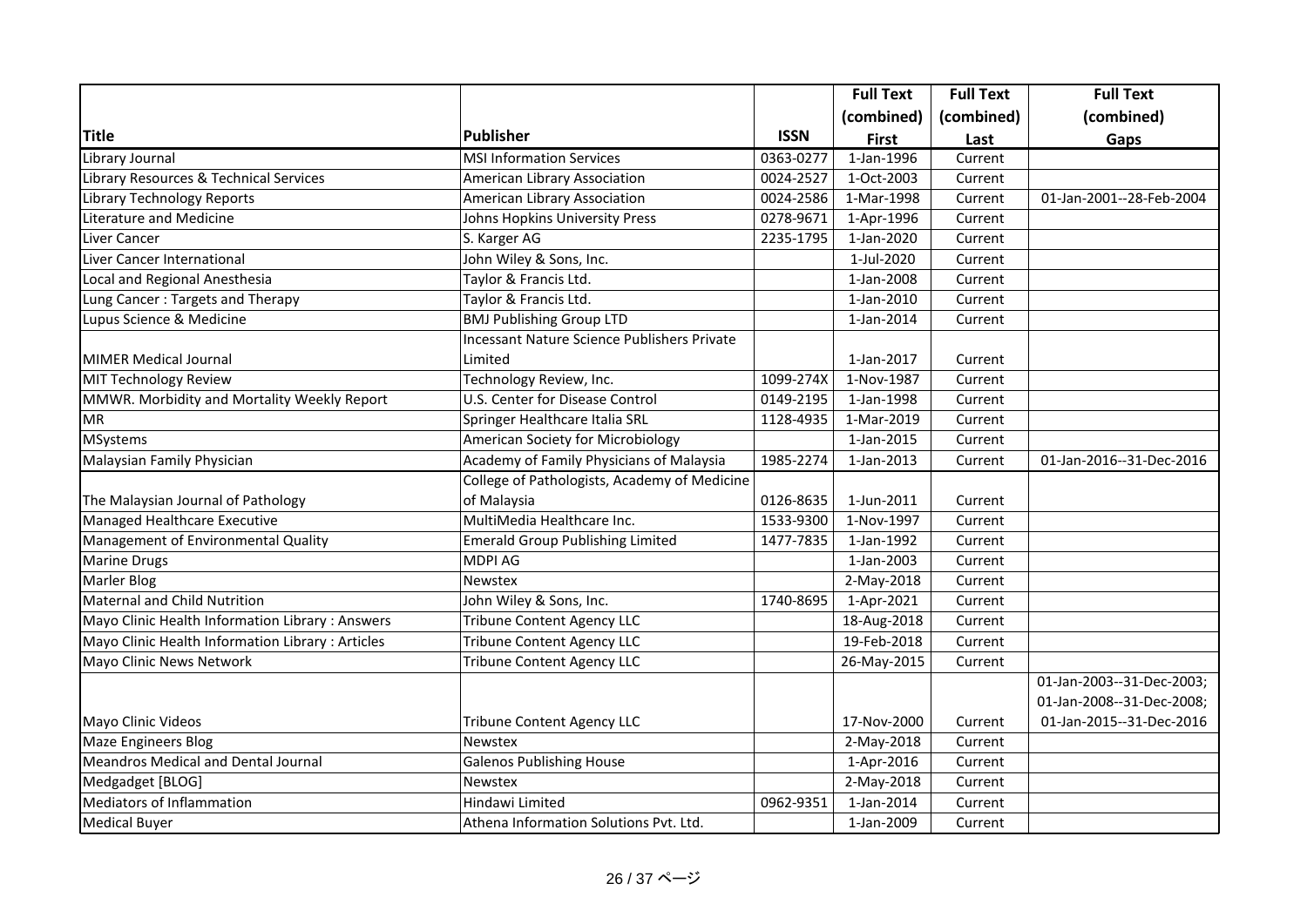|                                              |                                              |             | <b>Full Text</b> | <b>Full Text</b> | <b>Full Text</b>          |
|----------------------------------------------|----------------------------------------------|-------------|------------------|------------------|---------------------------|
|                                              |                                              |             | (combined)       | (combined)       | (combined)                |
| <b>Title</b>                                 | <b>Publisher</b>                             | <b>ISSN</b> | <b>First</b>     | Last             | Gaps                      |
|                                              |                                              |             |                  |                  | 01-Jan-2003--15-Sep-2006; |
| <b>Medical Economics</b>                     | MultiMedia Healthcare Inc.                   | 0025-7206   | 11-Apr-1994      | Current          | 01-Jan-2005--31-Dec-2005  |
| <b>Medical Ethics Advisor</b>                | <b>Relias Learning</b>                       | 0886-0653   | 1-Jan-2008       | Current          |                           |
| <b>Medical Futility Blog</b>                 | Newstex                                      |             | 2-May-2018       | Current          |                           |
| <b>Medical History</b>                       | <b>Cambridge University Press</b>            | 0025-7273   | 1-Jan-2012       | Current          |                           |
| <b>Medical Humanities</b>                    | <b>BMJ Publishing Group LTD</b>              | 1468-215X   | 1-Jun-2000       | Current          |                           |
| <b>Medical Laboratory Observer</b>           | <b>Endeavor Business Media</b>               | 0580-7247   | 1-May-1998       | Current          |                           |
| The Medical Letter on Drugs and Therapeutics | Editions Medecine et Hygiene                 | 0253-8512   | 9-Jan-2015       | Current          |                           |
| <b>Medical Post</b>                          | EnsembleIQ                                   | 0025-7435   | 9-Jan-1996       | Current          | 01-Jan-2018--31-Dec-2018  |
| <b>Medical Principles and Practice</b>       | S. Karger AG                                 | 1011-7571   | 1-Jan-2017       | Current          |                           |
|                                              | Romanian Society of Ultrasonography in       |             |                  |                  |                           |
| Medical Ultrasonography                      | <b>Medicine and Biology</b>                  | 1844-4172   | 1-Mar-2010       | Current          |                           |
| Medici Oggi                                  | Springer Healthcare Italia SRL               | 1721-0208   | 16-Jan-2014      | Current          |                           |
| Medicina                                     | <b>MDPI AG</b>                               | 1010-660X   | 1-Jan-2021       | Current          |                           |
| Medicines                                    | <b>MDPI AG</b>                               |             | 1-Jan-2021       | Current          |                           |
| Mediterranean Journal of Rheumatology        | PCO Convin S.A.                              | 2529-198X   | 1-Mar-2016       | Current          |                           |
| <b>Medsurg Nursing</b>                       | Anthony J. Jannetti, Inc.                    | 1092-0811   | 1-Feb-1998       | Current          |                           |
| Medycyna Pracy                               | Nofer Institute of Occupational Medicine     | 0465-5893   | 1-Jan-2006       | Current          |                           |
| Membranes                                    | <b>MDPI AG</b>                               |             | 1-Mar-2011       | Current          |                           |
| Memory & Cognition                           | Springer Nature B.V.                         | 0090-502X   | 1-Jan-2011       | Current          |                           |
| Men's Health                                 | Hearst Magazine Media, Inc                   | 1054-4836   | 1-Jan-1994       | Current          |                           |
| The Mental Health Review                     | <b>Emerald Group Publishing Limited</b>      | 1361-9322   | 1-Dec-2003       | Current          |                           |
| Mental Health and Social Inclusion           | <b>Emerald Group Publishing Limited</b>      | 2042-8308   | 1-Nov-2003       | Current          |                           |
| Metalloproteinases In Medicine               | Taylor & Francis Ltd.                        |             | 1-Jan-2014       | Current          |                           |
| Michigan Law Review                          | Michigan Law Review Association              | 0026-2234   | 1-Feb-1993       | Current          | 01-Oct-1993--31-May-1997  |
| Microbial Biotechnology                      | John Wiley & Sons, Inc.                      |             | 1-Jan-2008       | Current          |                           |
| MicrobiologyOpen                             | John Wiley & Sons, Inc.                      |             | 1-Mar-2012       | Current          |                           |
| Middle East Journal of Digestive Diseases    | <b>Shiraz University of Medical Sciences</b> | 2008-5230   | 1-Jan-2013       | Current          |                           |
| Midwifery Today                              | Midwifery Today, Inc.                        | 1551-8892   | 30-Jan-1987      | Current          |                           |
| Midwives                                     | Redactive Publishing Ltd.                    | 1479-2915   | 1-Jul-2011       | Current          |                           |
| The Mississippi RN                           | Mississippi Nurses Association               | 0026-6388   | 1-Mar-2011       | Current          |                           |
| Modern Healthcare                            | Crain Communications, Incorporated           | 0160-7480   | 22-Nov-1999      | Current          |                           |
| Molecular Diagnosis & Therapy                | Springer Nature B.V.                         | 1177-1062   | 1-May-2008       | Current          |                           |
| Molecular Imaging and Radionuclide Therapy   | <b>Galenos Publishing House</b>              | 2146-1414   | 1-Apr-2012       | Current          | 01-Jan-2020--31-Dec-2020  |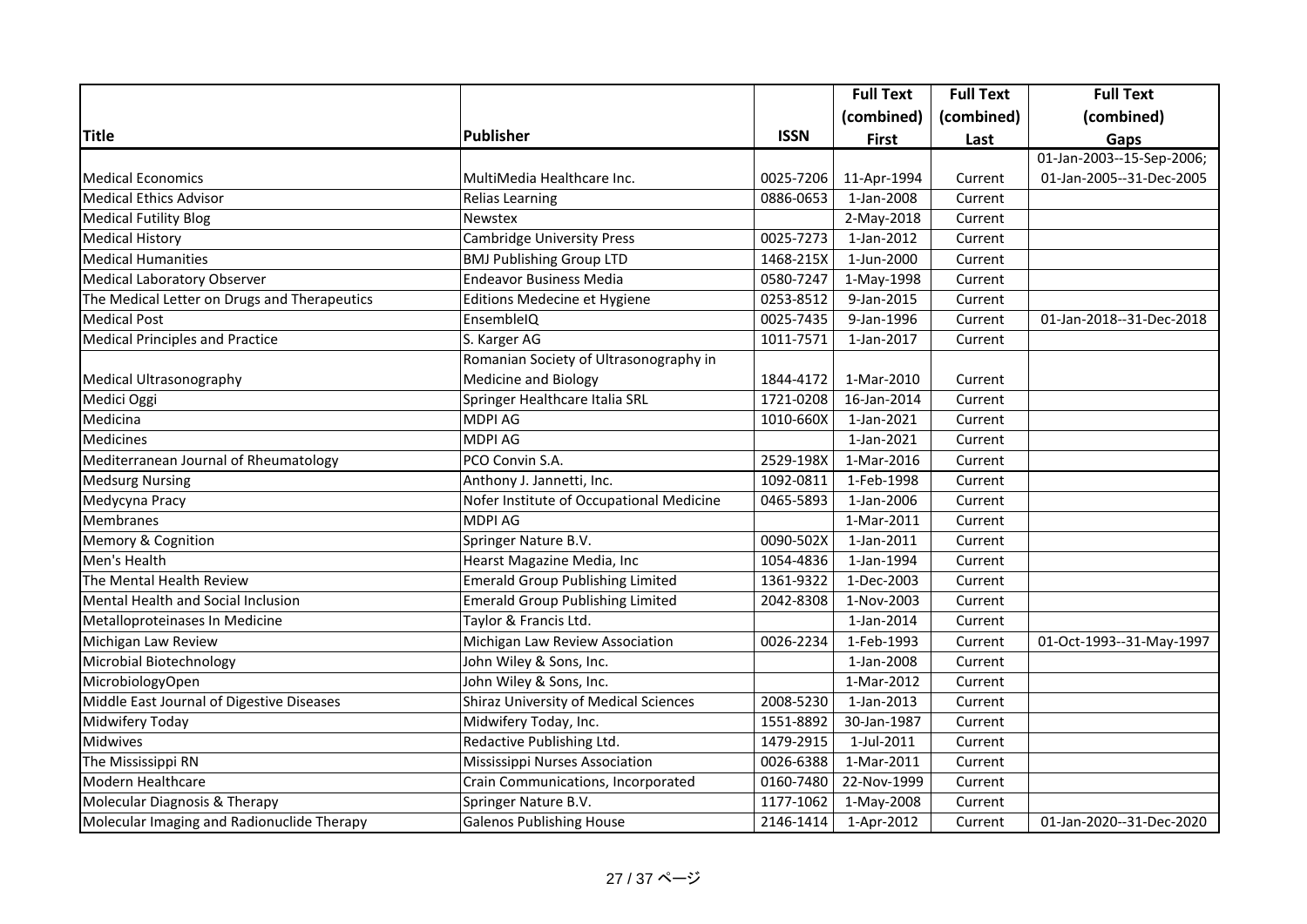|                                                      |                                             |             | <b>Full Text</b> | <b>Full Text</b> | <b>Full Text</b> |
|------------------------------------------------------|---------------------------------------------|-------------|------------------|------------------|------------------|
|                                                      |                                             |             | (combined)       | (combined)       | (combined)       |
| Title                                                | Publisher                                   | <b>ISSN</b> | <b>First</b>     | Last             | Gaps             |
| Molecular Medicine                                   | <b>BioMed Central</b>                       | 1076-1551   | 1-Jan-2011       | Current          |                  |
| <b>Molecular Medicine Reports</b>                    | Spandidos Publications UK Ltd.              | 1791-2997   | 1-Jan-2012       | Current          |                  |
| Molecular and Clinical Oncology                      | Spandidos Publications UK Ltd.              | 2049-9450   | 1-Jan-2013       | Current          |                  |
| <b>Molecules</b>                                     | <b>MDPI AG</b>                              |             | 1-Jan-1997       | Current          |                  |
| Multiple Sclerosis International                     | Hindawi Limited                             | 2090-2654   | 1-Jan-2013       | Current          |                  |
| <b>NCI BioMedical Informatics Blog</b>               | <b>Newstex</b>                              |             | 8-Aug-2018       | Current          |                  |
| <b>NEJM Journal Watch. Cardiology</b>                | <b>Massachusetts Medical Society</b>        | 2330-0477   | 1-Jan-2000       | Current          |                  |
| NEJM Journal Watch. Emergency Medicine               | <b>Massachusetts Medical Society</b>        | 2330-0531   | 1-Jan-2000       | Current          |                  |
| NEJM Journal Watch. Gastroenterology                 | Massachusetts Medical Society               | 2330-0450   | 1-Feb-2000       | Current          |                  |
| NEJM Journal Watch. General Medicine                 | <b>Massachusetts Medical Society</b>        | 2329-2865   | 1-Jan-2000       | Current          |                  |
| NEJM Journal Watch. Hospital Medicine                | Massachusetts Medical Society               |             | 19-Dec-2007      | Current          |                  |
| NEJM Journal Watch. Infectious Diseases              | <b>Massachusetts Medical Society</b>        | 2330-040X   | 1-Jan-2000       | Current          |                  |
| <b>NEJM Journal Watch. Neurology</b>                 | Massachusetts Medical Society               | 2330-0507   | 1-Jan-2000       | Current          |                  |
| NEJM Journal Watch. Oncology and Hematology          | <b>Massachusetts Medical Society</b>        | 2330-0426   | 11-Oct-2006      | Current          |                  |
| NEJM Journal Watch. Pediatrics & Adolescent Medicine | <b>Massachusetts Medical Society</b>        | 2330-0388   | 8-Feb-2002       | Current          |                  |
| NEJM Journal Watch. Psychiatry                       | <b>Massachusetts Medical Society</b>        | 2330-0493   | 1-Jan-2000       | Current          |                  |
| NEJM Journal Watch. Women's Health                   | <b>Massachusetts Medical Society</b>        | 2330-054X   | 1-Jan-2000       | Current          |                  |
| <b>NFPA Journal</b>                                  | <b>National Fire Protection Association</b> | 1054-8793   | 1-Sep-1996       | Current          |                  |
| Narrative Inquiry in Bioethics                       | Johns Hopkins University Press              | 2157-1732   | 1-Apr-2011       | Current          |                  |
| The Nation's Health                                  | American Public Health Association          | 0028-0496   | 1-Oct-1997       | Current          |                  |
| National Institutes of Health (NIH) Documents / FIND | Federal Information & News Dispatch, LLC    |             | 10-Feb-2005      | Current          |                  |
| National Library of Medicine - NLM in Focus [BLOG]   | <b>Newstex</b>                              |             | 25-Jul-2018      | Current          |                  |
| <b>Natural Solutions</b>                             | InnoVision Health Media, Inc.               | 1940-8153   | 1-Dec-2010       | Current          |                  |
| Nature                                               | Nature Publishing Group                     | 0028-0836   | 4-Jan-1990       | Current          |                  |
| <b>Nature Genetics</b>                               | Nature Publishing Group                     | 1061-4036   | 1-Jan-2000       | Current          |                  |
| Nature and Science of Sleep                          | Taylor & Francis Ltd.                       |             | 1-Jan-2009       | Current          |                  |
| Nebraska Nurse                                       | Arthur L. Davis Publishing Agency, Inc.     | 0028-1921   | 1-Feb-2019       | Current          |                  |
| <b>Nephrology Nursing Journal</b>                    | Anthony J. Jannetti, Inc.                   | 1526-744X   | 1-Dec-1997       | Current          |                  |
| <b>Neural Plasticity</b>                             | Hindawi Limited                             | 2090-5904   | 1-Jan-2013       | Current          |                  |
| NeuroImage                                           | <b>Elsevier Limited</b>                     | 1053-8119   | 1-May-1998       | Current          |                  |
| <b>Neurology Alert</b>                               | <b>Relias Learning</b>                      | 0741-4234   | 1-Jan-2008       | Current          |                  |
| Neurology International                              | <b>MDPI AG</b>                              | 2035-8385   | 1-Nov-2009       | Current          |                  |
| Neuropsychiatric Disease and Treatment               | Taylor & Francis Ltd.                       | 1176-6328   | 1-Jan-2005       | Current          |                  |
| Neuropsychopharmacology Reports                      | John Wiley & Sons, Inc.                     |             | 1-Mar-2018       | Current          |                  |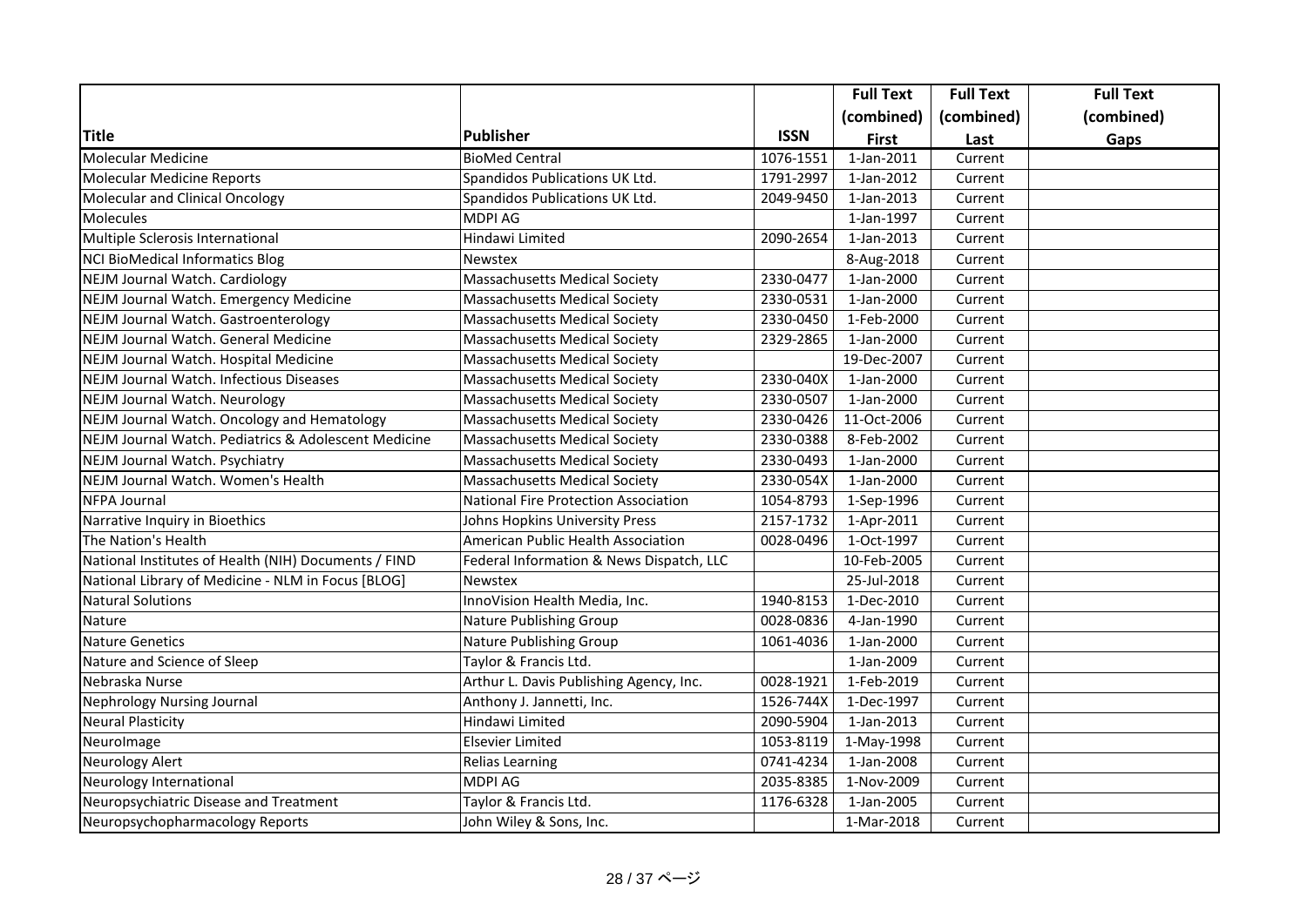|                                             |                                                  |             | <b>Full Text</b>         | <b>Full Text</b> | <b>Full Text</b>         |
|---------------------------------------------|--------------------------------------------------|-------------|--------------------------|------------------|--------------------------|
|                                             |                                                  |             | (combined)               | (combined)       | (combined)               |
| <b>Title</b>                                | <b>Publisher</b>                                 | <b>ISSN</b> | <b>First</b>             | Last             | Gaps                     |
| The New England Journal of Medicine         | <b>Massachusetts Medical Society</b>             | 0028-4793   | $\overline{3}$ -Jan-1980 | Current          |                          |
| New York Times Magazine                     | New York Times Company                           | 0028-7822   | 5-Jan-1997               | Current          |                          |
|                                             | New Zealand Association of Occupational          |             |                          |                  |                          |
| New Zealand Journal of Occupational Therapy | Therapists                                       | 1171-0462   | 1-Mar-2011               | Current          |                          |
| New Zealand Journal of Physiotherapy        | New Zealand Society of Physiotherapists          | 0303-7193   | 1-Mar-2010               | Current          |                          |
| The New Zealand Medical Journal (Online)    | New Zealand Medical Association (NZMA)           |             | 7-Jun-2002               | Current          |                          |
| Newsweek                                    | Newsweek Publishing LLC                          | 2572-5346   | 4-Jan-2013               | Current          |                          |
| <b>Nurse Education in Practice</b>          | <b>Elsevier Limited</b>                          | 1471-5953   | 1-Mar-2003               | Current          |                          |
| <b>Nursing Economics</b>                    | Anthony J. Jannetti, Inc.                        | 0746-1739   | 1-Jan-1998               | Current          |                          |
| Nursing Praxis in New Zealand               | <b>Nursing Praxis New Zealand</b>                | 0112-7438   | 1-Apr-2011               | Current          |                          |
| <b>Nutrients</b>                            | <b>MDPI AG</b>                                   |             | 1-Jan-2009               | Current          |                          |
| Nutrition                                   | <b>Elsevier Limited</b>                          | 0899-9007   | 1-Jan-1998               | Current          | 01-Jan-1999--31-Dec-2002 |
| <b>Nutrition Action Health Letter</b>       | Center for Science in the Public Interest        | 0885-7792   | 1-Jan-1995               | Current          |                          |
| <b>Nutrition Research Reviews</b>           | <b>Cambridge University Press</b>                | 0954-4224   | 1-Jun-2001               | Current          |                          |
| <b>OB GYN Clinical Alert</b>                | <b>Relias Learning</b>                           | 0743-8354   | 1-Jan-2008               | Current          |                          |
| <b>ONS Voice</b>                            | <b>Oncology Nursing Society</b>                  | 2475-6938   | 1-Jan-2005               | Current          |                          |
|                                             |                                                  |             |                          |                  |                          |
| <b>ORNAC Journal</b>                        | <b>ORNAC - Operating Room Nurses Association</b> | 1927-6141   | 1-Dec-2003               | Current          |                          |
| Obesity                                     | Blackwell Publishing Ltd.                        | 1930-7381   | 1-Jan-2000               | Current          |                          |
| <b>Obesity Facts</b>                        | S. Karger AG                                     | 1662-4025   | 1-Mar-2017               | Current          |                          |
| Occupational Therapy International          | Hindawi Limited                                  | 0966-7903   | 1-Jan-1998               | Current          | 01-Jan-2003--31-Dec-2016 |
| Occupational and Environmental Medicine     | <b>BMJ Publishing Group LTD</b>                  | 1351-0711   | 1-Jan-1994               | Current          |                          |
| <b>Ocular Surgery News</b>                  | <b>SLACK INCORPORATED</b>                        | 8750-3085   | 10-Jan-2008              | Current          |                          |
|                                             | Universidad de Costa Rica, Facultad de           |             |                          |                  |                          |
| Odovtos                                     | Odontologia                                      | 1659-1046   | 1-Jan-2010               | Current          |                          |
| The Ohio Journal of Science                 | Ohio Academy of Science                          | 0030-0950   | 1-Mar-2001               | Current          |                          |
| The Oklahoma Nurse                          | Arthur L. Davis Publishing Agency, Inc.          | 0030-1787   | 1-Feb-2019               | Current          |                          |
|                                             | Healthcare Information and Management            |             |                          |                  |                          |
| On - Line Journal of Nursing Informatics    | <b>Systems Society (HIMSS)</b>                   | 1089-9758   | 1-Feb-2014               | Current          |                          |
| OncoTargets and Therapy                     | Taylor & Francis Ltd.                            |             | 1-Jan-2008               | Current          | 01-Jan-2014--31-Dec-2014 |
| <b>Oncology Letters</b>                     | Spandidos Publications UK Ltd.                   | 1792-1074   | 1-Jan-2012               | Current          |                          |
| <b>Oncology Nursing Forum</b>               | <b>Oncology Nursing Society</b>                  | 0190-535X   | 1-Jan-2005               | Current          |                          |
| <b>Oncology Reports</b>                     | Spandidos Publications UK Ltd.                   | 1021-335X   | 1-Jan-2012               | Current          |                          |
| Oncolytic Virotherapy                       | Taylor & Francis Ltd.                            |             | 1-Jan-2012               | Current          |                          |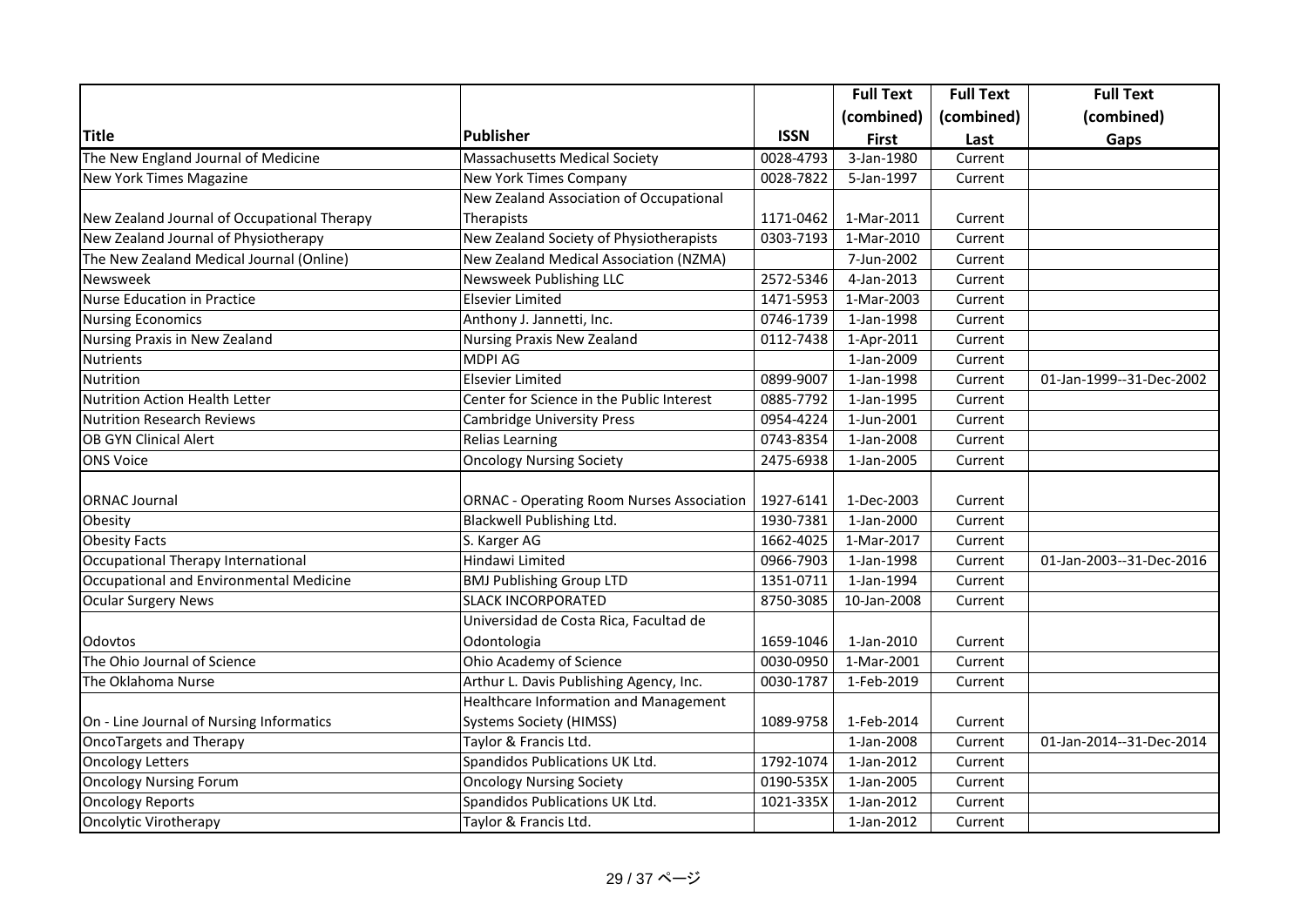|                                                  |                                    |             | <b>Full Text</b> | <b>Full Text</b> | <b>Full Text</b>          |
|--------------------------------------------------|------------------------------------|-------------|------------------|------------------|---------------------------|
|                                                  |                                    |             | (combined)       | (combined)       | (combined)                |
| <b>Title</b>                                     | <b>Publisher</b>                   | <b>ISSN</b> | <b>First</b>     | Last             | Gaps                      |
| The Onderstepoort Journal of Veterinary Research | AOSIS (Pty) Ltd                    | 0030-2465   | 1-Sep-1998       | Current          | 01-Jan-2006--31-Dec-2011  |
| Online Journal of Issues in Nursing              | American Nurses Association        |             | 1-Sep-2004       | Current          |                           |
| Open Access Journal of Clinical Trials           | Taylor & Francis Ltd.              |             | 1-Jan-2009       | Current          |                           |
| Open Access Rheumatology                         | Taylor & Francis Ltd.              |             | 1-Jan-2009       | Current          |                           |
| Open Access Surgery                              | Taylor & Francis Ltd.              |             | 1-Jan-2008       | Current          |                           |
| Open Heart                                       | <b>BMJ Publishing Group LTD</b>    | 2398-595X   | 1-Jan-2014       | Current          |                           |
|                                                  |                                    |             |                  |                  | 01-Jan-1978--31-Dec-1980; |
| Ophthalmic Surgery, Lasers & Imaging Retina      | <b>SLACK INCORPORATED</b>          | 2325-8160   | 1-Apr-1976       | Current          | 01-Jan-1984--31-Dec-1984  |
| Ophthalmology Times                              | MultiMedia Healthcare Inc.         | 0193-032X   | 1-Mar-1998       | Current          |                           |
| <b>Optometry Times</b>                           | MultiMedia Healthcare Inc.         | 0890-7080   | 1-Jan-2013       | Current          |                           |
| Orthodontic Products (Online)                    | Anthem Media Group                 |             | 1-Feb-2005       | Current          |                           |
| Orthopaedic Surgery                              | John Wiley & Sons, Inc.            | 1757-7853   | 1-Feb-2019       | Current          |                           |
| <b>Orthopedic Research and Reviews</b>           | Taylor & Francis Ltd.              |             | 1-Jan-2009       | Current          |                           |
| Orthopedics (Online)                             | <b>SLACK INCORPORATED</b>          | 0147-7447   | 1-Apr-1981       | Current          | 01-Jan-1983--31-Dec-2007  |
| <b>Orthopedics Today</b>                         | <b>SLACK INCORPORATED</b>          | 0279-5647   | 1-Jan-2008       | Current          |                           |
| <b>Oxidative Medicine and Cellular Longevity</b> | Hindawi Limited                    | 1942-0900   | 1-Jan-2014       | Current          |                           |
| <b>PLoS Biology</b>                              | Public Library of Science          | 1544-9173   | 1-Oct-2003       | Current          |                           |
| <b>PLoS Computational Biology</b>                | Public Library of Science          | 1553-734X   | 1-Jun-2005       | Current          |                           |
| <b>PLoS Genetics</b>                             | Public Library of Science          | 1553-7390   | 1-Jul-2005       | Current          |                           |
| <b>PLoS Medicine</b>                             | Public Library of Science          | 1549-1277   | 1-Oct-2004       | Current          |                           |
| <b>PLoS Neglected Tropical Diseases</b>          | Public Library of Science          | 1935-2727   | 1-Oct-2007       | Current          |                           |
| PLoS One                                         | Public Library of Science          |             | 1-Dec-2006       | Current          |                           |
| <b>PLoS Pathogens</b>                            | Public Library of Science          | 1553-7366   | 1-Sep-2005       | Current          |                           |
| <b>PPAR Research</b>                             | Hindawi Limited                    | 1687-4757   | 1-Jan-2008       | Current          |                           |
| Pain Research & Management : The Journal of the  |                                    |             |                  |                  |                           |
| Canadian Pain Society                            | Hindawi Limited                    | 1203-6765   | 1-Dec-2006       | Current          |                           |
| Pakistan Armed Forces Medical Journal            | AsiaNet Pakistan (Pvt) Ltd.        | 0030-9648   | 1-Mar-2011       | Current          |                           |
| Pakistan Journal of Medical Research             | AsiaNet Pakistan (Pvt) Ltd.        | 0030-9842   | 1-Oct-2010       | Current          |                           |
| Pakistan Journal of Medical Sciences Quarterly   | AsiaNet Pakistan (Pvt) Ltd.        | 1682-024X   | 1-Jan-2012       | Current          |                           |
| Pakistan Journal of Science                      | AsiaNet Pakistan (Pvt) Ltd.        | 0030-9877   | 1-Mar-2012       | Current          |                           |
| Pakistan Oral & Dental Journal                   | AsiaNet Pakistan (Pvt) Ltd.        | 1012-8700   | 1-Jun-2010       | Current          |                           |
| Pallimed [BLOG]                                  | Newstex                            |             | 30-Jul-2018      | Current          |                           |
| The Pan African Medical Journal                  | African Field Epidemiology Network |             | 1-Jan-2014       | Current          |                           |
| Parasitology                                     | <b>Cambridge University Press</b>  | 0031-1820   | 1-Jan-2001       | Current          |                           |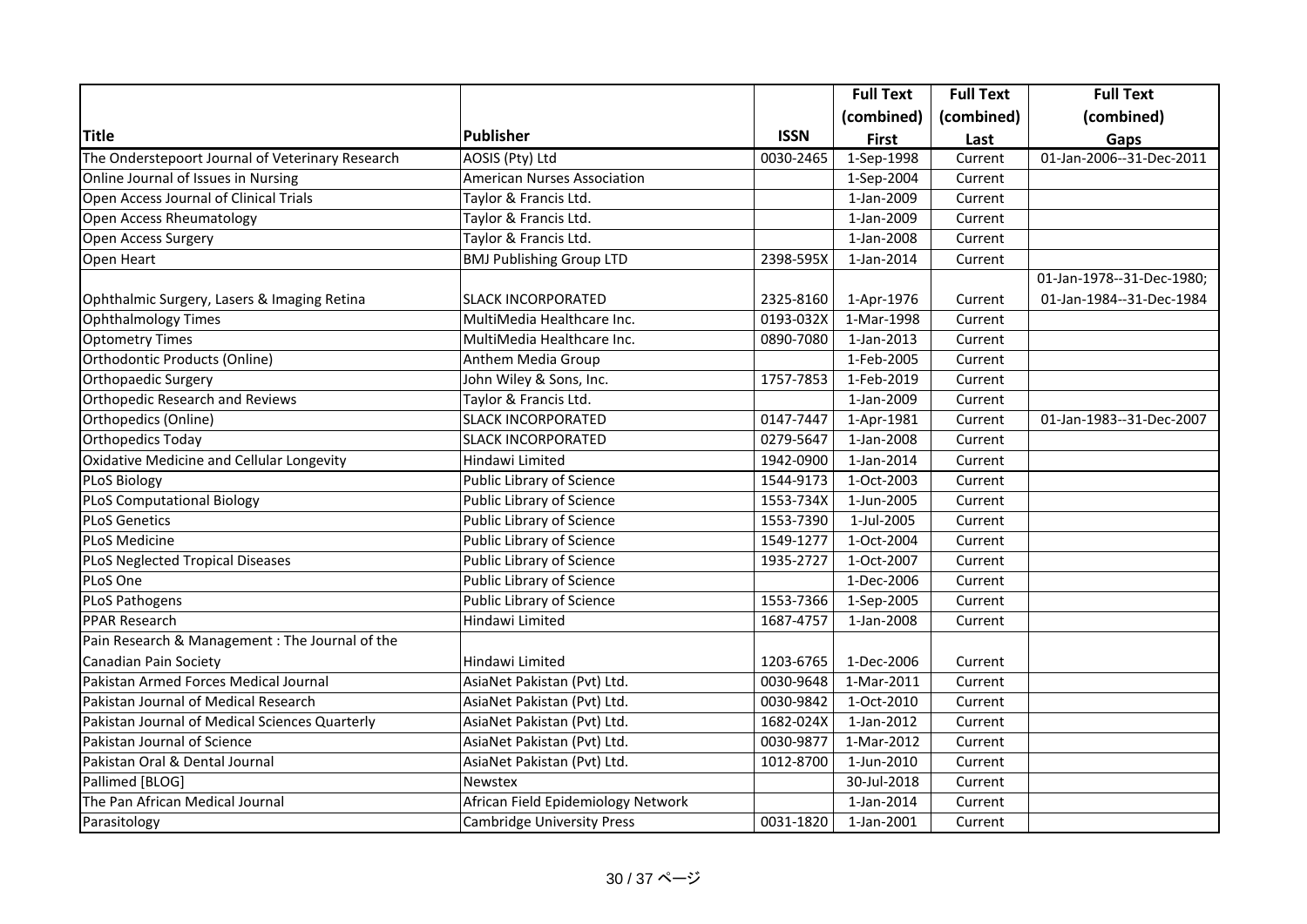|                                               |                                              |             | <b>Full Text</b> | <b>Full Text</b> | <b>Full Text</b>         |
|-----------------------------------------------|----------------------------------------------|-------------|------------------|------------------|--------------------------|
|                                               |                                              |             | (combined)       | (combined)       | (combined)               |
| <b>Title</b>                                  | <b>Publisher</b>                             | <b>ISSN</b> | <b>First</b>     | Last             | Gaps                     |
| Parkinson's Disease                           | Hindawi Limited                              | 2090-8083   | $1$ -Jan-2014    | Current          |                          |
| Pathology Oncology Research: POR              | Frontiers Media SA                           | 1219-4956   | 1-Jan-2021       | Current          |                          |
| <b>The Patient</b>                            | Springer Nature B.V.                         | 1178-1653   | 1-Jan-2008       | Current          |                          |
| <b>Pediatric Annals</b>                       | <b>SLACK INCORPORATED</b>                    | 0090-4481   | 1-Oct-1972       | Current          |                          |
| <b>Pediatric Drugs</b>                        | Springer Nature B.V.                         | 1174-5878   | 1-May-2008       | Current          |                          |
| Pediatric Emergency Medicine Reports          | <b>Relias Learning</b>                       | 1082-3344   | 1-Jan-2008       | Current          |                          |
| Pediatric Investigation                       | John Wiley & Sons, Inc.                      | 2096-3726   | 1-Dec-2017       | Current          |                          |
| <b>Pediatric Neurology Briefs</b>             | <b>Pediatric Neurology Briefs Publishers</b> | 1043-3155   | 1-Jan-2010       | Current          |                          |
| <b>Pediatric Nursing</b>                      | Anthony J. Jannetti, Inc.                    | 0097-9805   | 1-Nov-1997       | Current          |                          |
| <b>Pediatric Reports</b>                      | <b>MDPI AG</b>                               | 2036-749X   | 1-Jun-2009       | Current          |                          |
| Pelviperineology                              | <b>Galenos Publishing House</b>              | 1973-4905   | 1-Mar-2007       | Current          |                          |
| Personalized Medicine Bulletin [BLOG]         | Newstex                                      |             | 19-Oct-2018      | Current          |                          |
| Perspectivas en Nutrición Humana              | Universidad de Antioquía                     | 0124-4108   | 1-Jan-2011       | Current          |                          |
| Perspectives in Biology and Medicine          | Johns Hopkins University Press               | 0031-5982   | 1-Oct-2002       | Current          |                          |
|                                               | American Health Information Management       |             |                  |                  |                          |
| Perspectives in Health Information Management | Association                                  | 1559-4122   | 30-Jan-2008      | Current          |                          |
| Pharma Patents Law [BLOG]                     | Newstex                                      |             | 24-Jul-2018      | Current          |                          |
| <b>Pharmaceutical Executive</b>               | MultiMedia Healthcare Inc.                   | 0279-6570   | 1-Sep-1994       | Current          |                          |
| <b>Pharmaceutical Medicine</b>                | Springer Nature B.V.                         | 1178-2595   | 1-May-2008       | Current          |                          |
| <b>Pharmaceutical Sciences</b>                | <b>Tabriz University of Medical Sciences</b> | 1735-403X   | 1-Mar-2013       | Current          |                          |
| PharmacoEconomics                             | Springer Nature B.V.                         | 1170-7690   | 1-Jan-2008       | Current          |                          |
| PharmacoEconomics & Outcomes News             | Springer Nature B.V.                         | 1173-5503   | 14-Jun-2008      | Current          |                          |
| Pharmacognosy Communications                  | <b>EManuscript Services</b>                  | 2249-0159   | 1-Jan-2013       | Current          |                          |
| Pharmacology Research & Perspectives          | John Wiley & Sons, Inc.                      |             | 1-Oct-2013       | Current          |                          |
| Physical Therapy Products (Online)            | Anthem Media Group                           |             | 1-Jan-2005       | Current          |                          |
| Physical Therapy in Sport                     | <b>Elsevier Limited</b>                      | 1466-853X   | 1-Jan-2003       | Current          |                          |
|                                               | American Association for Physician           |             |                  |                  |                          |
| Physician Leadership Journal                  | Leadership                                   | 2374-4030   | 1-Sep-2014       | Current          | 01-Jan-2019--31-Dec-2019 |
| <b>Physiological Reports</b>                  | John Wiley & Sons, Inc.                      |             | 1-Jun-2013       | Current          |                          |
| Physiological Research                        | Institute of Physiology                      | 0862-8408   | 1-Jan-2005       | Current          |                          |
| Pneumonia                                     | <b>BioMed Central</b>                        |             | 1-Jan-2012       | Current          |                          |
|                                               | Polish Academy of Sciences, Committee of     |             |                  |                  |                          |
| Polish Journal of Veterinary Sciences         | <b>Veterinary Sciences</b>                   | 1505-1773   | 1-Jul-2009       | Current          |                          |
| Politics and the Life Sciences                | <b>Cambridge University Press</b>            | 0730-9384   | 1-Apr-2016       | Current          |                          |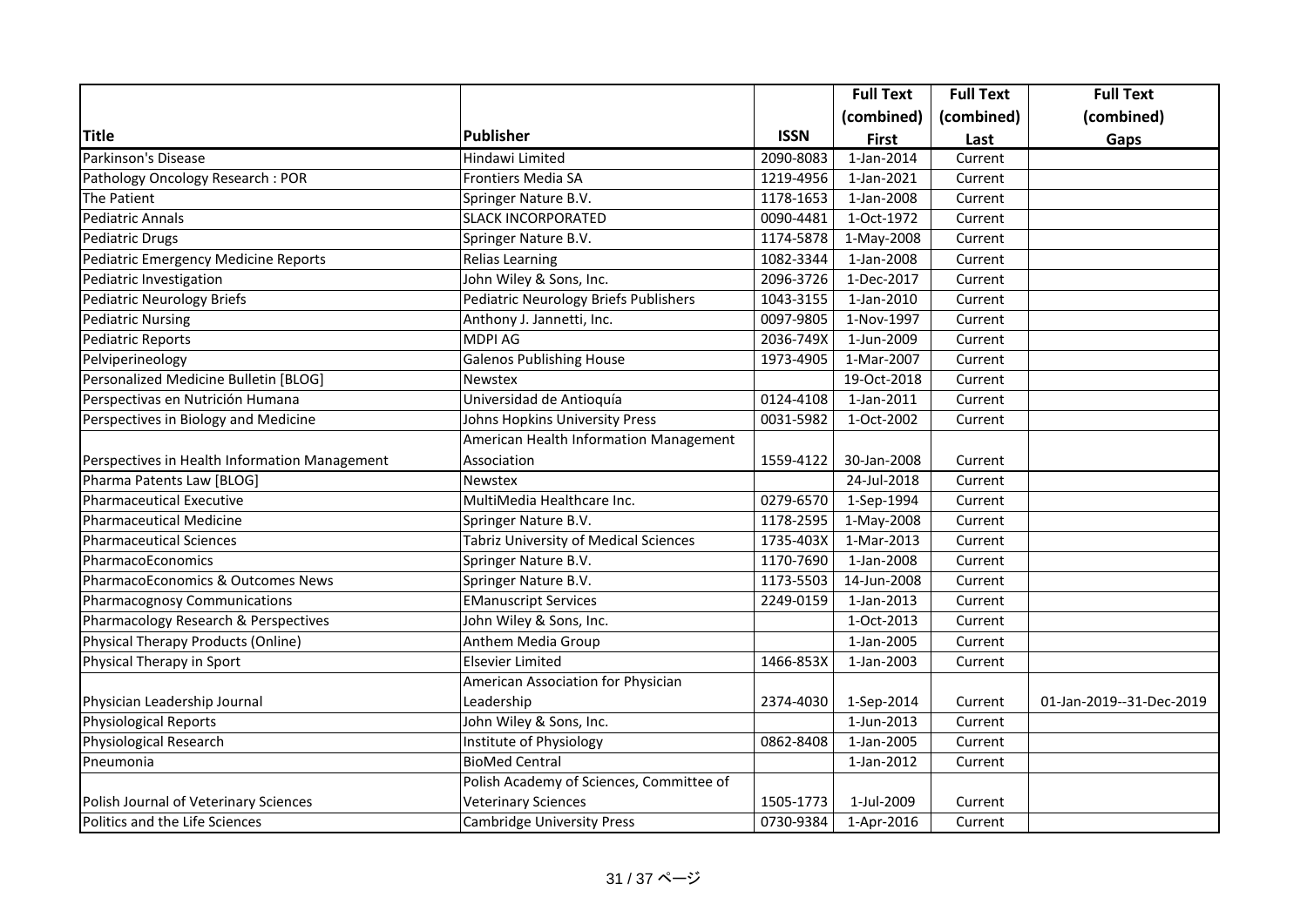|                                            |                                            |             | <b>Full Text</b> | <b>Full Text</b> | <b>Full Text</b>         |
|--------------------------------------------|--------------------------------------------|-------------|------------------|------------------|--------------------------|
|                                            |                                            |             | (combined)       | (combined)       | (combined)               |
| <b>Title</b>                               | <b>Publisher</b>                           | <b>ISSN</b> | <b>First</b>     | Last             | Gaps                     |
| <b>Population &amp; Societies</b>          | Institut National d'études Démographiques  | 0184-7783   | 1-Jan-2005       | Current          |                          |
| Population Bulletin                        | Population Reference Bureau, Incorporated  | 0032-468X   | 1-Feb-1988       | Current          | 01-Jan-2020--31-Dec-2020 |
| Portuguese Journal of Gastroenterology     | S. Karger AG                               | 2341-4545   | 1-Jan-2017       | Current          |                          |
| Postgraduate Medical Journal               | <b>BMJ Publishing Group LTD</b>            | 0032-5473   | 1-Oct-1925       | Current          |                          |
| <b>Practical Neurology</b>                 | <b>BMJ Publishing Group LTD</b>            | 1474-7758   | 1-Oct-2001       | Current          |                          |
| Practitioner                               | Practitioner Medical Publishing Ltd.       | 0032-6518   | 1-Jan-1998       | Current          |                          |
| <b>Precision Medical Sciences</b>          | John Wiley & Sons, Inc.                    |             | 1-Mar-2020       | Current          |                          |
| <b>Precision Radiation Oncology</b>        | John Wiley & Sons, Inc.                    |             | 1-Mar-2017       | Current          |                          |
| Prehospital and Disaster Medicine          | Jems Publishing Company, Inc.              | 1049-023X   | 1-Feb-2011       | Current          |                          |
| <b>Preventing Chronic Disease</b>          | Centers for Disease Control and Prevention |             | 2-Jan-2020       | Current          |                          |
| Prevention                                 | Hearst Magazine Media, Inc                 | 0032-8006   | 1-Jan-1995       | Current          |                          |
| <b>Primary Care Reports</b>                | <b>Relias Learning</b>                     | 1040-2497   | 1-Jan-2008       | Current          |                          |
| Primary Health Care Research & Development | <b>Cambridge University Press</b>          | 1463-4236   | 1-Jan-2001       | Current          |                          |
| Proceedings of the Japan Academy           | The Japan Academy                          | 0386-2208   | 1-Jan-2012       | Current          |                          |
| The Proceedings of the Nutrition Society   | <b>Cambridge University Press</b>          | 0029-6651   | 1-Feb-2001       | Current          |                          |
| <b>Profession Sante</b>                    | EnsembleIQ                                 | 2369-1611   | 1-Jan-2019       | Current          |                          |
| <b>Professional Safety</b>                 | American Society of Safety Engineers       | 0099-0027   | 1-Dec-1987       | Current          |                          |
| Progress in Community Health Partnerships  | Johns Hopkins University Press             | 1557-0541   | 1-Apr-2010       | Current          |                          |
| Progress in Health Sciences                | Medical University of Bialystok            | 2083-1617   | 1-Jan-2012       | Current          |                          |
| Prosthesis                                 | <b>MDPI AG</b>                             |             | 1-Jan-2021       | Current          |                          |
| Proto Magazine [BLOG]                      | Newstex                                    |             | 9-Aug-2018       | Current          |                          |
| ProtoView                                  | Ringgold Inc                               | 2372-3424   | 1-Feb-2014       | Current          |                          |
|                                            | Psikiyatride Guncel Yaklasimlar : Current  |             |                  |                  |                          |
| Psikiyatride Guncel Yaklasimlar            | Approaches in Psychiatry                   | 1309-0658   | 1-Jan-2009       | Current          |                          |
| <b>Psychiatric Annals</b>                  | <b>SLACK INCORPORATED</b>                  | 0048-5713   | 1-Sep-1971       | Current          |                          |
| <b>Psychological Medicine</b>              | <b>Cambridge University Press</b>          | 0033-2917   | 1-Jan-2001       | Current          |                          |
| Psychonomic Bulletin & Review              | Springer Nature B.V.                       | 1069-9384   | 1-Feb-2011       | Current          |                          |
| <b>Public Health Nutrition</b>             | Cambridge University Press                 | 1368-9800   | 1-Feb-2001       | Current          |                          |
| <b>Pulmonary Medicine</b>                  | Hindawi Limited                            | 2090-1836   | 1-Jan-2013       | Current          |                          |
| QUINNSCOMMENTARY [BLOG]                    | <b>Newstex</b>                             |             | $21$ -Jul-2018   | Current          |                          |
| Quality in Ageing and Older Adults         | <b>Emerald Group Publishing Limited</b>    | 2044-1827   | 1-Dec-2003       | Current          |                          |
| Quarterly Reviews of Biophysics            | <b>Cambridge University Press</b>          | 0033-5835   | 1-Feb-2001       | Current          |                          |
| <b>REAL Wellness Report</b>                | Donald B. Ardell                           | 2766-1091   | 25-Feb-2014      | Current          | 01-Jul-2014--31-Oct-2015 |
| RMD Open                                   | <b>BMJ Publishing Group LTD</b>            |             | 1-Jan-2015       | Current          |                          |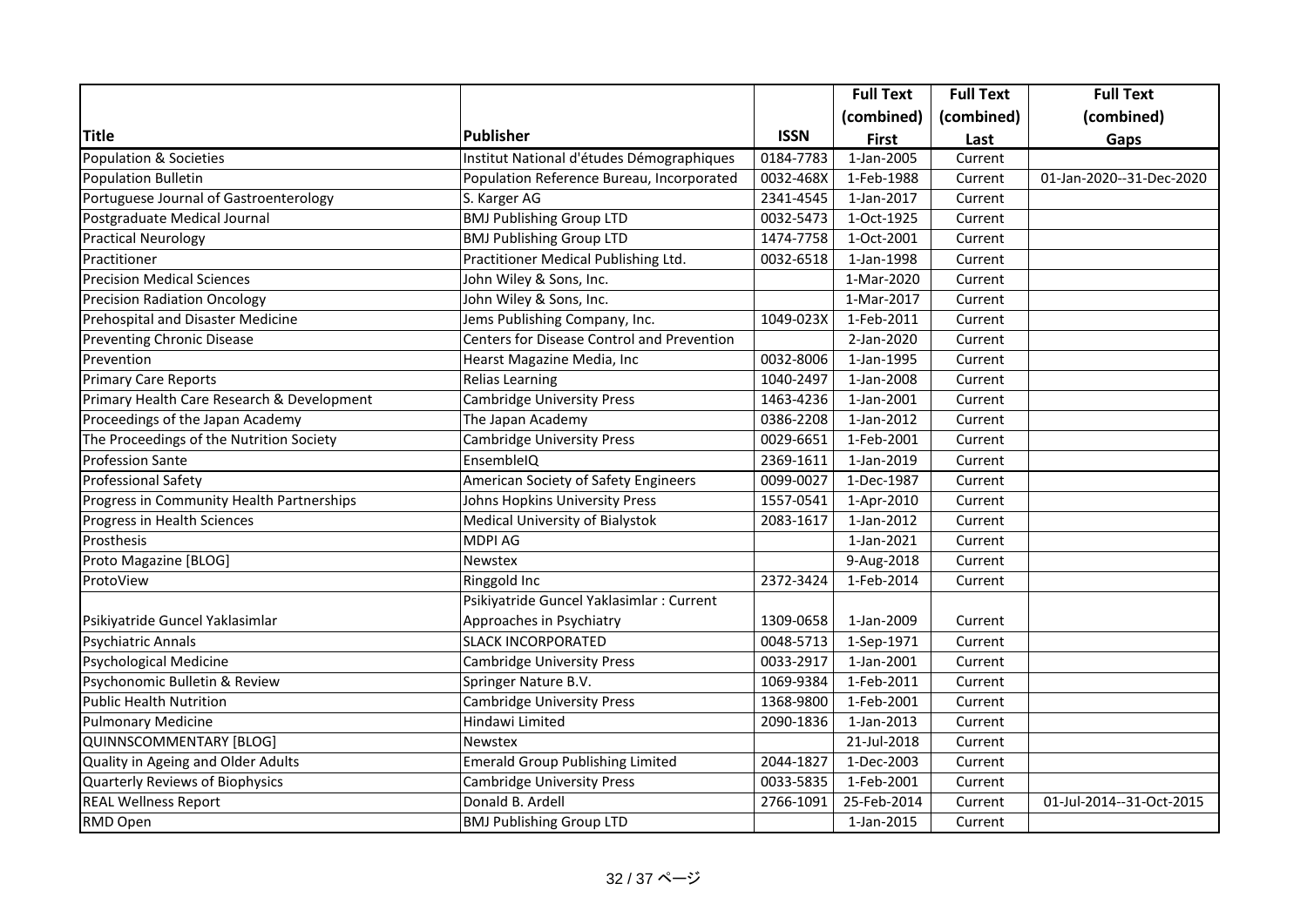|                                                       |                                              |             | <b>Full Text</b> | <b>Full Text</b> | <b>Full Text</b> |
|-------------------------------------------------------|----------------------------------------------|-------------|------------------|------------------|------------------|
|                                                       |                                              |             | (combined)       | (combined)       | (combined)       |
| <b>Title</b>                                          | Publisher                                    | <b>ISSN</b> | <b>First</b>     | Last             | Gaps             |
| RT (Online)                                           | Anthem Media Group                           |             | 10-May-2006      | Current          |                  |
| <b>Reactions Weekly</b>                               | Springer Nature B.V.                         | 0114-9954   | 7-Jun-2008       | Current          |                  |
| The Receivables Report                                | Aspen Publishers, Inc.                       | 1060-0418   | 1-Mar-2008       | Current          |                  |
| Record                                                | Postmedia Network Inc.                       | 0841-6869   | 29-Nov-1999      | Current          |                  |
| Recorde                                               | Mauricio da Silva Drumond Costa              |             | 1-Jun-2008       | Current          |                  |
| Reed Smith's Health Industry Washington Watch [BLOG]  | Newstex                                      |             | 20-Jul-2018      | Current          |                  |
| Regenerative Medicine Research                        | <b>EDP Sciences</b>                          |             | 1-Jan-2013       | Current          |                  |
| Regional Anesthesia and Pain Medicine                 | <b>BMJ Publishing Group LTD</b>              | 1098-7339   | 1-Oct-1976       | Current          |                  |
| Rehab Management (Online)                             | Anthem Media Group                           |             | 17-May-2006      | Current          |                  |
| Renal & Urology News                                  | Haymarket Media, Inc.                        | 1550-9478   | 1-Oct-2008       | Current          |                  |
| Renal Society of Australasia Journal                  | Renal Society of Australasia                 | 1832-3804   | 1-Mar-2008       | Current          |                  |
| Reports                                               | MDPI AG                                      |             | 1-Jan-2020       | Current          |                  |
| Reports in Medical Imaging                            | Taylor & Francis Ltd.                        |             | 1-Jan-2008       | Current          |                  |
| Reproductive Medicine                                 | <b>MDPI AG</b>                               |             | 1-Jan-2020       | Current          |                  |
| Research Journal of Pharmaceutical Dosage Forms and   |                                              |             |                  |                  |                  |
| Technology                                            | <b>A&amp;V Publications</b>                  | 0975-234X   | 1-Jan-2012       | Current          |                  |
| Research Journal of Pharmacognosy and Phytochemistry  | <b>A&amp;V</b> Publications                  | 0975-2331   | 1-Jan-2012       | Current          |                  |
| Research Journal of Pharmacy and Technology           | A&V Publications                             | 0974-3618   | 1-Jan-2012       | Current          |                  |
| Research Reports in Clinical Cardiology               | Taylor & Francis Ltd.                        |             | 1-Jan-2010       | Current          |                  |
| Research and Development in Medical Education         | <b>Tabriz University of Medical Sciences</b> |             | 1-Jan-2013       | Current          |                  |
| Research and Practice in Thrombosis and Haemostasis   | John Wiley & Sons, Inc.                      |             | 1-Jul-2017       | Current          |                  |
| Research and Reports in Neonatology                   | Taylor & Francis Ltd.                        | 1179-9935   | 1-Jan-2011       | Current          |                  |
| Research and Reports in Urology                       | Taylor & Francis Ltd.                        |             | 1-Jan-2009       | Current          |                  |
| Research in Gerontological Nursing                    | <b>SLACK INCORPORATED</b>                    | 1940-4921   | 1-Jan-2008       | Current          |                  |
|                                                       |                                              |             |                  |                  |                  |
| Research journal of Pharmacology and Pharmacodynamics | <b>A&amp;V Publications</b>                  | 0975-4407   | 1-Jan-2012       | Current          |                  |
| <b>Respirology Case Reports</b>                       | John Wiley & Sons, Inc.                      |             | 1-Sep-2013       | Current          |                  |
| Retraction Watch [BLOG]                               | Newstex                                      |             | 21-Jul-2018      | Current          |                  |
| Reviews in American History                           | Johns Hopkins University Press               | 0048-7511   | 1-Dec-2002       | Current          |                  |
| Revista Brasileira de Enfermagem                      | Associação Brasileira de Enfermagem          | 0034-7167   | 1-Jan-2013       | Current          |                  |
| Revista Latinoamericana de Hipertension               | Sociedad Latinoamericana de Hipertension     | 1856-4550   | 1-Jan-2011       | Current          |                  |
|                                                       | University Association for Research in       |             |                  |                  |                  |
| Revista Latinoamericana de Psicopatologia Fundamental | Fundamental Psychopathology                  | 1415-4714   | 1-Mar-2010       | Current          |                  |
| Rhetoric of Health & Medicine                         | University Press of Florida                  | 2573-5055   | 1-Jan-2018       | Current          |                  |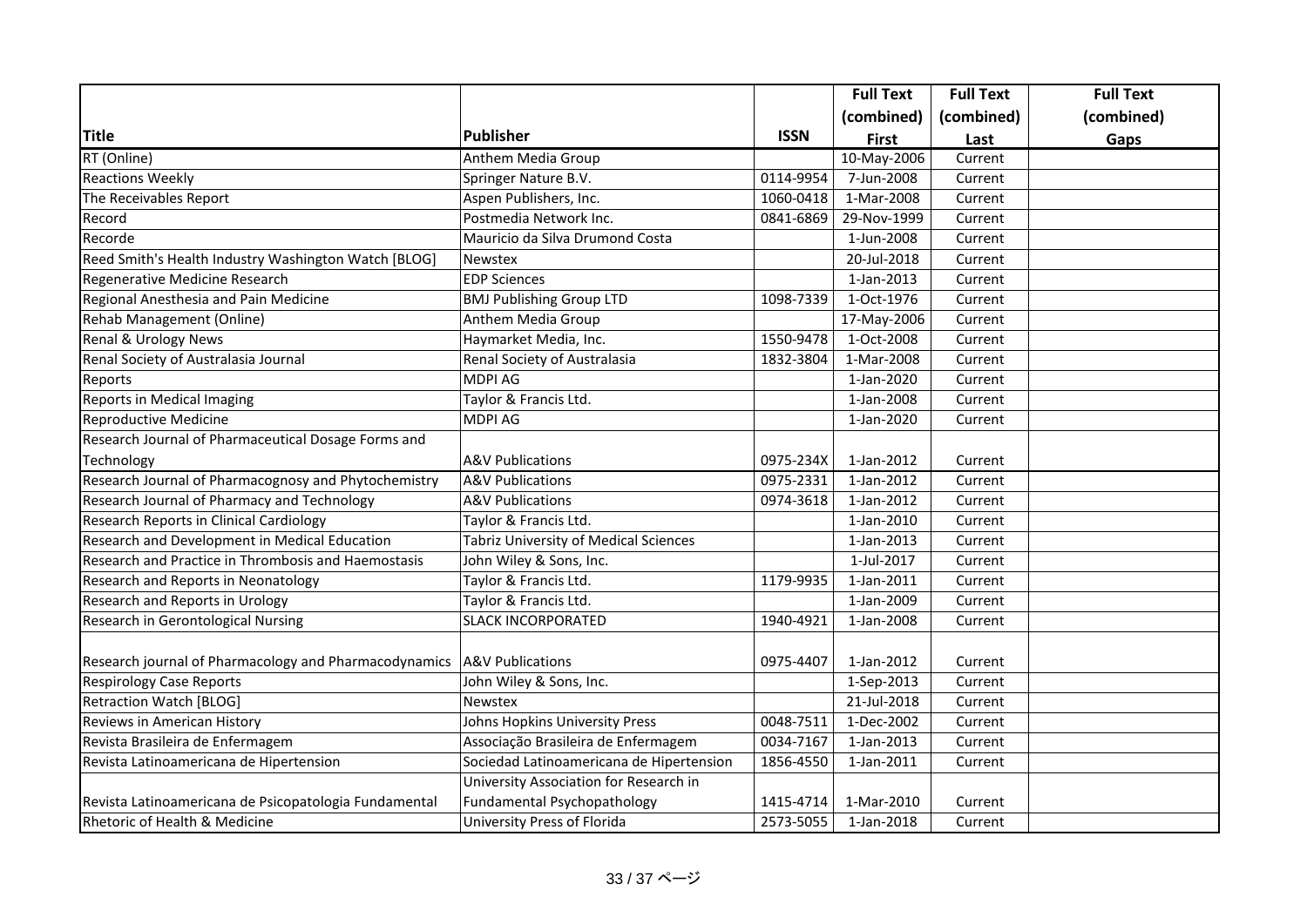|                                                    |                                             |             | <b>Full Text</b> | <b>Full Text</b> | <b>Full Text</b> |
|----------------------------------------------------|---------------------------------------------|-------------|------------------|------------------|------------------|
|                                                    |                                             |             | (combined)       | (combined)       | (combined)       |
| <b>Title</b>                                       | Publisher                                   | <b>ISSN</b> | <b>First</b>     | Last             | Gaps             |
|                                                    |                                             |             |                  |                  |                  |
| <b>Risk Management</b>                             | Risk and Insurance Management Society, Inc. | 0035-5593   | 1-Oct-1987       | Current          |                  |
| Romanian Archives of Microbiology and Immunology   | Institutul Cantacuzino                      | 1222-3891   | 1-Jan-2019       | Current          |                  |
| Romanian Journal of Urology                        | Romanian Journal of Urology                 | 1842-2187   | 1-Jan-2009       | Current          |                  |
| SICOT-J                                            | <b>EDP Sciences</b>                         |             | 1-Jan-2015       | Current          |                  |
| <b>STAT</b>                                        | Boston Globe Media Partners, LLC            |             | 21-Aug-2015      | Current          |                  |
| Safe Healthcare [BLOG]                             | Newstex                                     |             | 2-May-2018       | Current          |                  |
| <b>Safer Communities</b>                           | <b>Emerald Group Publishing Limited</b>     | 1757-8043   | 1-Oct-2003       | Current          |                  |
| Same - Day Surgery                                 | <b>Relias Learning</b>                      | 0190-5066   | 1-Jan-2008       | Current          |                  |
| Saudi Medical Journal                              | Prince Sultan Military Medical City (PSMMC) | 0379-5284   | 1-Jan-2017       | Current          |                  |
|                                                    | Scandinavian Journal of Work, Environment   |             |                  |                  |                  |
| Scandinavian Journal of Work, Environment & Health | & Health                                    | 0355-3140   | 1-Jan-2007       | Current          |                  |
| Scanning                                           | Hindawi Limited                             | 0161-0457   | 1-Jan-2011       | Current          |                  |
| Schizophrenia Research and Treatment               | Hindawi Limited                             | 2090-2085   | 1-Jan-2013       | Current          |                  |
| Science and Enterprise [BLOG]                      | <b>Newstex</b>                              |             | 2-May-2018       | Current          |                  |
| Science in Context                                 | <b>Cambridge University Press</b>           | 0269-8897   | 1-Jun-2001       | Current          |                  |
| Science of Gymnastics Journal                      | University of Ljubljana, Faculty of Sport   |             | 1-Jan-2011       | Current          |                  |
| Scientia Pharmaceutica                             | <b>MDPI AG</b>                              | 0036-8709   | 1-Jan-2010       | Current          |                  |
| The Scientific World Journal                       | Hindawi Limited                             | 2356-6140   | 1-Jan-2012       | Current          |                  |
| Sensors                                            | MDPI AG                                     |             | 1-Jan-2001       | Current          |                  |
| Sexual Health (Online)                             | <b>CSIRO</b>                                |             | 1-Jan-2014       | Current          |                  |
| Sexually Transmitted Infections                    | <b>BMJ Publishing Group LTD</b>             | 1368-4973   | 1-Feb-1998       | Current          |                  |
| SharpBrains [BLOG]                                 | Newstex                                     |             | 23-Jul-2018      | Current          |                  |
| <b>Sleep Disorders</b>                             | Hindawi Limited                             | 2090-3545   | 1-Jan-2012       | Current          |                  |
| Sleep Review (Online)                              | Anthem Media Group                          |             | 1-Sep-2000       | Current          |                  |
| Sleep Science and Practice                         | <b>BioMed Central</b>                       |             | 1-Jan-2017       | Current          |                  |
| Social Security Bulletin                           | <b>Superintendent of Documents</b>          | 0037-7910   | 1-Oct-1987       | Current          |                  |
| Soundings                                          | Lawrence & Wishart                          | 1362-6620   | 1-Apr-2007       | Current          |                  |
| The South Carolina Nurse                           | South Carolina Nurses' Association          | 2376-4317   | 1-Jan-2003       | Current          |                  |
| <b>Sports Medicine</b>                             | Springer Nature B.V.                        | 0112-1642   | 1-Jun-2008       | Current          |                  |
| Springer Nature Medical Video                      | Springer Nature B.V.                        |             | 1-Jan-2019       | Current          |                  |
| <b>Stanford Law Review</b>                         | Stanford University, Stanford Law School    | 0038-9765   | 1-Oct-2005       | Current          |                  |
| Stapp Car Crash Journal                            | The Stapp Association                       | 1532-8546   | 1-Oct-2003       | Current          |                  |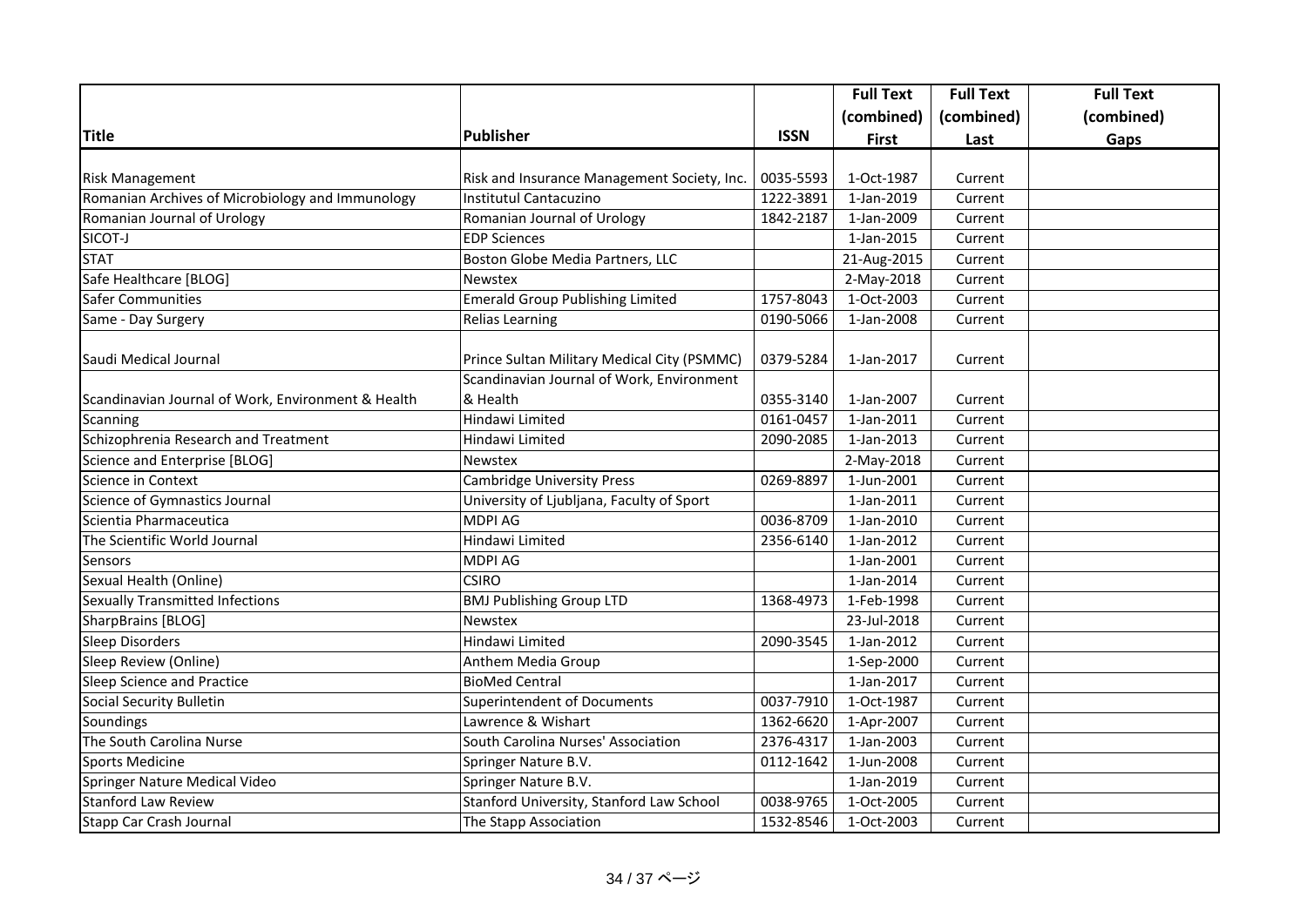|                                                        |                                           |             | <b>Full Text</b>         | <b>Full Text</b> | <b>Full Text</b>         |
|--------------------------------------------------------|-------------------------------------------|-------------|--------------------------|------------------|--------------------------|
|                                                        |                                           |             | (combined)               | (combined)       | (combined)               |
| <b>Title</b>                                           | <b>Publisher</b>                          | <b>ISSN</b> | <b>First</b>             | Last             | Gaps                     |
| <b>State Legislatures</b>                              | National Conference of State Legislatures | 0147-6041   | 1-Oct-1997               | Current          |                          |
| <b>Stem Cells International</b>                        | Hindawi Limited                           | 1687-966X   | 1-Jan-2014               | Current          |                          |
| <b>Stem Cells Translational Medicine</b>               | John Wiley & Sons, Inc.                   | 2157-6564   | 1-Jan-2012               | Current          |                          |
| <b>Stroke Research and Treatment</b>                   | Hindawi Limited                           | 2090-8105   | 1-Jan-2014               | Current          |                          |
| <b>Stroke and Vascular Neurology</b>                   | <b>BMJ Publishing Group LTD</b>           |             | 1-Mar-2016               | Current          |                          |
| Sultan Qaboos University Medical Journal               | Sultan Qaboos University                  | 2075-051X   | 1-Feb-2016               | Current          |                          |
| Surgical and Experimental Pathology                    | <b>BioMed Central</b>                     |             | 1-Jan-2018               | Current          |                          |
| TWiV: This Week in Virology [BLOG]                     | <b>Newstex</b>                            |             | 29-Jul-2018              | Current          |                          |
|                                                        | U.S. Public Health Service, National      |             |                          |                  |                          |
| Technical Report Series. National Toxicology Program   | <b>Toxicology Program</b>                 | 0888-8051   | 1-Jan-2007               | Current          |                          |
| <b>Technology and Culture</b>                          | Johns Hopkins University Press            | 0040-165X   | 1-Jan-1996               | Current          | 01-Jun-2000--01-Jun-2002 |
| Tennessee Academy of Science. Journal of the Tennessee |                                           |             |                          |                  |                          |
| Academy of Science                                     | Tennessee Academy of Science              | 0040-313X   | 1-Jan-2007               | Current          |                          |
| <b>Texas Nursing</b>                                   | <b>Texas Nurses Association</b>           | 0095-036X   | 1-Jan-2018               | Current          |                          |
|                                                        | Chulalongkorn University, Faculty of      |             |                          |                  |                          |
| The Thai Journal of Veterinary Medicine                | Veterinary Science                        | 0125-6491   | 1-Jan-2011               | Current          |                          |
| Therapeutic Recreation Journal                         | Sagamore Publishing LLC                   | 0040-5914   | 1-Jan-1998               | Current          |                          |
| Therapeutics and Clinical Risk Management              | Taylor & Francis Ltd.                     | 1176-6336   | 1-Jan-2005               | Current          |                          |
| Therapie Familiale                                     | Éditions Médecine et Hygiène              | 0250-4952   | 1-Mar-2007               | Current          |                          |
| <b>Thoracic Cancer</b>                                 | John Wiley & Sons, Inc.                   | 1759-7706   | 1-Jan-2015               | Current          |                          |
| Thorax                                                 | <b>BMJ Publishing Group LTD</b>           | 0040-6376   | 1-Mar-1946               | Current          |                          |
| <b>Tizard Learning Disability Review</b>               | Emerald Group Publishing Limited          | 1359-5474   | 1-Oct-2003               | Current          |                          |
| <b>Tobacco Control</b>                                 | <b>BMJ Publishing Group LTD</b>           | 0964-4563   | 1-Mar-1992               | Current          |                          |
| <b>Tobacco Induced Diseases</b>                        | European Publishing                       |             | 1-Jan-2002               | Current          |                          |
| Tort Trial & Insurance Practice Law Journal            | American Bar Association                  | 1543-3234   | $\overline{1}$ -Jul-2007 | Current          |                          |
| Toxins                                                 | <b>MDPI AG</b>                            |             | 1-Jan-2009               | Current          |                          |
| Training                                               | Lakewood Media                            | 0095-5892   | 1-Jan-1987               | Current          |                          |
| <b>Translational Medicine Communications</b>           | <b>BioMed Central</b>                     |             | 1-Jan-2016               | Current          |                          |
| <b>Trauma Reports</b>                                  | <b>Relias Learning</b>                    | 1531-1082   | 1-Jan-2008               | Current          |                          |
| Trauma Surgery & Acute Care Open                       | <b>BMJ Publishing Group LTD</b>           |             | 1-May-2016               | Current          |                          |
| <b>Travel Medicine and Infectious Disease</b>          | Elsevier Limited                          | 1477-8939   | 1-Feb-2003               | Current          |                          |
| Trends in Biotechnology                                | <b>Elsevier Limited</b>                   | 0167-7799   | 1-Jan-2002               | Current          |                          |
| <b>Tropical Medicine and Health</b>                    | <b>BioMed Central</b>                     | 1348-8945   | 1-Jan-2016               | Current          |                          |
| Tropical Medicine and Infectious Disease               | MDPI AG                                   |             | 1-Jan-2018               | Current          | 01-Jan-2019--31-Dec-2020 |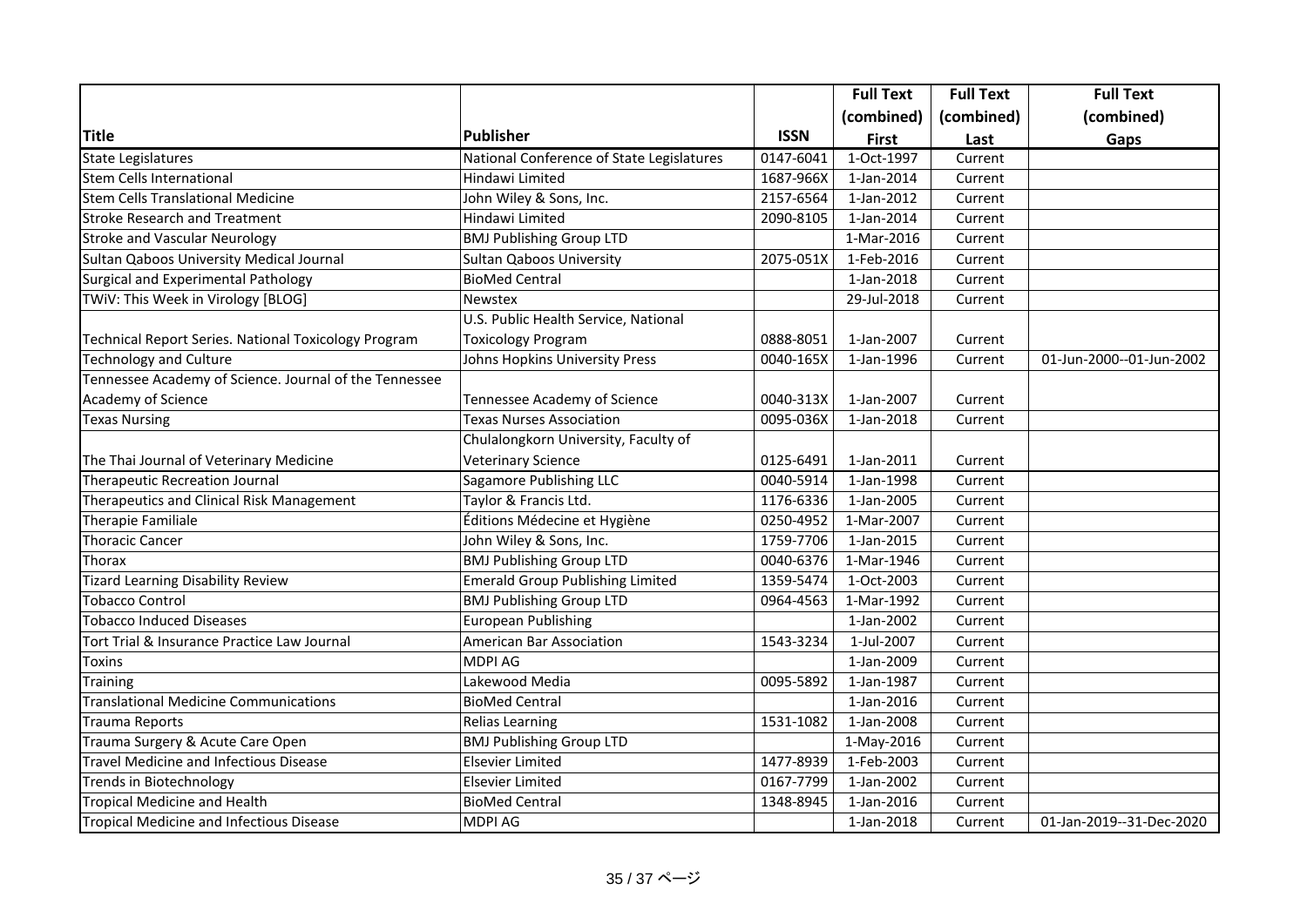|                                                   |                                          |             | <b>Full Text</b>        | <b>Full Text</b> | <b>Full Text</b>          |
|---------------------------------------------------|------------------------------------------|-------------|-------------------------|------------------|---------------------------|
|                                                   |                                          |             | (combined)              | (combined)       | (combined)                |
| Title                                             | Publisher                                | <b>ISSN</b> | <b>First</b>            | Last             | Gaps                      |
| Tufts University Health & Nutrition Letter        | <b>Tufts Media LLC</b>                   | 1526-0143   | $\overline{1-$ Jan-1995 | Current          |                           |
| Turk Oftalmoloji Dergisi                          | <b>Galenos Publishing House</b>          | 1300-0659   | 1-Jan-2015              | Current          |                           |
| Turk Osteoporoz Dergisi                           | <b>Galenos Publishing House</b>          | 2146-3816   | 1-Apr-2015              | Current          |                           |
| Türk Yogun Bakim Dergisi                          | <b>Galenos Publishing House</b>          |             | 1-Jan-2012              | Current          |                           |
| Turkish Journal of Obstetrics and Gynecology      | <b>Galenos Publishing House</b>          | 2149-9322   | 1-Mar-2018              | Current          | 01-Jan-2020--31-Dec-2020  |
| <b>Turkish Journal of Oncology</b>                | <b>Kare Publishing</b>                   | 1300-7467   | 1-Jan-2004              | Current          |                           |
| The Turkish Journal of Pediatrics                 | Hacettepe University Faculty of Medicine | 0041-4301   | 1-Jan-2006              | Current          |                           |
| <b>Turkish Journal of Pharmaceutical Sciences</b> | <b>Galenos Publishing House</b>          | 1304-530X   | 1-Apr-2018              | Current          |                           |
|                                                   | Prof Sebnem Ataman, President Turkish    |             |                         |                  |                           |
| Turkish Journal of Rheumatology                   | League Against Rheumatism                | 1309-0291   | 1-Dec-2008              | Current          |                           |
| U.S. Food & Drug Administration Documents / FIND  | Federal Information & News Dispatch, LLC |             | 26-Sep-2005             | Current          |                           |
| Ulusal Romatoloji Dergisi                         | <b>Galenos Publishing House</b>          | 2651-2653   | 1-Jun-2009              | Current          |                           |
| Uro - Gram                                        | Anthony J. Jannetti, Inc.                | 1074-8687   | 1-Jan-2007              | Current          |                           |
| <b>Urologic Nursing</b>                           | Anthony J. Jannetti, Inc.                | 1053-816X   | 1-Jun-1998              | Current          |                           |
|                                                   |                                          |             |                         |                  | 01-Jan-1999--31-Dec-1999; |
| <b>Urology Times</b>                              | MultiMedia Healthcare Inc.               | 0093-9722   | 1-Feb-1998              | Current          | 01-Nov-2006--30-Apr-2014  |
| Uroonkoloji Buelteni = Bulletin of Urooncology    | <b>Galenos Publishing House</b>          |             | 1-Mar-2016              | Current          |                           |
| Vaccine                                           | Elsevier Limited                         | 0264-410X   | 1-Jul-2000              | Current          | 01-Jan-2001--31-Dec-2001  |
| Vascular Health and Risk Management               | Taylor & Francis Ltd.                    | 1176-6344   | 1-Jan-2005              | Current          |                           |
| <b>Veterinary Record Open</b>                     | <b>BMJ Publishing Group LTD</b>          |             | 1-Jan-2014              | Current          |                           |
| <b>Victorian Studies</b>                          | <b>Indiana University Press</b>          | 0042-5222   | 1-Jan-1994              | Current          |                           |
| View                                              | John Wiley & Sons, Inc.                  |             | 1-Jun-2020              | Current          |                           |
| Viral Hepatit Dergisis                            | <b>Galenos Publishing House</b>          | 1307-9441   | 1-Jan-2009              | Current          |                           |
| <b>Virology Blog</b>                              | Newstex                                  |             | 2-May-2018              | Current          |                           |
| Viruses                                           | <b>MDPI AG</b>                           |             | 1-Jan-2009              | Current          |                           |
| <b>Visual Neuroscience</b>                        | <b>Cambridge University Press</b>        | 0952-5238   | 1-Jan-2001              | Current          | 01-Jan-2018--31-Dec-2018  |
| <b>Visualized Cancer Medicine</b>                 | <b>EDP Sciences</b>                      |             | 1-Jan-2020              | Current          |                           |
| WHO Drug Information                              | World Health Organization                | 1010-9609   | 1-Jan-1998              | Current          |                           |
| Washington Academy of Sciences. Journal of the    |                                          |             |                         |                  |                           |
| <b>Washington Academy of Sciences</b>             | Washington Academy of Sciences           | 0043-0439   | 1-Apr-2011              | Current          |                           |
| <b>Water Science and Technology</b>               | <b>IWA Publishing</b>                    | 0273-1223   | 1-Jan-1982              | Current          |                           |
| Wellcome Open Research                            | <b>Wellcome Trust Limited</b>            |             | 15-Nov-2016             | Current          |                           |
| The Women's Health Activist                       | National Women's Health Network          | 1547-8823   | 1-Sep-1997              | Current          |                           |
| Working With Older People                         | <b>Emerald Group Publishing Limited</b>  | 1366-3666   | 1-Dec-2003              | Current          |                           |